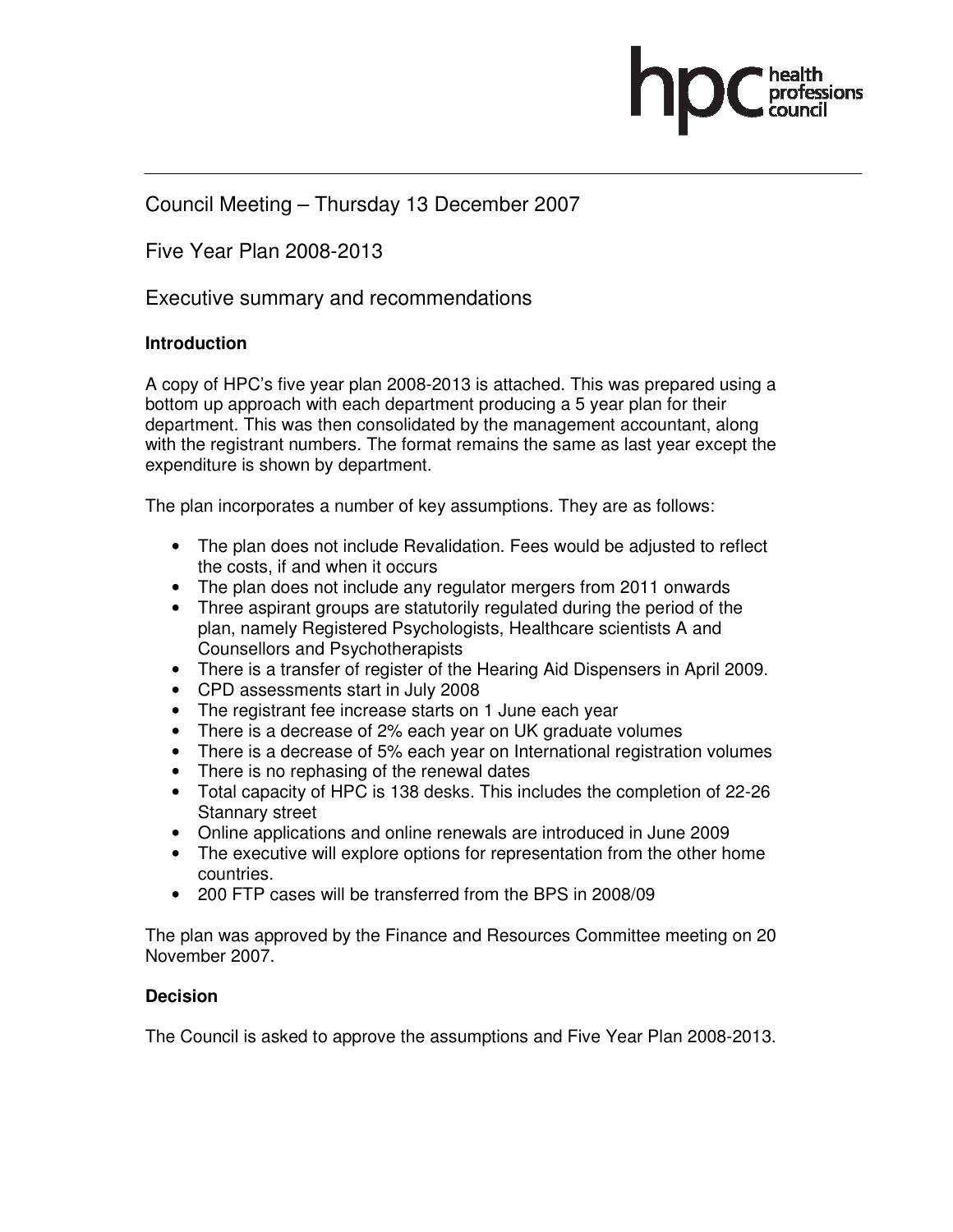**Background information** 

None

**Resource implications**  Refer to the 5 year plan

**Financial implications**  Refer to the 5 year plan

**Appendices**  Appendix 1: 5 Year Plan 2008-2013 Version 4

**Date of paper**  29 November 2007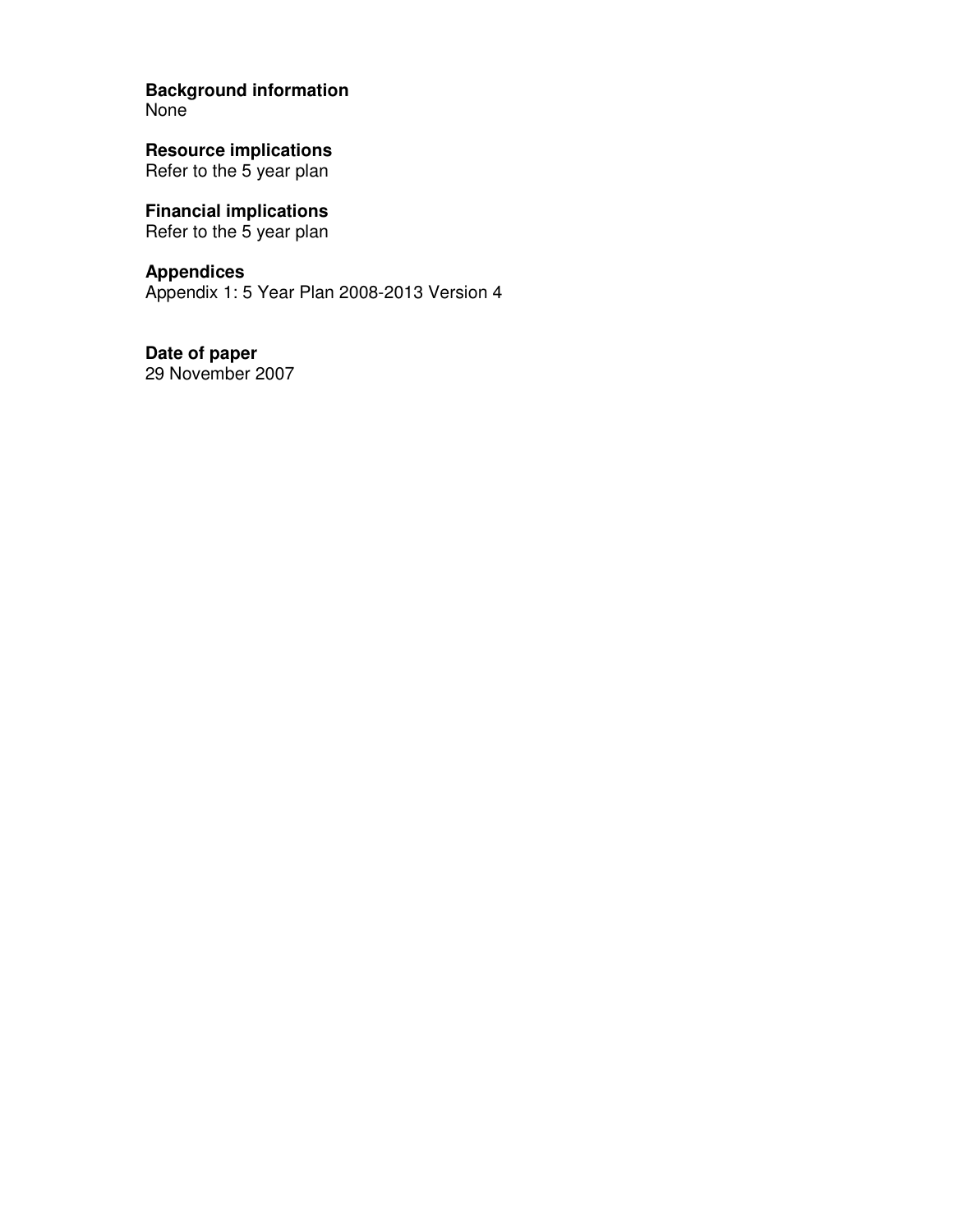Health Professions CouncilFive Year Plan : 2008 - 2013Nov-07Version 4Appendix 1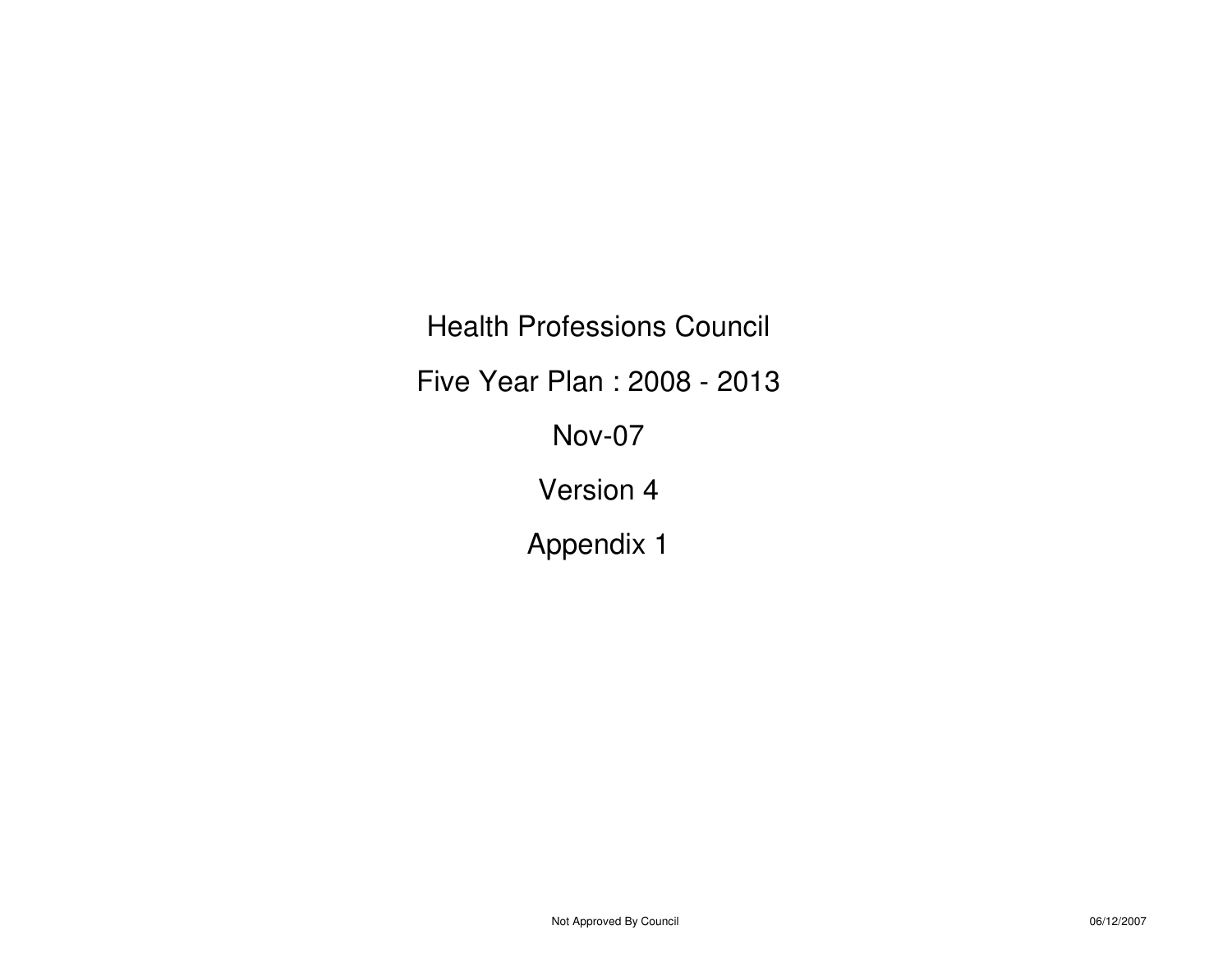# **Contents**

| <u></u>                                                                                                                                                                                                                                                                                                   |                                                                                  |
|-----------------------------------------------------------------------------------------------------------------------------------------------------------------------------------------------------------------------------------------------------------------------------------------------------------|----------------------------------------------------------------------------------|
| <b>Key Assumptions</b>                                                                                                                                                                                                                                                                                    | Page<br>3                                                                        |
| 1.0 Financial Overview<br>- Income & Expenditure<br>- Fees & Allowances<br>- Income by Profession<br>- Operating Expenses Overview<br>- Capital Expenditure & Depreciation<br>- Cash Flow                                                                                                                 | 4<br>5<br>6<br>7<br>8<br>9<br>10                                                 |
| 2.0 Operational Overview<br>- Operational Events                                                                                                                                                                                                                                                          | 11<br>12                                                                         |
| 3.0 Financial Information<br>- Employee - Wages & Other Costs<br>- Partner Costs<br>- Departmental Operating Expenses<br>* Governance                                                                                                                                                                     | 13<br>14<br>15                                                                   |
| > Council & Professional Liaison Groups<br>> Committees                                                                                                                                                                                                                                                   | 16<br>17                                                                         |
| * Departments<br>> Chief Executive<br>> Secretariat<br>> Approvals and Monitoring<br>> Registration<br>> Corporate Services<br>> Operations<br>> Finance<br>> Facilites<br>> Fitness to Practice<br>> Human Resources<br>> Human Resources - Partners<br>> Communications<br>> Policy<br>> Major Projects | 18<br>19<br>20<br>21<br>22<br>23<br>24<br>25<br>26<br>27<br>28<br>29<br>30<br>31 |
| 4.0 Operational Information<br>- Council & Committee Meetings<br>- Partners & Legal Cases<br>- Employee Numbers Overview<br>- Employee Numbers Departmental<br>- Registrant Total                                                                                                                         | 32<br>33<br>34<br>35<br>36-38<br>39                                              |
| 5.0 Additional Information<br>- Ratios                                                                                                                                                                                                                                                                    | 40<br>41                                                                         |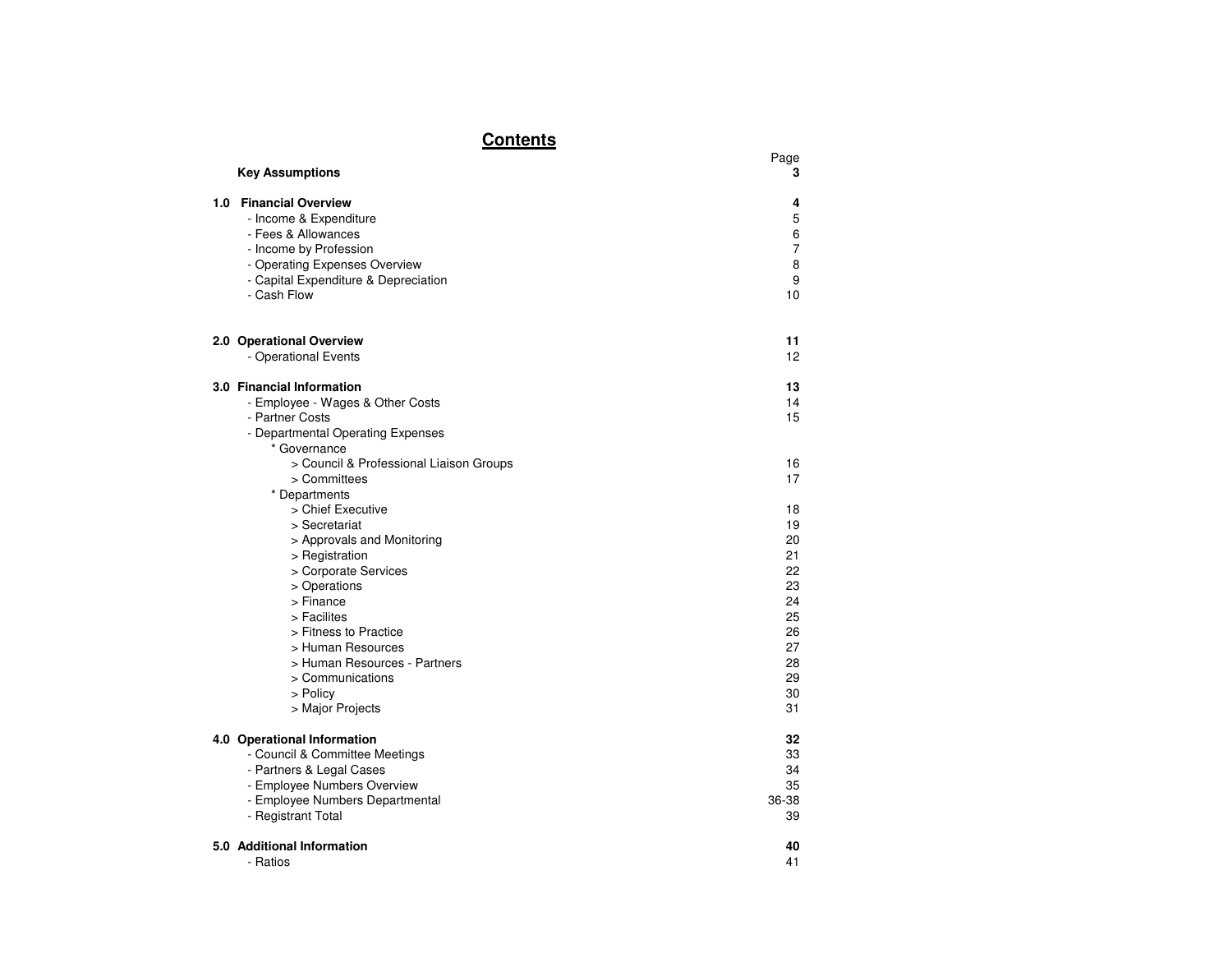### **Assumptions**

|         |         |               | Year <sup>:</sup> | Year 2   | Year 3   | Year 4   | Year 5   |
|---------|---------|---------------|-------------------|----------|----------|----------|----------|
| Actual  | Actual  | <b>Budget</b> | Forecast          | Forecast | Forecast | Forecast | Forecast |
| 2005/06 | 2006/07 | 2007/08       | 2008/09           | 2009/10  | 2010/11  | 2011/12  | 2012/13  |

**Inflation**

| n | Wages             | 2.8% | 2.5% | 4.0%    | 4.0% | 4.0% | 4.0% | 4.0% | 4.0% |
|---|-------------------|------|------|---------|------|------|------|------|------|
|   |                   |      |      |         |      |      |      |      |      |
|   | Professional Fees | 6%   | 6%   | 5%      | 5%   | 5%   | 5%   | 5%   | 5%   |
|   |                   |      |      |         |      |      |      |      |      |
|   | Other Expenses    | 2.5% | 2.5% | $3.0\%$ | 3.0% | 3.0% | 3.0% | 3.0% | 3.0% |

### **Key Assumptions**

- -The plan does not include Revalidation. Fees would be adjusted to reflect the costs, if and when it occurs.
- -The plan does not include any regulator mergers from 2011 onwards
- Three aspirant groups are statutorily regulated during the period of the plan, namely Registered Psychologists, Healthcare scientists A and Counsellors and Psychotherapists.
- There is a transfer of register of the Hearing Aid Dispensers in April 2009. -
- -There is a decrease of 2% on UK graduate volumes
- There is a decrease of 5% on international registration volumes-
- -CPD assessments start in July 2008
- The fee increase starts on 1 June in each year -
- -There is no rephasing of the renewal dates
- Total capacity of HPC is 138 desks. This includes the completion of 22-26 Stannery st. -
- -Online applications and online renewals is introduced in June 2009
- The executive will explore options for representation from the other home countries. This is included within the Communications budget. -
- -200 FTP cases will be transferred from the BPS in 2008/09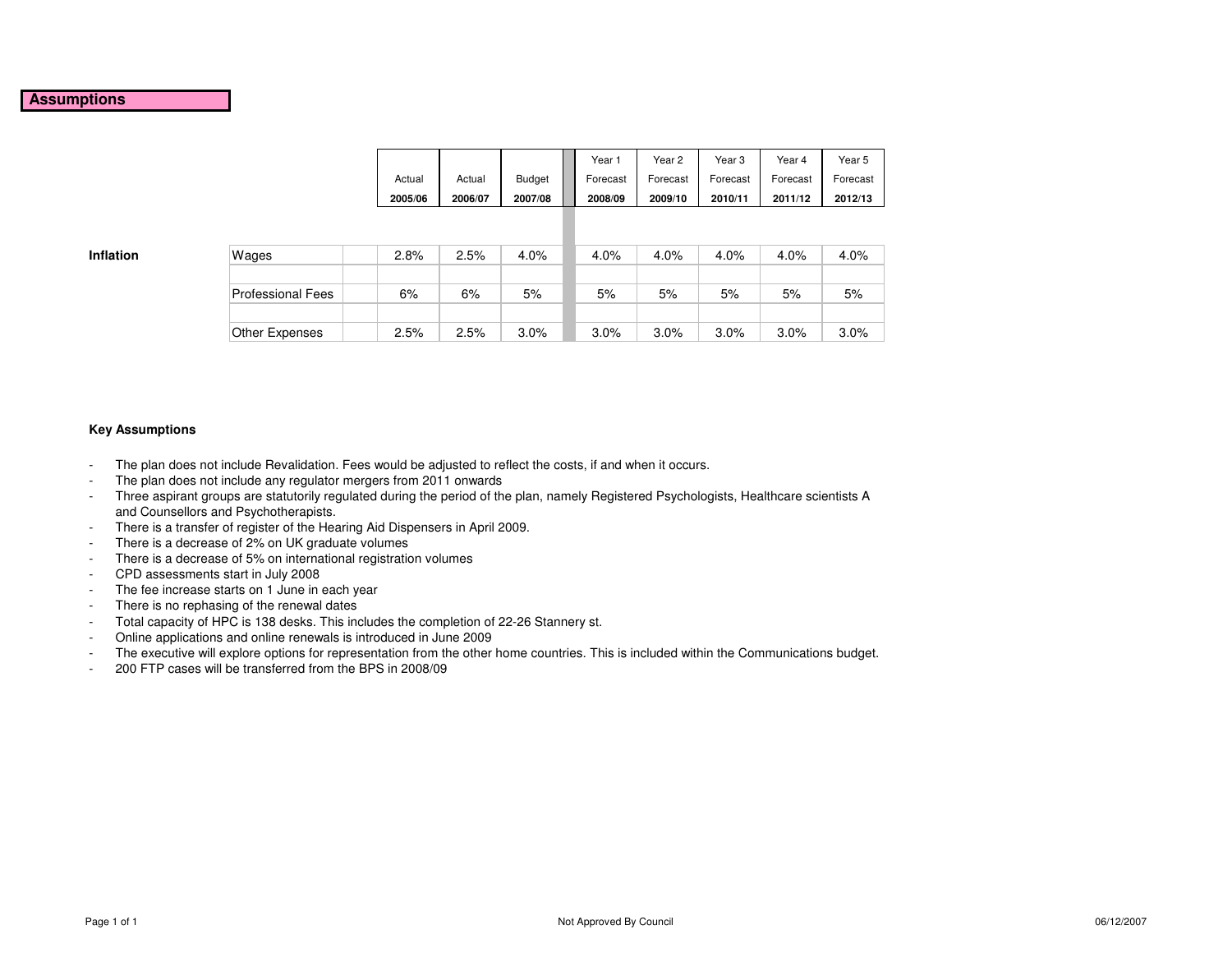1.0 Financial Overview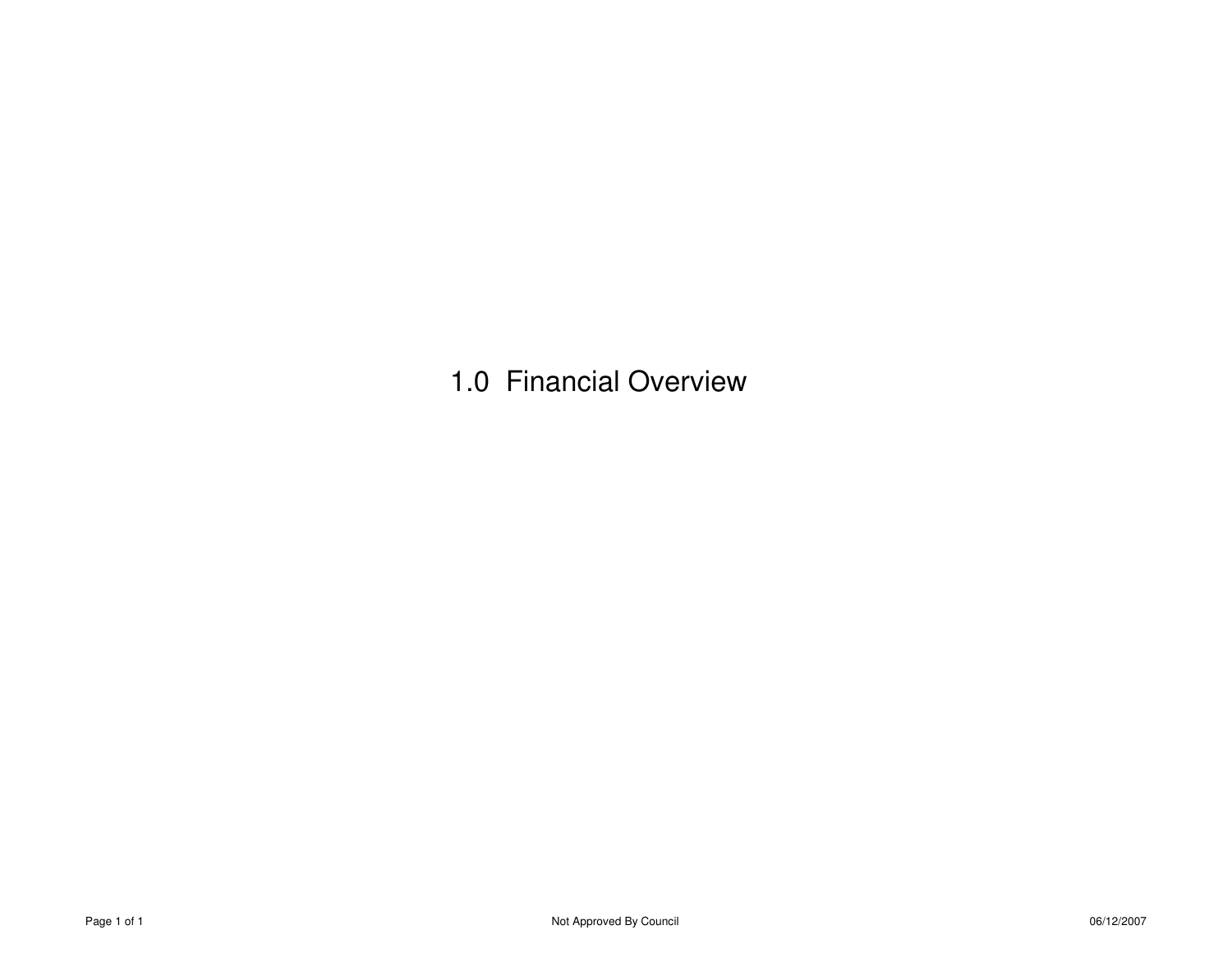### **Income & Expenditure Overview**

|                           |         |         |         | Year 1   | Year 2   | Year 3   | Year 4   | Year 5   |
|---------------------------|---------|---------|---------|----------|----------|----------|----------|----------|
|                           | Actual  | Actual  | Budget  | Forecast | Forecast | Forecast | Forecast | Forecast |
|                           | 2005/06 | 2006/07 | 2007/08 | 2008/09  | 2009/10  | 2010/11  | 2011/12  | 2012/13  |
|                           | £'000   | £'000   | £'000   | £'000    | £'000    | £'000    | £'000    | £'000    |
| <b>Income</b>             | 11,236  | 10,511  | 12,552  | 14,835   | 15,911   | 17,409   | 21,001   | 21,835   |
|                           |         |         |         |          |          |          |          |          |
| <b>Operating Expenses</b> | 9,423   | 10,094  | 12,252  | 13,728   | 14,821   | 15,480   | 16,826   | 16,616   |
| Depreciation              | 692     | 408     | 241     | 218      | 643      | 1,207    | 1,629    | 1,415    |
| <b>Total Expenses</b>     | 10,115  | 10,502  | 12,493  | 13,946   | 15,463   | 16,687   | 18,455   | 18,031   |
| Surplus / (Deficit)       | 1,122   | 9       | 59      | 889      | 447      | 723      | 2,547    | 3,805    |
|                           |         |         |         |          |          |          |          |          |
| <b>Net Assets</b>         | 2,347   | 2,582   | 2,641   | 3,530    | 3,977    | 4,700    | 7,247    | 11,052   |

Income is excluding any investments and Department of Health grants

Operating expenses are excluding any Department of Health funded expenditure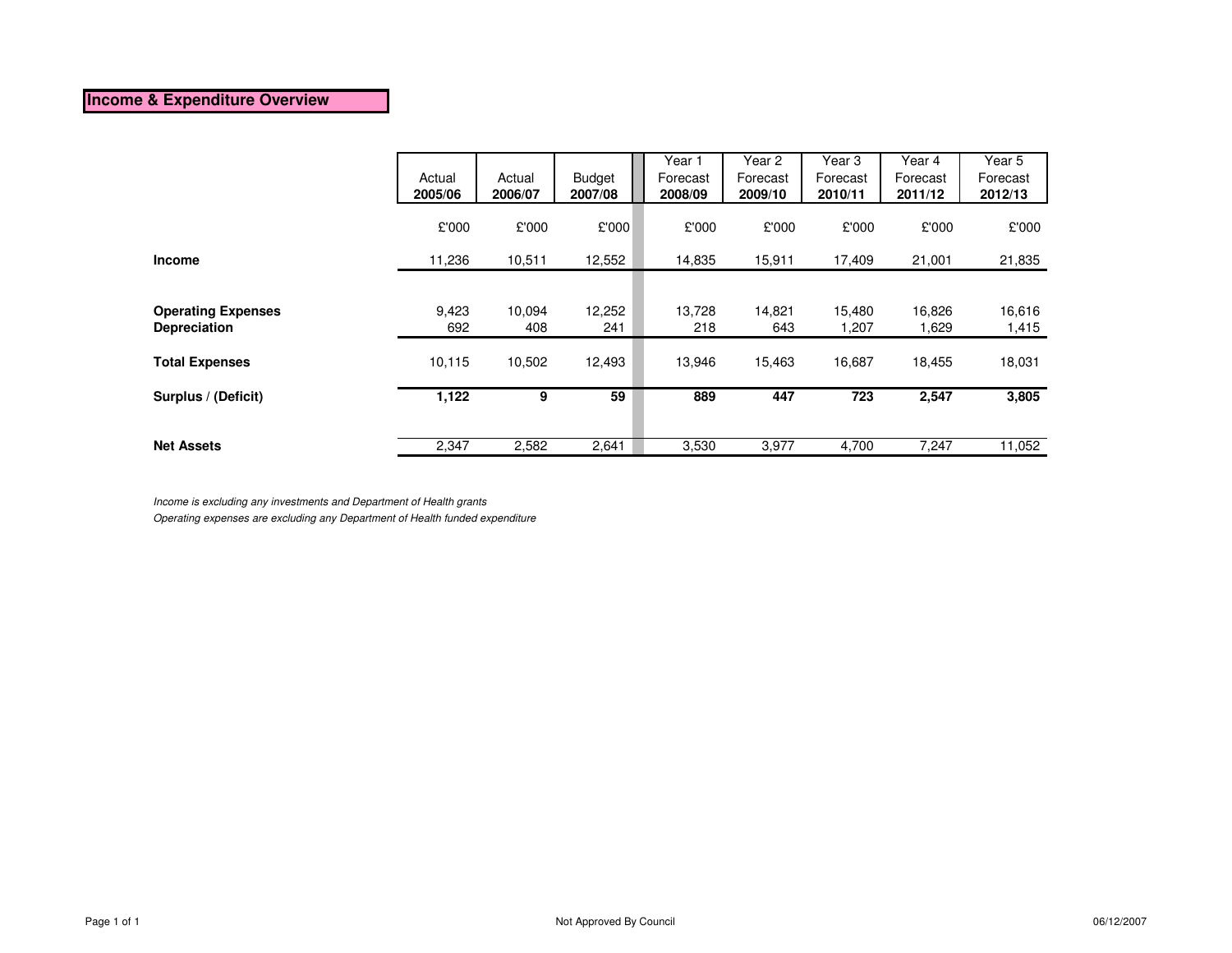# **Fees & Allowances**

|                   |                                          |             |             |               | Year 1   | Year 2   | Year <sub>3</sub> | Year 4   | Year 5   |
|-------------------|------------------------------------------|-------------|-------------|---------------|----------|----------|-------------------|----------|----------|
|                   |                                          | Actual      | Actual      | <b>Budget</b> | Forecast | Forecast | Forecast          | Forecast | Forecast |
|                   |                                          | 2005/06     | 2006/07     | 2007/08       | 2008/09  | 2009/10  | 2010/11           | 2011/12  | 2012/13  |
|                   |                                          |             |             |               |          |          |                   |          |          |
|                   |                                          | £           | £           | £             | £        | £        | £                 | £        | £        |
|                   |                                          |             |             |               |          |          |                   |          |          |
| <b>Fees</b>       | Full Year Registration (Graduates)       | 30          | 30          | 50            | 50       | 53       | 53                | 56       | 56       |
|                   | Full Year Registration (Non Graduates)   | 60          | 60          | 50            | 50       | 53       | 53                | 56       | 56       |
|                   | Readmission                              | 60          | 60          | 110           | 110      | 115      | 115               | 120      | 120      |
|                   | Renewal                                  | 60          | 60          | 72            | 72       | 76       | 76                | 80       | 80       |
|                   | <b>International Scrutiny Fees</b>       | 200         | 200         | 400           | 400      | 420      | 420               | 440      | 440      |
|                   | <b>Grandparenting Scrutiny Fees</b>      | 200         | 200         | 400           | 400      | 420      | 420               | 440      | 440      |
|                   |                                          |             |             |               |          |          |                   |          |          |
| <b>Allowances</b> | <b>Day Rates</b>                         |             |             |               |          |          |                   |          |          |
| (VAT Inclusive)   | Council                                  | 260         | 300         | 300           | 310      | 310      | 320               | 320      | 330      |
|                   | Panel Members                            | 130         | 130         | 140           | 140      | 144      | 144               | 148      | 148      |
|                   | Approvals (Visits)                       | 130         | 130         | 140           | 140      | 144      | 144               | 148      | 148      |
|                   | Panel Chair                              | 260         | 260         | 280           | 280      | 288      | 288               | 296      | 296      |
|                   | Legal Assessor                           | 530         | 530         | 560           | 560      | 590      | 590               | 620      | 620      |
|                   |                                          |             |             |               |          |          |                   |          |          |
|                   | Per Case                                 |             |             |               |          |          |                   |          |          |
|                   | Assessors - International                | 65          | 65          | 70            | 70       | 72       | 72                | 74       | 74       |
|                   | Assessors - Grandparenting               | 65          | 65          | 70            | 70       | 72       | 72                | 74       | 74       |
|                   | Assessors - CPD                          | $\mathbf 0$ | $\mathbf 0$ | 20            | 20       | 20       | 20                | 20       | 20       |
|                   | Annual Monitoring & Major / Minor Change | $\mathbf 0$ | 65          | 70            | 70       | 72       | 72                | 74       | 74       |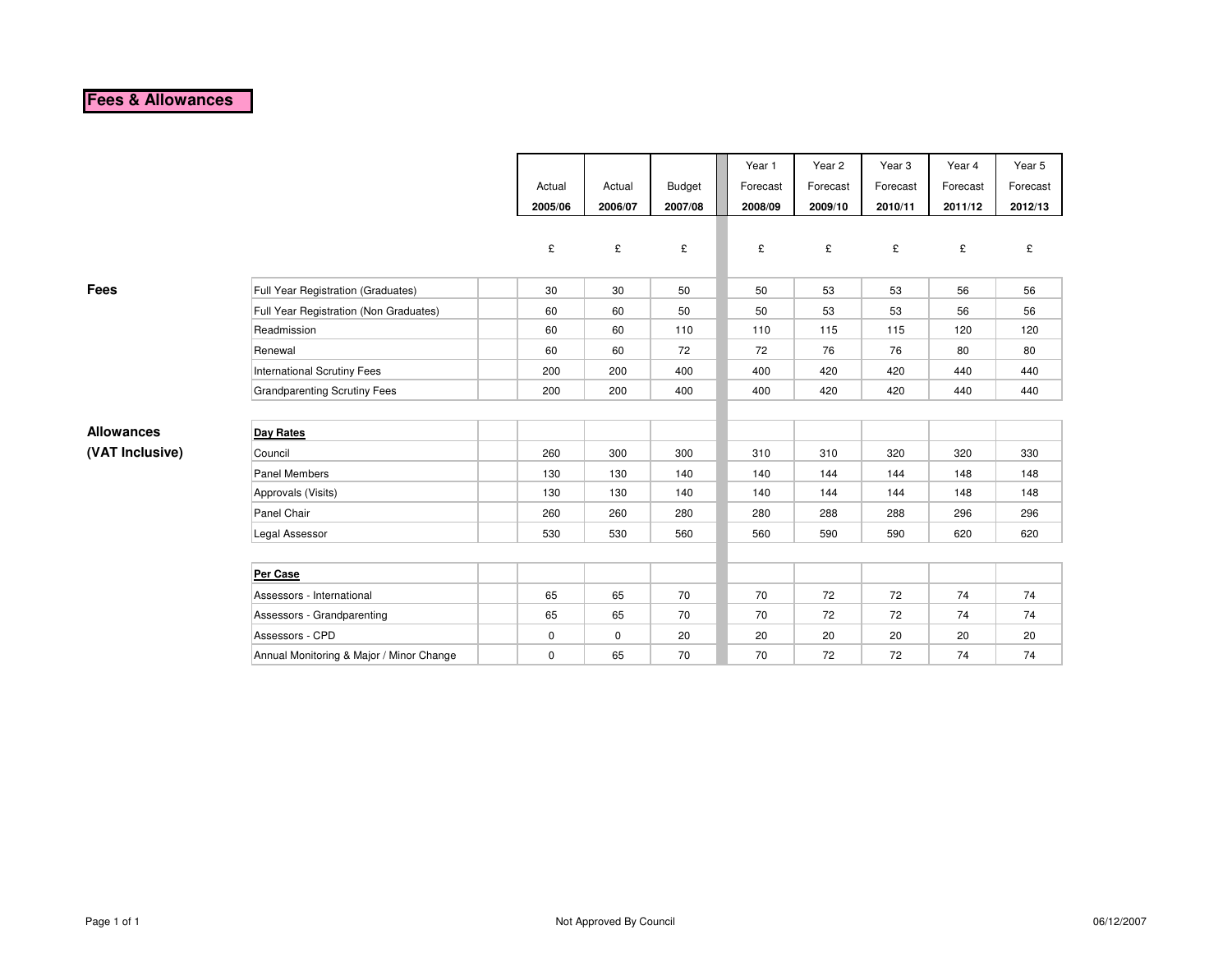## **Income by Profession**

|                                             |                  |                |                |               | Year 1         | Year 2      | Year <sub>3</sub> | Year 4       | Year 5      |
|---------------------------------------------|------------------|----------------|----------------|---------------|----------------|-------------|-------------------|--------------|-------------|
|                                             |                  | Actual         | Actual         | <b>Budget</b> | Forecast       | Forecast    | Forecast          | Forecast     | Forecast    |
|                                             |                  | 2005/06        | 2006/07        | 2007/08       | 2008/09        | 2009/10     | 2010/11           | 2011/12      | 2012/13     |
|                                             |                  |                |                |               |                |             |                   |              |             |
|                                             |                  | £'000          | £'000          | £'000         | £'000          | £'000       | £'000             | £'000        | £'000       |
| <b>Current Professions</b>                  |                  |                |                |               |                |             |                   |              |             |
| <b>Arts Therapists</b>                      |                  | 132            | 151            | 156           | 174            | 187         | 197               | 206          | 217         |
| <b>Biomedical Scientists</b>                |                  | 1,403          | 1,327          | 1,656         | 1,784          | 1,886       | 1,896             | 1,997        | 2,000       |
| Chiropodists                                |                  | 1,024          | 771            | 789           | 876            | 917         | 980               | 964          | 1,026       |
| <b>Clinical Scientists</b>                  |                  | 317            | 249            | 291           | 276            | 318         | 319               | 337          | 339         |
| <b>Dietitians</b>                           |                  | 371            | 360            | 430           | 479            | 497         | 543               | 546          | 592         |
| Occupational Therapists                     |                  | 1,710          | 1,625          | 2,070         | 2,210          | 2,320       | 2,399             | 2,553        | 2,626       |
| <b>Operating Departmental Practitioners</b> |                  | 467            | 510            | 523           | 575            | 641         | 692               | 712          | 764         |
| Orthoptists                                 |                  | 74             | 74             | 86            | 93             | 99          | 98                | 104          | 104         |
| Paramedics                                  |                  | 707            | 671            | 897           | 971            | 1,052       | 1,053             | 1,134        | 1,132       |
| Physiotherapists                            |                  | 2,581          | 2,462          | 2,820         | 3,267          | 3,305       | 3,637             | 3,627        | 3,967       |
| Prosthetists & Orthotists                   |                  | 49             | 48             | 61            | 66             | 72          | 70                | 75           | 75          |
| Radiographers                               |                  | 1,474          | 1,512          | 1,912         | 2,144          | 2,231       | 2,305             | 2,434        | 2,500       |
| Speech & Language Therapists                |                  | 660            | 651            | 861           | 807            | 874         | 880               | 948          | 951         |
|                                             | Sub Total        | 10,969         | 10,411         | 12,552        | 13,721         | 14,400      | 15,070            | 15,639       | 16,292      |
| <b>New Professions</b>                      |                  |                |                |               |                |             |                   |              |             |
| <b>Applied Psychologists</b>                |                  | $\overline{0}$ | $\overline{0}$ | $\mathbf 0$   | 1,114          | 1,384       | 1,568             | 1,701        | 1,601       |
| <b>Hearing Aid</b>                          |                  | $\overline{0}$ | $\overline{0}$ | $\mathbf 0$   | $\overline{0}$ | 126         | 139               | 161          | 164         |
| <b>Healthcare Scientists A</b>              |                  | $\overline{0}$ | $\overline{0}$ | $\pmb{0}$     | $\overline{0}$ | $\mathbf 0$ | 633               | 682          | 749         |
| Consellors and Psychotherapists             |                  | $\Omega$       | $\overline{0}$ | $\Omega$      | $\overline{0}$ | $\Omega$    | 0                 | 1,429        | 1,534       |
|                                             |                  |                |                |               |                |             |                   |              |             |
|                                             | Sub Total        | $\mathbf{0}$   | $\mathbf{0}$   | $\mathbf{0}$  | 1,114          | 1,510       | 2,340             | 5,363        | 5,543       |
|                                             |                  |                |                |               |                |             |                   |              |             |
| <b>Other Income</b>                         |                  |                |                |               |                |             |                   |              |             |
| Department of Health Grant                  |                  | 251            | $\pmb{0}$      | 0             | $\mathbf 0$    | $\mathbf 0$ | 0                 | 0            | 0           |
| Other Income                                |                  | 16             | 100            | 0             | $\mathbf 0$    | 0           | 0                 | 0            | 0           |
|                                             | <b>Sub Total</b> | 267            | 100            | $\mathbf{0}$  | 0              | 0           | $\mathbf{0}$      | $\mathbf{0}$ | $\mathbf 0$ |
|                                             | <b>Total</b>     | 11,236         | 10,511         | 12,552        | 14,835         | 15,911      | 17,409            | 21,001       | 21,835      |
|                                             |                  |                |                |               |                |             |                   |              |             |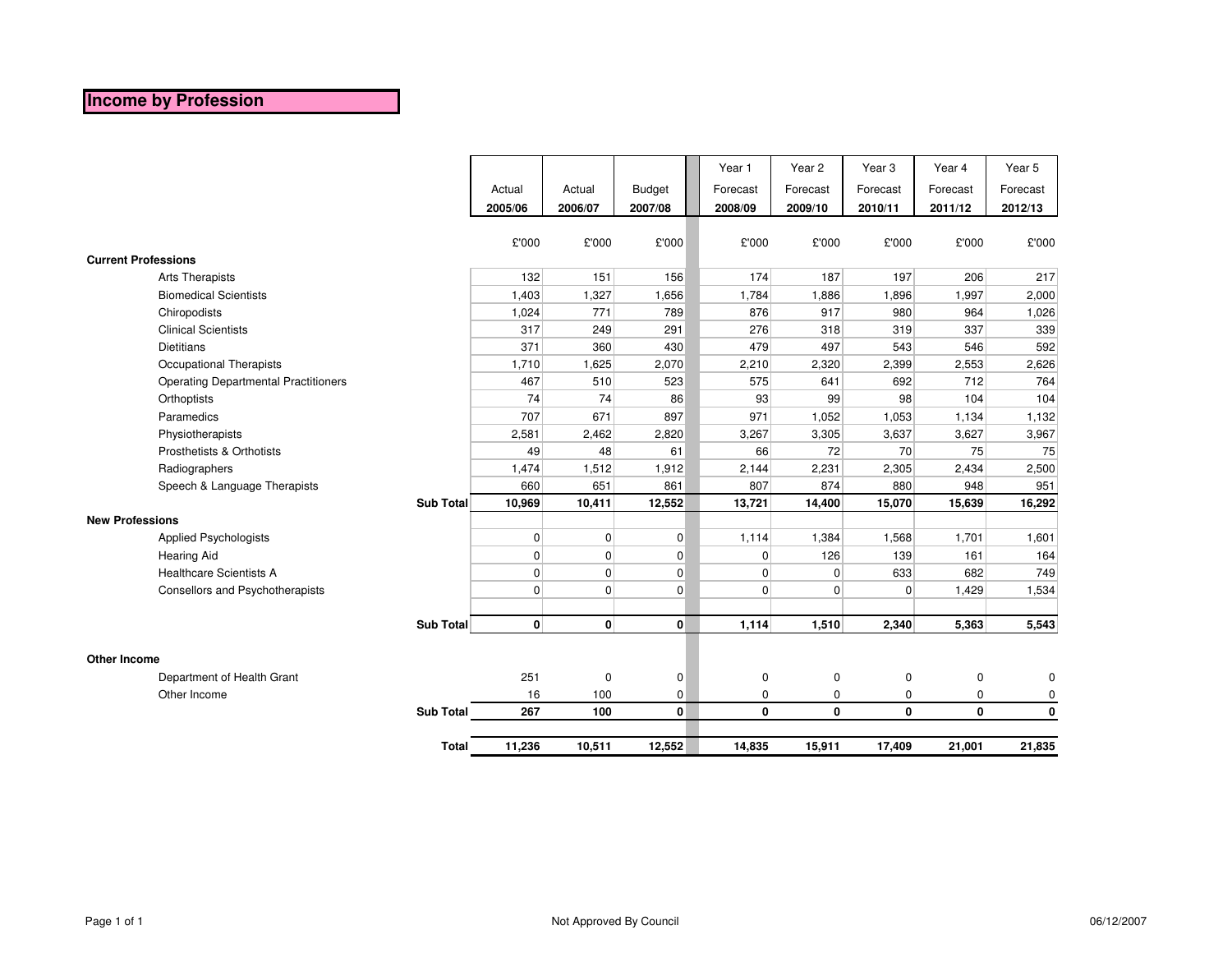### **Operating Expenses Overview**

|                    |                               |                 |                |               | Year 1   | Year <sub>2</sub> | Year <sub>3</sub> | Year 4   | Year 5   |
|--------------------|-------------------------------|-----------------|----------------|---------------|----------|-------------------|-------------------|----------|----------|
|                    |                               | Actual          | Actual         | <b>Budget</b> | Forecast | Forecast          | Forecast          | Forecast | Forecast |
|                    |                               | 2005/06         | 2006/07        | 2007/08       | 2008/09  | 2009/10           | 2010/11           | 2011/12  | 2012/13  |
|                    |                               |                 |                |               |          |                   |                   |          |          |
|                    |                               | £'000           | £'000          | £'000         |          | £'000<br>£'000    | £'000             | £'000    | £'000    |
| Governance         |                               |                 |                |               |          |                   |                   |          |          |
|                    | Council                       | 548             | 455            | 548           |          | 336<br>317        | 322               | 324      | 329      |
|                    | Committees                    | 134             | 186            | 266           |          | 268<br>268        | 273               | 273      | 277      |
|                    | Professional Liaison Groups   | 43              | $\overline{7}$ | 65            |          | 69<br>69          | 70                | 70       | 71       |
|                    |                               |                 |                |               |          |                   |                   |          |          |
| <b>Departments</b> |                               |                 |                |               |          |                   |                   |          |          |
|                    | <b>Chief Executive</b>        | 308             | 260            | 256           |          | 293<br>302        | 337               | 348      | 358      |
|                    | Secretariat                   | 229             | 253            | 276           |          | 319<br>331        | 343               | 356      | 368      |
|                    | Approvals & Monitoring        | 522             | 478            | 657           |          | 792<br>699        | 945               | 1,067    | 1,094    |
|                    | Registration                  | 2,022           | 1,520          | 2,022         |          | 1,822<br>2,542    | 1,900             | 2,686    | 2,054    |
|                    | <b>Information Technology</b> | 1,152           | 903            | 843           |          | 924<br>1,343      | 2,015             | 2,427    | 2,213    |
|                    | <b>Operations Office</b>      | 53              | 344            | 258           |          | 392<br>408        | 425               | 446      | 462      |
|                    | Finance                       | 694             | 506            | 450           |          | 521<br>531        | 556               | 578      | 601      |
|                    | <b>Facilities Management</b>  | 824             | 971            | 981           |          | 1,076<br>1,084    | 1,105             | 1,135    | 1,231    |
|                    | <b>Fitness to Practice</b>    | 2,431           | 2,940          | 3,589         |          | 4,747<br>4,579    | 4,940             | 5,213    | 5,443    |
|                    | <b>Human Resources</b>        | 221             | 371            | 350           |          | 456<br>449        | 461               | 474      | 487      |
|                    | Human Resources - Partners    | 17              | 114            | 142           |          | 241<br>236        | 276               | 231      | 290      |
|                    | Communications                | 843             | 832            | 1,016         |          | 1,360<br>1,535    | 1,958             | 1,978    | 2,172    |
|                    | Policy & Standards            | 73              | 193            | 429           |          | 398<br>504        | 512               | 604      | 548      |
|                    | <b>Major Projects</b>         | $\overline{0}$  | 163            | 353           |          | 26<br>172         | 248               | 246      | 31       |
|                    |                               |                 |                |               |          |                   |                   |          |          |
|                    |                               | 10,115<br>Total | 10,496         | 12,501        | 13,946   | 15,463            | 16,687            | 18,455   | 18,031   |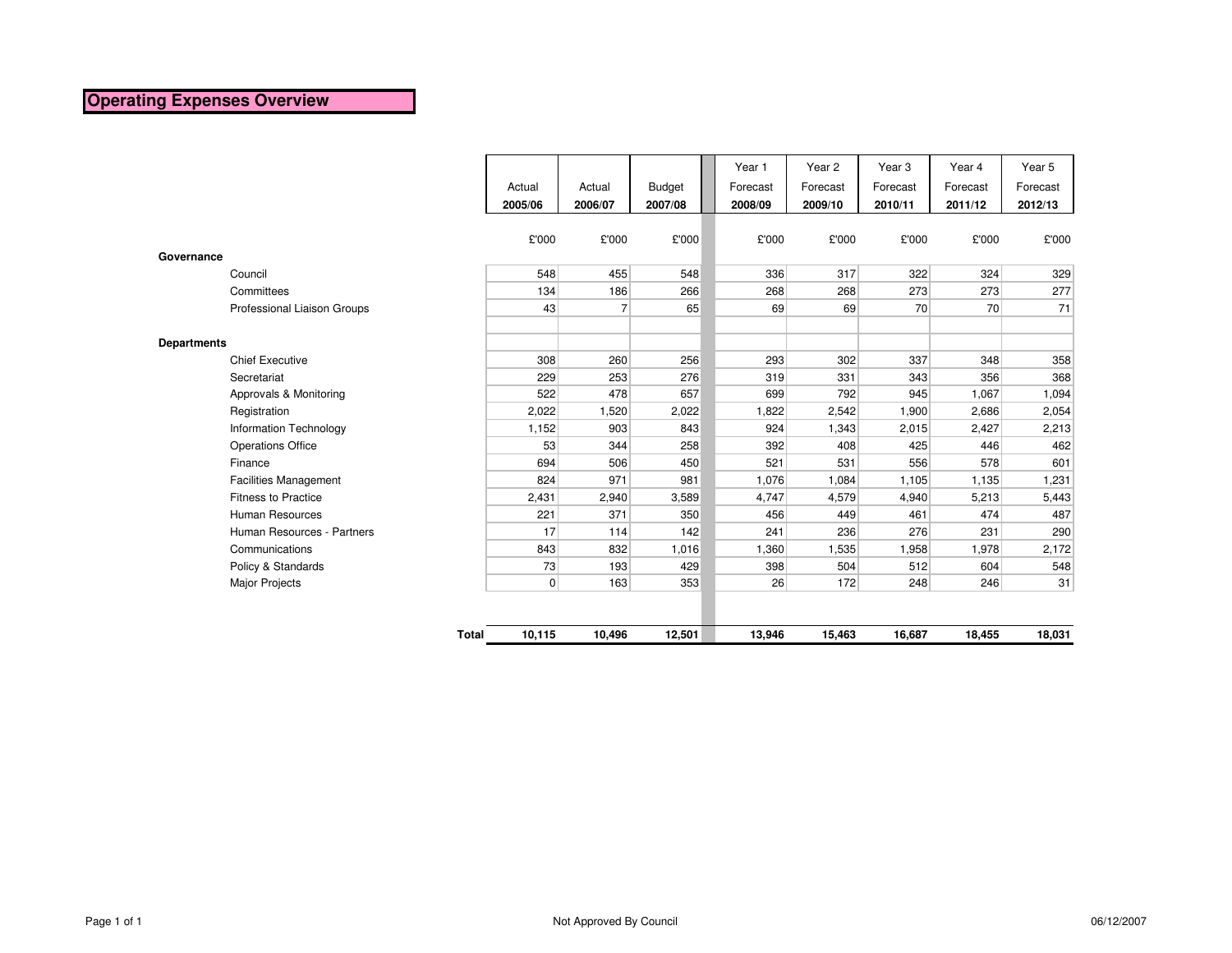|                                                |                   |                   |                          | Year 1              | Year 2              | Year <sub>3</sub>   | Year 4              | Year 5              |
|------------------------------------------------|-------------------|-------------------|--------------------------|---------------------|---------------------|---------------------|---------------------|---------------------|
|                                                | Actual<br>2005/06 | Actual<br>2006/07 | <b>Budget</b><br>2007/08 | Forecast<br>2008/09 | Forecast<br>2009/10 | Forecast<br>2010/11 | Forecast<br>2011/12 | Forecast<br>2012/13 |
|                                                | £'000             | £'000             | £'000                    | £'000               | £'000               | £'000               | £'000               | £'000               |
| Major Investment (£50K+ Individual Item)       |                   |                   |                          |                     |                     |                     |                     |                     |
| New/replacement Registration System (LISA)     |                   |                   |                          |                     | 1,000               | 1,000               |                     |                     |
| <b>LISA IT Upgrades</b>                        | 201               | 231               | 250                      | 250                 | 250                 | 250                 | 250                 | 250                 |
| <b>Online Applications/Renewals</b>            |                   |                   |                          | 350                 |                     |                     |                     |                     |
| Document/Content Management System             |                   |                   |                          |                     | 250                 |                     |                     |                     |
| Congiency for Lisa projects                    |                   |                   |                          | 100                 | 100                 | 100                 | 100                 | 100                 |
| Purchase of 22/26 Stannary Street              | 1,043             |                   |                          |                     |                     |                     |                     |                     |
| Renovation of 22/26 Stannary Street            |                   | 225               | 1,640                    | 500                 |                     |                     |                     |                     |
| 22/26 Stannary Street Furniture                |                   |                   | 43                       |                     |                     |                     |                     |                     |
| Lift Refurbishment                             |                   |                   |                          |                     |                     | 50                  |                     |                     |
| Purchase of new building                       |                   |                   |                          |                     |                     |                     | 1,900               |                     |
| Rolling Building/Office Maintenance Programme  |                   |                   |                          | 75                  | 75                  | 75                  | 75                  | 75                  |
|                                                |                   |                   |                          |                     |                     |                     |                     |                     |
| Major Investment Total                         | 1,244             | 456               | 1,933                    | 1,275               | 1,675               | 1,475               | 2,325               | 425                 |
| Minor Investment (less than £50K individually) |                   |                   |                          |                     |                     |                     |                     |                     |
| Furniture & Equipment                          | $\overline{0}$    | 55                | 16                       | 10                  | 10                  | 10 <sup>1</sup>     | 10                  | 10                  |
| 2 Large Scanners for ICR (UK Registration)     | 42                |                   |                          |                     | 25                  | 25                  |                     |                     |
| Photocopiers                                   | $\overline{0}$    |                   |                          | $\overline{7}$      |                     |                     |                     |                     |
| PCs, Laptops and Servers                       | 32                | 43                | 52                       | 65                  | 50                  | 40                  | 35                  | 40                  |
| Sundry Items                                   | 14                | 0                 |                          | 55                  | 15                  | 20                  | 20                  | 25                  |
| Blackberry svr & hand units/PDA's              |                   |                   |                          | 20                  |                     |                     |                     |                     |
| Basic IT for additional remote office excl PCs |                   |                   |                          |                     | 40                  |                     | 40                  |                     |
|                                                |                   |                   |                          |                     |                     |                     |                     |                     |
| Minor Investment Total                         | 88                | 98                | 68                       | 137                 | 100                 | 95                  | 65                  | 75                  |
|                                                |                   |                   |                          |                     |                     |                     |                     |                     |
| <b>Capital Expenditure Total</b>               | 1,332             | 554               | 2,001                    | 1,412               | 1,775               | 1,570               | 2,390               | 500                 |
| Depreciation*                                  |                   |                   |                          |                     |                     |                     |                     |                     |
| <b>Building</b>                                | 37                | 45                | 35                       | 75                  | 85                  | 85                  | 85                  | 123                 |
| Office Equip                                   | 84                | 83                | 56                       | 27                  | 50                  | 68                  | 97                  | 101                 |
| Hardware                                       | 571               | 395               | 151                      | 116                 | 508                 | 1054                | 1447                | 1191                |
|                                                |                   |                   |                          |                     |                     |                     |                     |                     |
| <b>Depreciation Total</b>                      | 692               | 523               | 241                      | 218                 | 643                 | 1,207               | 1,629               | 1,415               |

\* does not include any disposals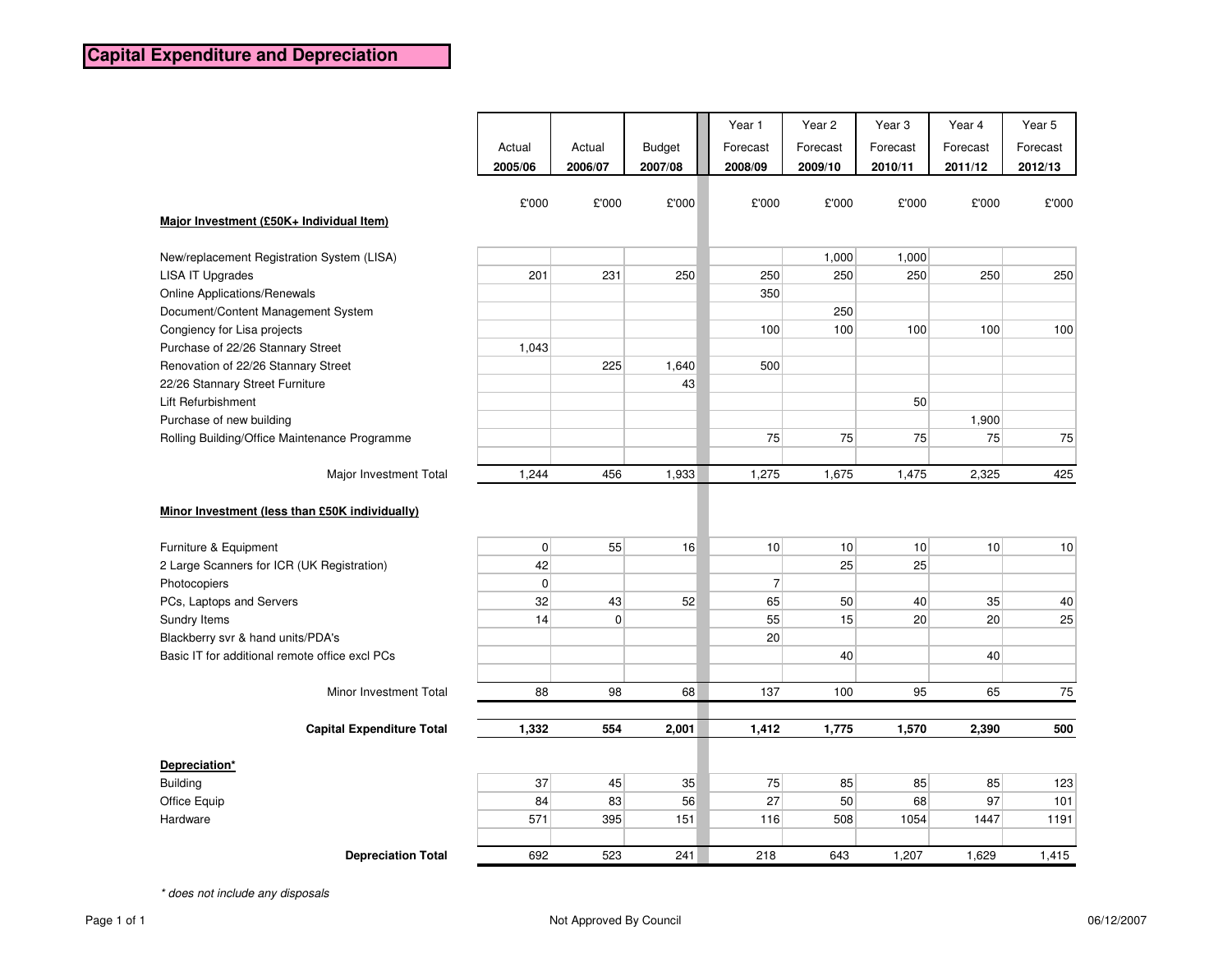### **Summary Cash Flow**

|                                              | Actual  | Actual  | <b>Budget</b> | Year 1<br>Forecast | Year 2<br>Forecast | Year <sub>3</sub><br>Forecast | Year 4<br>Forecast | Year 5<br>Forecast |
|----------------------------------------------|---------|---------|---------------|--------------------|--------------------|-------------------------------|--------------------|--------------------|
|                                              | 2005/06 | 2006/07 | 2007/08       | 2008/09            | 2009/10            | 2010/11                       | 2011/12            | 2012/13            |
|                                              | £'000   | £'000   | £'000         | £'000              | £'000              | £'000                         | £'000              | £'000              |
| Income                                       | 11,426  | 10,624  | 12,552        | 14,835             | 15,911             | 17,409                        | 21,001             | 21,835             |
| Deferred Income Movements                    | 617     | (49)    | 627           | 741                | 795                | 870                           | 1,049              | 1,091              |
|                                              |         |         |               |                    |                    |                               |                    |                    |
| <b>Total Cash Received</b>                   | 12,043  | 10,575  | 13,179        | 15,576             | 16,705             | 18,279                        | 22,051             | 22,926             |
|                                              |         |         |               |                    |                    |                               |                    |                    |
| <b>Operating Expenses</b>                    | 10,118  | 10,502  | 12,408        | 13,946             | 15,463             | 16,687                        | 18,455             | 18,031             |
|                                              |         |         |               |                    |                    |                               |                    |                    |
| Movement in Debtors                          | (71)    | 125     | $\mathbf 0$   | $\mathbf 0$        | $\mathbf 0$        | $\mathbf 0$                   | $\mathbf 0$        | 0                  |
| Movement in Creditors                        | (195)   | (395)   | $\mathbf 0$   | $\mathbf 0$        | $\mathbf 0$        | $\mathbf 0$                   | $\mathbf 0$        | $\mathbf 0$        |
| Deprecation                                  | (692)   | (395)   | (242)         | (218)              | (643)              | (1, 207)                      | (1,629)            | (1, 415)           |
|                                              |         |         |               |                    |                    |                               |                    |                    |
| Capital Expenditure                          | 1,725   | 839     | 2,000         | 1,412              | 1,775              | 1,570                         | 2,390              | 500                |
|                                              |         |         |               |                    |                    |                               |                    |                    |
| <b>Total Cash Spent</b>                      | 10,885  | 10,676  | 14,166        | 15,140             | 16,596             | 17,050                        | 19,216             | 17,116             |
|                                              | 1,158   |         |               | 436                | 110                | 1,229                         |                    |                    |
| Cash Movement - Increase / (Decrease)        |         | (101)   | (987)         |                    |                    |                               | 2,835              | 5,810              |
| <b>Opening Balance - Cash Not Investment</b> | 2,822   | 3,980   | 3,879         | 2,892              | 3,328              | 3,438                         | 4,667              | 7,502              |
|                                              |         |         |               |                    |                    |                               |                    |                    |
| <b>Closing Balance</b>                       | 3,980   | 3,879   | 2,892         | 3,328              | 3,438              | 4,667                         | 7,502              | 13,312             |
|                                              |         |         |               |                    |                    |                               |                    |                    |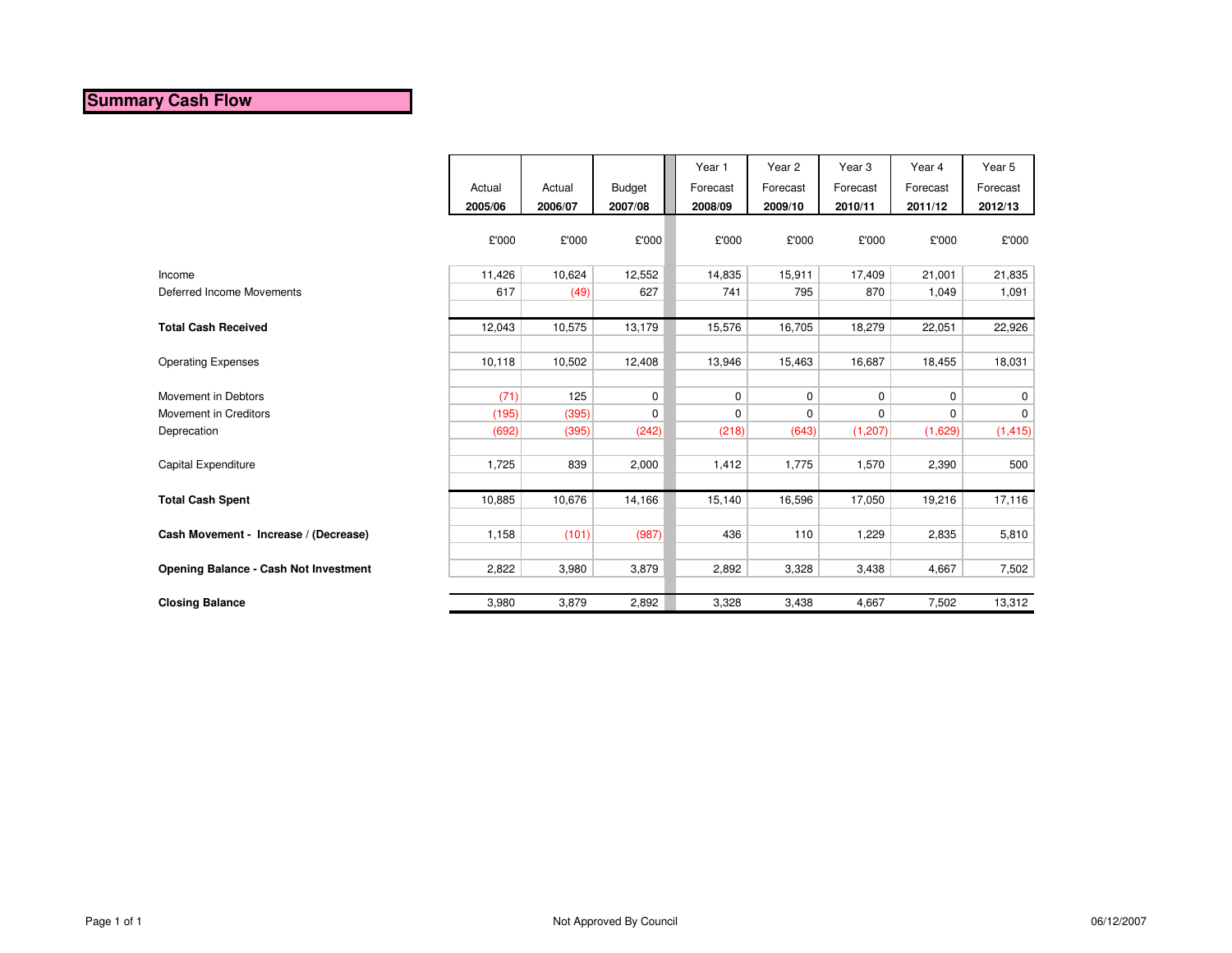2.0 Operational Overview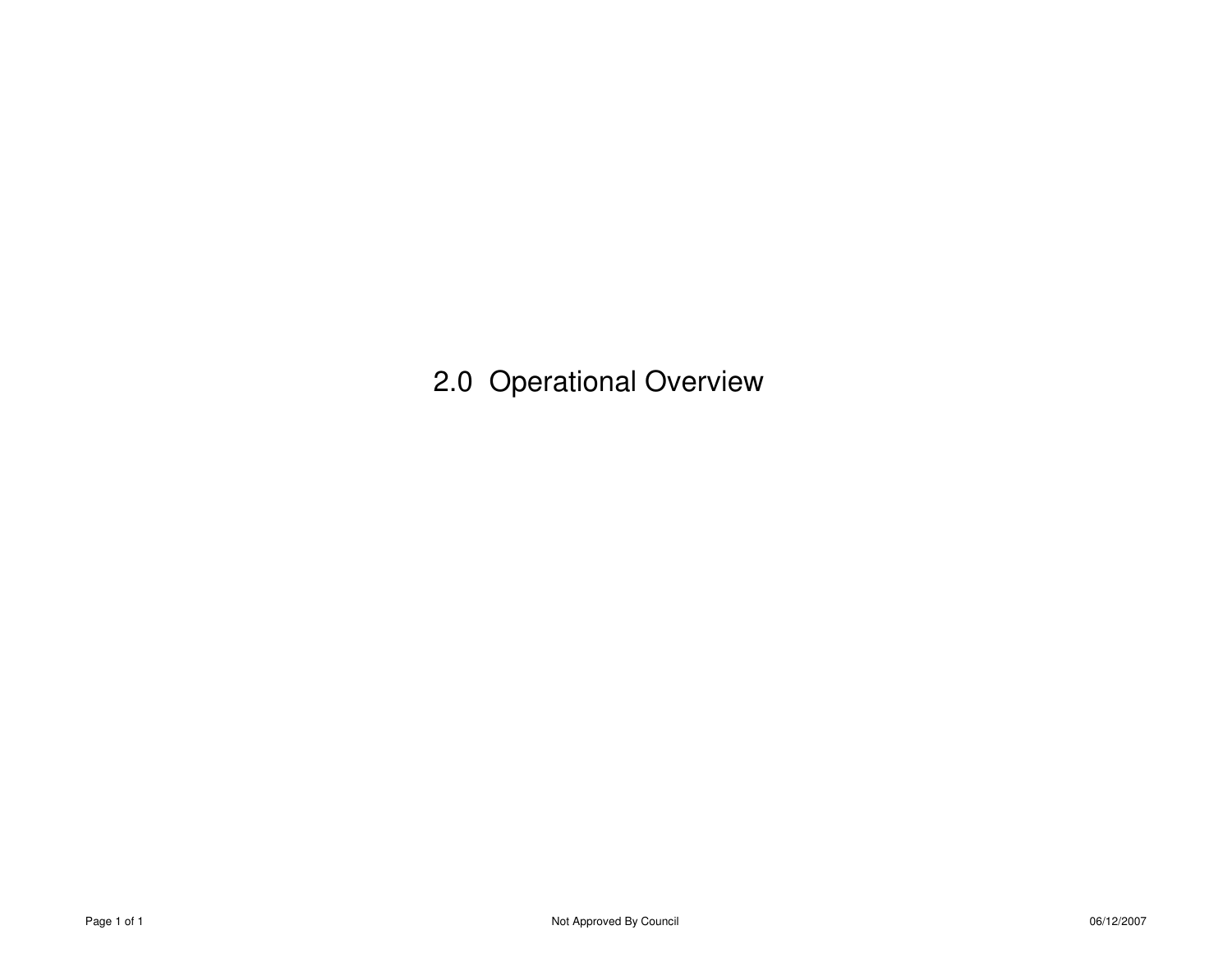### **Operational Events**

|                                  | Actual<br>2005/06 | Actual<br>2006/07 | <b>Budget</b><br>2007/08 | Year 1<br>Forecast<br>2007/08 | Year 2<br>Forecast<br>2008/09 | Year 3<br>Forecast<br>2009/10 | Year 4<br>Forecast<br>2010/11 | Year $5$<br>Forecast<br>2011/12 |
|----------------------------------|-------------------|-------------------|--------------------------|-------------------------------|-------------------------------|-------------------------------|-------------------------------|---------------------------------|
|                                  | No.               | No.               |                          | No.                           | No.                           | No.                           | No.                           | No.                             |
| Registrants                      |                   |                   |                          |                               |                               |                               |                               |                                 |
| - Existing Professions           | 169,235           | 177,230           | 180,154                  | 184,612                       | 187,839                       | 192,123                       | 194,589                       | 197,566                         |
| - New Professions                | ۰                 | ٠                 | $\sim$                   | 11,842                        | 14,775                        | 22,758                        | 36,303                        | 39,001                          |
| <b>Employee Numbers Overview</b> | 69                | 95                | 109                      | 127                           | 137                           | 137                           | 147                           | 139                             |
| Hearings                         | 112               | 167               | 202                      | 310                           | 257                           | 278                           | 280                           | 287                             |
| <b>Fitness to Practice Cases</b> | 140               | 222               | 405                      | 460                           | 407                           | 428                           | 430                           | 437                             |
| <b>Council Meetings</b>          | 10                | 10                | 10                       | 10                            | 10                            | 10                            | 10                            | 10                              |
| Committee Meetings               | 37                | 35                | 42                       | 46                            | 46                            | 46                            | 46                            | 46                              |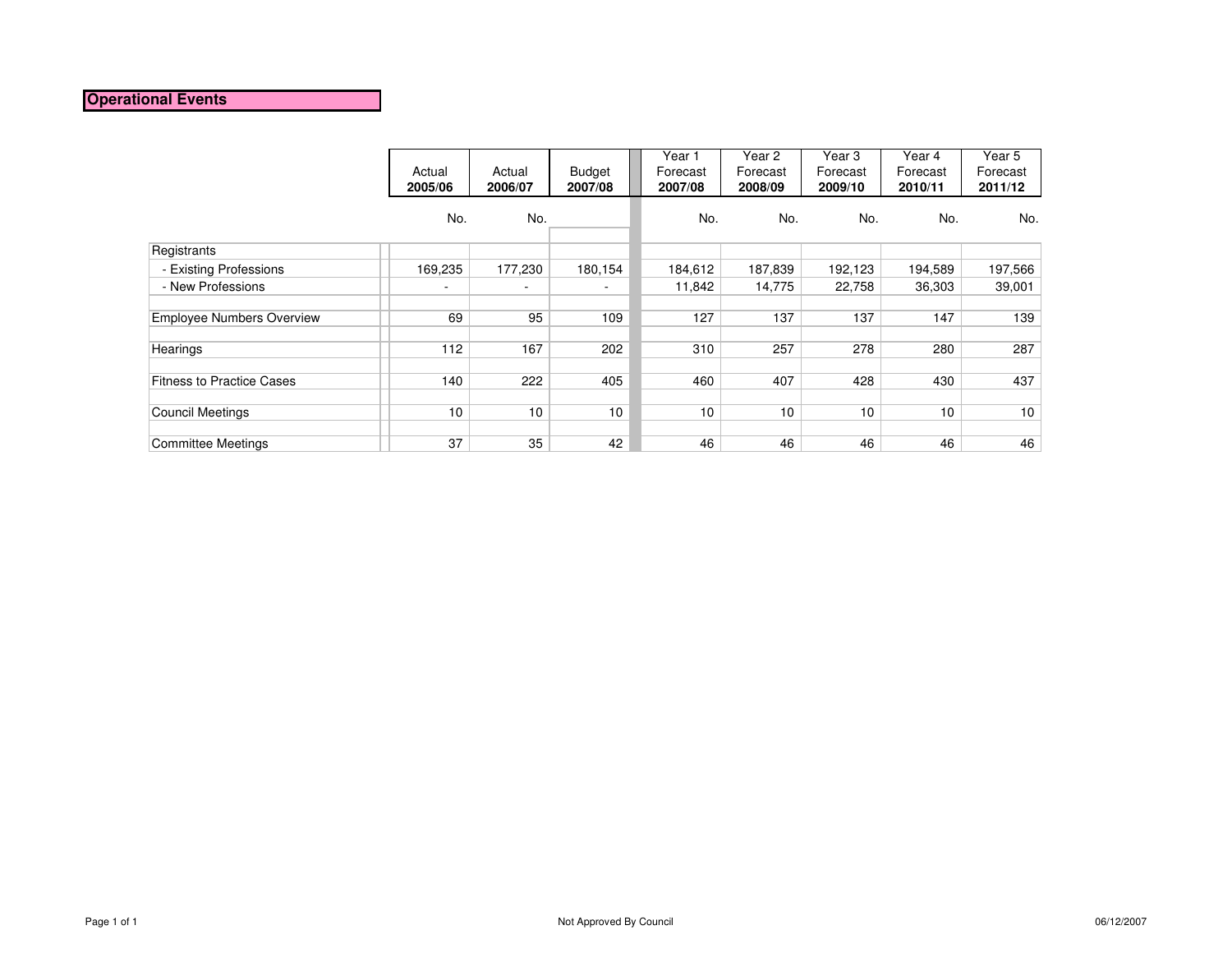3.0 Financial Information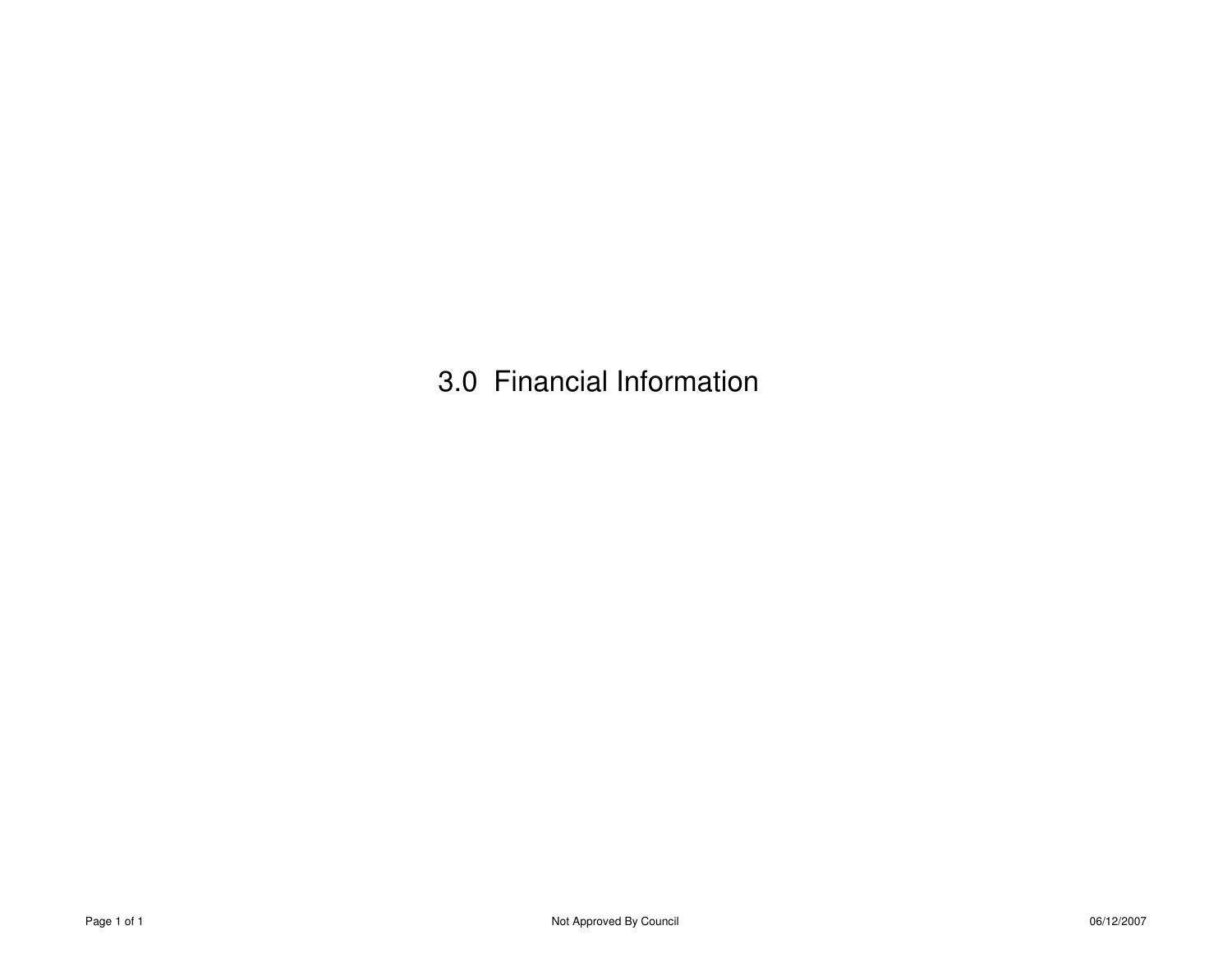# **Employee - Wages & Other Costs**

|                                |                |                |               | Year 1   | Year 2   | Year 3   | Year 4   | Year 5   |
|--------------------------------|----------------|----------------|---------------|----------|----------|----------|----------|----------|
|                                | Actual         | <b>Actual</b>  | <b>Budget</b> | Forecast | Forecast | Forecast | Forecast | Forecast |
|                                | 2005/06        | 2006/07        | 2007/08       | 2008/09  | 2009/10  | 2010/11  | 2011/12  | 2012/13  |
|                                | £'000          | £'000          | £'000         | £'000    | £'000    | £'000    | £'000    | £'000    |
| Wages                          | 2,153          | 2,318          | 3,034         | 3,708    | 4,066    | 4,288    | 4,666    | 4,684    |
|                                |                |                |               |          |          |          |          |          |
| <b>National Insurance Cost</b> | 227            | 246            | 357           | 433      | 475      | 501      | 545      | 547      |
|                                |                |                |               |          |          |          |          |          |
| Pension                        | 192            | 211            | 215           | 188      | 205      | 216      | 234      | 236      |
|                                |                |                |               |          |          |          |          |          |
| <b>Temporary Employees</b>     | 399            | 165            | 311           | 327      | 338      | 350      | 363      | 376      |
|                                |                |                |               |          |          |          |          |          |
| <b>Other Payroll</b>           | $\overline{3}$ | 34             | 40            | 42       | 43       | 45       | 47       | 49       |
|                                |                |                |               |          |          |          |          |          |
| <b>Travel</b>                  | 62             | 66             | 107           | 101      | 109      | 112      | 122      | 124      |
|                                |                |                |               |          |          |          |          |          |
| <b>Subsistence</b>             | 52             | 53             | 79            | 80       | 92       | 94       | 108      | 110      |
|                                |                |                |               |          |          |          |          |          |
| Accomodation                   | $6 \mid$       | 7 <sup>1</sup> | 12            | 11       | 12       | 12       | 12       | 13       |
|                                |                |                |               |          |          |          |          |          |
| <b>Total</b>                   | 3,094          | 3,100          | 4,155         | 4,889    | 5,339    | 5,617    | 6,097    | 6,139    |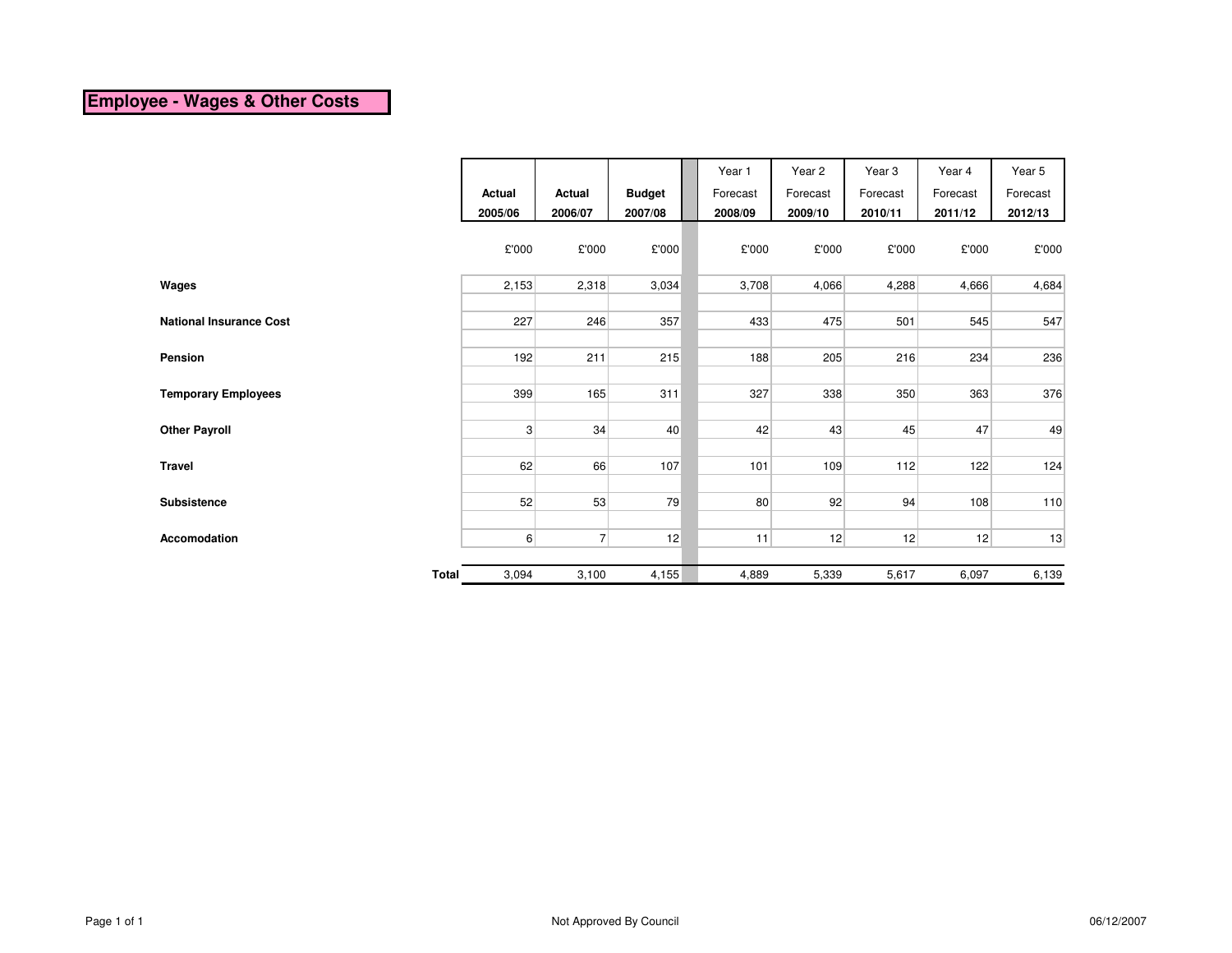### **Partners - Costs**

|                           |                                      |                   |                   |                          | Year 1              | Year 2              | Year <sub>3</sub>   | Year 4              | Year 5              |
|---------------------------|--------------------------------------|-------------------|-------------------|--------------------------|---------------------|---------------------|---------------------|---------------------|---------------------|
|                           |                                      | Actual<br>2005/06 | Actual<br>2006/07 | <b>Budget</b><br>2007/08 | Forecast<br>2008/09 | Forecast<br>2009/10 | Forecast<br>2010/11 | Forecast<br>2011/12 | Forecast<br>2012/13 |
|                           |                                      |                   |                   |                          |                     |                     |                     |                     |                     |
|                           |                                      | £'000             | £'000             | £'000                    | £'000               | £'000               | £'000               | £'000               | £'000               |
|                           |                                      |                   |                   |                          |                     |                     |                     |                     |                     |
| Recruitment               | Council Allowance & Travel           | 6                 | $\pmb{0}$         | 5                        | 9                   | 17                  | 22                  | 13                  | 33                  |
|                           | Interviewee expenses                 | 4                 | $\sqrt{2}$        | 5                        | $\mathbf 0$         | $\mathbf 0$         | $\mathbf 0$         | $\overline{0}$      | $\mathbf 0$         |
|                           | Advertising                          | 6                 | $\mathbf 0$       | 10                       | 23                  | 18                  | 28                  | 10                  | 30 <sup>°</sup>     |
|                           |                                      |                   |                   |                          |                     |                     |                     |                     |                     |
| <b>Training</b>           | Partners Allowance & Travel          | 61                | 49                | 51                       | 114                 | 102                 | 127                 | 109                 | 128                 |
|                           | Training costs                       | $\pmb{0}$         | 6                 | 6                        | 21                  | 23                  | 20                  | 17                  | 12                  |
|                           | <b>Existing Partners Review Days</b> | 17                | $\mathsf 0$       | $\pmb{0}$                | $\mathbf 0$         | $\pmb{0}$           | $\pmb{0}$           | $\overline{0}$      | $\overline{0}$      |
| <b>Assessors</b>          | Registrants - International          | 480               | 432               | 352                      | 326                 | 323                 | 322                 | 341                 | 330                 |
|                           | Registrants - Grandparenting         | 137               | 39                | $\mathbf 0$              | 79                  | 83                  | 83                  | 84                  | 149                 |
|                           | CPD                                  | 0                 | $\pmb{0}$         | $\pmb{0}$                | 71                  | 241                 | 50                  | 241                 | 50                  |
|                           |                                      |                   |                   |                          |                     |                     |                     |                     |                     |
| <b>Test of Competence</b> | Intern'l / Grandp'g Applications     | 13                | 10                | 16                       | $\overline{7}$      | $\overline{7}$      | $\overline{7}$      | $\overline{7}$      | $\overline{7}$      |
| <b>Panel Members</b>      | Investigating                        | 66                | 139               | 62                       | 79                  | 80                  | 80                  | 81                  | 81                  |
|                           | Interim Orders                       | 28                | 59                | 24                       | 16                  | 16                  | 16                  | 16                  | 16                  |
|                           | <b>Review Hearings</b>               | 13                | 27                | 79                       | 25                  | 26                  | 29                  | 30                  | 30                  |
|                           | <b>Full Hearing</b>                  | 129               | 272               | 546                      | 910                 | 772                 | 836                 | 862                 | 883                 |
|                           | <b>Registration Appeals</b>          | 75                | 16                | 26                       | 23                  | 23                  | 25                  | 16                  | 17                  |
|                           | Witnesses                            | 16                | 33                | 13                       | 4                   | $\overline{4}$      | $\overline{4}$      | $\overline{4}$      | $\overline{4}$      |
|                           |                                      | 327               | 546               | 750                      | 1,056               | 921                 | 988                 | 1,008               | 1,031               |
| <b>Approvals</b>          | Allowances                           | 40                | 54                | 72                       | 48                  | 67                  | 79                  | 111                 | 111                 |
|                           | Travel & Subsistence                 | 45                | 33                | 46                       | 34                  | 47                  | 47                  | 64                  | 64                  |
|                           | Accommodation                        | 19                | 21                | 37                       | 17                  | 23                  | 23                  | 31                  | 31                  |
|                           | Annual Monitoring                    | 0                 | 32                | 34                       | 50                  | 67                  | 68                  | 86                  | 86                  |
|                           | Major / Minor Change                 | 0                 | $\overline{4}$    | 10                       | 14                  | 18                  | 19                  | 22                  | 22                  |
|                           |                                      |                   |                   |                          |                     |                     |                     |                     |                     |
|                           |                                      | 1.154             | 1,774             | 1,394                    | 1,868               | 1,955               | 1,884               | 2.143               | 2,085               |
|                           |                                      |                   |                   |                          |                     |                     |                     |                     |                     |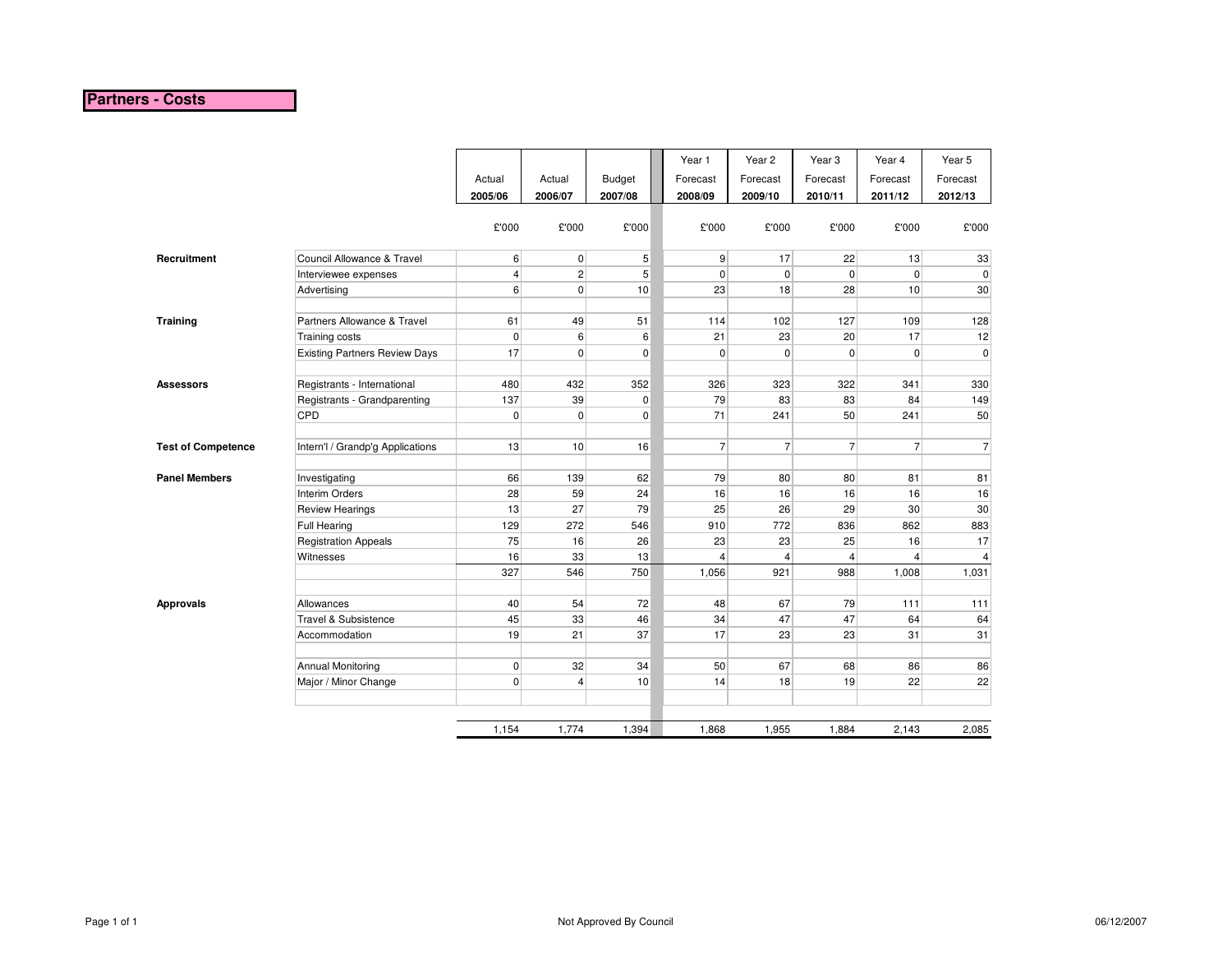# **Council & Professional Liaison Groups**

|           |                            |                      | Actual<br>2005/06 | Actual<br>2006/07 | <b>Budget</b><br>2007/08 | Year 1<br>Forecast<br>2008/09 | Year 2<br>Forecast<br>2009/10 | Year <sub>3</sub><br>Forecast<br>2010/11 | Year 4<br>Forecast<br>2011/12 | Year 5<br>Forecast<br>2012/13 |
|-----------|----------------------------|----------------------|-------------------|-------------------|--------------------------|-------------------------------|-------------------------------|------------------------------------------|-------------------------------|-------------------------------|
|           |                            |                      | £'000             | £'000             | £'000                    | £'000                         | £'000                         | £'000                                    | £'000                         | £'000                         |
| President | Fees & Allowances          |                      | 21                | 34                | 36                       | 37                            | 37                            | 38                                       | 38                            | 40                            |
|           | Expenses                   | Travel & Subsistence | 14                | 8 <sup>1</sup>    | 5                        | 4                             | $\overline{4}$                | $\overline{4}$                           | $\overline{4}$                | $\overline{\mathbf{4}}$       |
|           |                            | Other                | 3 <sup>1</sup>    | $\overline{7}$    | $\overline{7}$           | $\overline{7}$                | 7 <sup>1</sup>                | $\overline{7}$                           | $\overline{7}$                | 8                             |
|           |                            |                      |                   |                   |                          |                               |                               |                                          |                               |                               |
|           |                            |                      |                   |                   |                          |                               |                               |                                          |                               |                               |
| Council   | Fees                       |                      | 70                | 78                | 110                      | 62                            | 62                            | 64                                       | 64                            | 66                            |
|           | Expenses                   | Travel & Subsistence | 75                | 68                | 62                       | 64                            | 64                            | 64                                       | 64                            | 64                            |
|           |                            | Accommodation        | 3 <sup>1</sup>    | $6 \overline{6}$  | 50                       | 28                            | 28                            | 28                                       | 28                            | 28                            |
|           |                            |                      |                   |                   |                          |                               |                               |                                          |                               |                               |
|           | Conferences                |                      | 3 <sup>1</sup>    | $6 \overline{6}$  | 49                       | 12                            | 12                            | 12                                       | 12                            | 12                            |
|           | Training                   |                      | 28                | 45                | 10                       | 10                            | 10                            | 10                                       | 10                            | 10                            |
|           | Elections/Appointments     |                      | 215               | 138               | 80                       | 40                            | 20                            | 20                                       | 20                            | 20                            |
|           | NI/PAYE                    |                      | 104               | 60                | 119                      | 52                            | 52                            | 52                                       | 52                            | 53                            |
|           | Legal Advice               |                      | 13                | 5 <sup>1</sup>    | 20                       | 21                            | 22                            | 23                                       | 24                            | 26                            |
|           | Professional Laison Groups |                      | 43                | $\overline{7}$    | 65                       | 69                            | 69                            | 70                                       | 70                            | 71                            |
|           |                            | <b>Total</b>         | 591               | 462               | 613                      | 405                           | 386                           | 392                                      | 394                           | 400                           |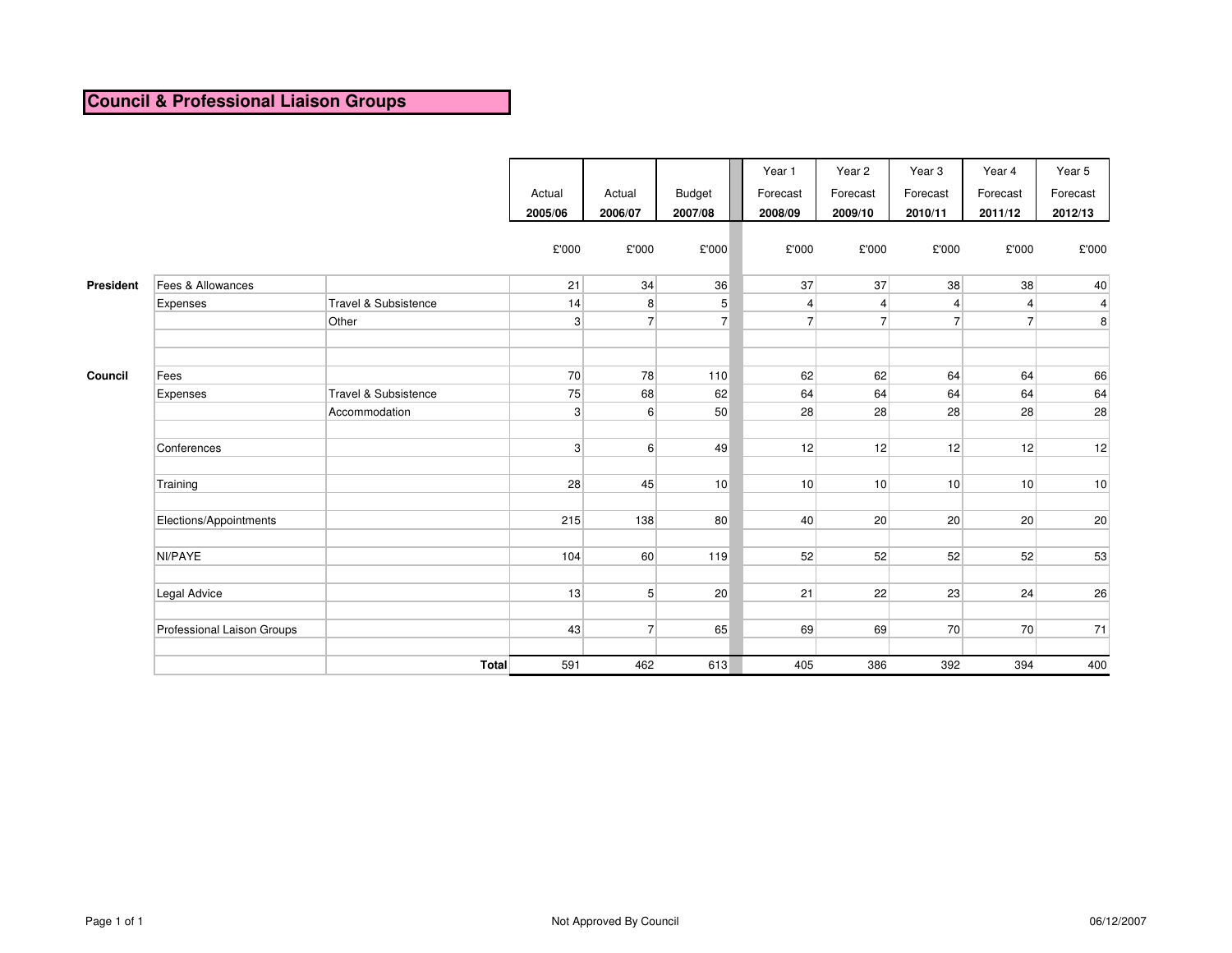### **Committees**

|                      |                             |                                 | Actual<br>2005/06 |                | Actual<br>2006/07 | <b>Budget</b><br>2007/08 | Year 1<br>Forecast<br>2008/09 | Year 2<br>Forecast<br>2009/10 | Year <sub>3</sub><br>Forecast<br>2010/11 | Year 4<br>Forecast<br>2011/12 | Year 5<br>Forecast<br>2012/13 |
|----------------------|-----------------------------|---------------------------------|-------------------|----------------|-------------------|--------------------------|-------------------------------|-------------------------------|------------------------------------------|-------------------------------|-------------------------------|
|                      |                             |                                 |                   | £'000          | £'000             | £'000                    | £'000                         | £'000                         | £'000                                    | £'000                         | £'000                         |
| <b>Statutory</b>     | Investigating               | Fees & Allowances               |                   | $6 \mid$       | $\overline{7}$    | 11                       | 11                            | 11                            | 12                                       | 12                            | 12                            |
|                      |                             | Travel & Subsistence            |                   | 6              | 8 <sup>1</sup>    | 11                       | 11                            | 11                            | 11                                       | 11                            | 11                            |
|                      | <b>Total</b>                |                                 |                   | 12             | 15                | 22                       | 22                            | 22                            | 23                                       | 23                            | 23                            |
|                      | Conduct & Competence        | Fees & Allowances               |                   | 8 <sup>1</sup> | 8 <sup>1</sup>    | 11                       | 11                            | 11                            | 12                                       | 12                            | 12                            |
|                      |                             | Travel & Subsistence            |                   | 8 <sup>1</sup> | $\overline{7}$    | 11                       | 11                            | 11                            | 11                                       | 11                            | 11                            |
|                      | <b>Total</b>                |                                 |                   | 16             | 15                | 22                       | 22                            | 22                            | 23                                       | 23                            | 23                            |
|                      | Health                      | Fees & Allowances               |                   | $\overline{7}$ | 8 <sup>1</sup>    | 11                       | 11                            | 11                            | 12                                       | 12                            | 12                            |
|                      |                             | Travel & Subsistence            |                   | 5 <sup>5</sup> | 5 <sup>1</sup>    | 11                       | 11                            | 11                            | 11                                       | 11                            | 11                            |
|                      | <b>Total</b>                |                                 |                   | 12             | 13                | 22                       | 22                            | 22                            | 23                                       | 23                            | 23                            |
|                      | Education & Training        | Fees & Allowances               |                   | 14             | 20                | 32                       | 31                            | 31                            | 32                                       | 32                            | 33                            |
|                      |                             | Travel & Subsistence            |                   | 14             | 18                | 31                       | 31                            | 31                            | 31                                       | 31                            | 31                            |
|                      | <b>Total</b>                |                                 |                   | 28             | 38                | 63                       | 62                            | 62                            | 63                                       | 63                            | 64                            |
| <b>Non-Statutory</b> | Approvals                   | Fees & Allowances               |                   | $6 \mid$       | 8                 | $\overline{0}$           | $\overline{0}$                | $\overline{0}$                | $\overline{0}$                           | $\overline{0}$                | $\pmb{0}$                     |
|                      |                             | <b>Travel &amp; Subsistence</b> |                   | $\overline{7}$ | 5 <sup>1</sup>    | $\overline{0}$           | $\overline{0}$                | $\overline{0}$                | $\overline{0}$                           | $\overline{0}$                | $\mathbf 0$                   |
|                      | <b>Total</b>                |                                 |                   | 13             | 13                | $\mathbf{0}$             | $\mathbf{0}$                  | $\mathbf{0}$                  | $\mathbf{0}$                             | $\mathbf{0}$                  | $\pmb{0}$                     |
|                      | <b>Eduction Panels</b>      | Fees & Allowances               |                   | $\overline{0}$ | $\overline{0}$    | $6 \overline{6}$         | 16                            | 16                            | 16                                       | 16                            | 17                            |
|                      |                             | Travel & Subsistence            |                   | $\overline{0}$ | $\overline{0}$    | 6                        | 15                            | 15                            | 15                                       | 15                            | 15                            |
|                      | <b>Total</b>                |                                 |                   | $\mathbf{0}$   | $\mathbf{0}$      | 12                       | 31                            | 31                            | 31                                       | 31                            | 32                            |
|                      | Finance & Resources & Audit | Fees & Allowances               |                   | 15             | 36                | 42                       | 33                            | 33                            | 35                                       | 35                            | 36                            |
|                      |                             | <b>Travel &amp; Subsistence</b> |                   | 18             | 34                | 44                       | 33                            | 33                            | 33                                       | 33                            | 33                            |
|                      | <b>Total</b>                |                                 |                   | 33             | 70                | 86                       | 67                            | 67                            | 68                                       | 68                            | 69                            |
|                      | Communications              | Fees & Allowances               |                   | 6              | $\overline{7}$    | 11                       | 12                            | 12                            | 13                                       | 13                            | 13                            |
|                      |                             | Travel & Subsistence            |                   | $6 \mid$       | 6 <sup>1</sup>    | 11                       | 12                            | 12                            | 12                                       | 12                            | 12                            |
|                      | Total                       |                                 |                   | 12             | 13                | 22                       | 25                            | 25                            | 25                                       | 25                            | 26                            |
|                      | Registration                | Fees & Allowances               |                   | 5 <sup>5</sup> | 3 <sup>2</sup>    | $\overline{0}$           | $\overline{0}$                | $\mathbf{0}$                  | $\overline{0}$                           | $\overline{0}$                | $\mathbf 0$                   |
|                      |                             | <b>Travel &amp; Subsistence</b> |                   | 3 <sup>1</sup> | 2 <sup>2</sup>    | $\overline{0}$           | $\overline{0}$                | $\overline{0}$                | $\overline{0}$                           | $\overline{0}$                | 0                             |
|                      | <b>Total</b>                |                                 |                   | $\mathbf{8}$   | 5 <sup>1</sup>    | $\mathbf{0}$             | $\mathbf{0}$                  | $\mathbf{0}$                  | $\mathbf{0}$                             | $\mathbf{0}$                  | $\mathbf 0$                   |
|                      | Chairman meeting            | Fees & Allowances               |                   | $\overline{0}$ | 2                 | 8                        | 9                             | $\overline{9}$                | 9                                        | $\overline{9}$                | 9                             |
|                      |                             | Travel & Subsistence            |                   | $\overline{0}$ | 2 <sup>2</sup>    | 9                        | $\vert 9 \vert$               | 9                             | $\overline{9}$                           | $\overline{9}$                | 9                             |
|                      | Total                       |                                 |                   | $\mathbf{0}$   | $\overline{4}$    | 17                       | 17                            | 17                            | 18                                       | 18                            | 18                            |
|                      |                             |                                 | Total             | 134            | 186               | 266                      | 268                           | 268                           | 273                                      | 273                           | 277                           |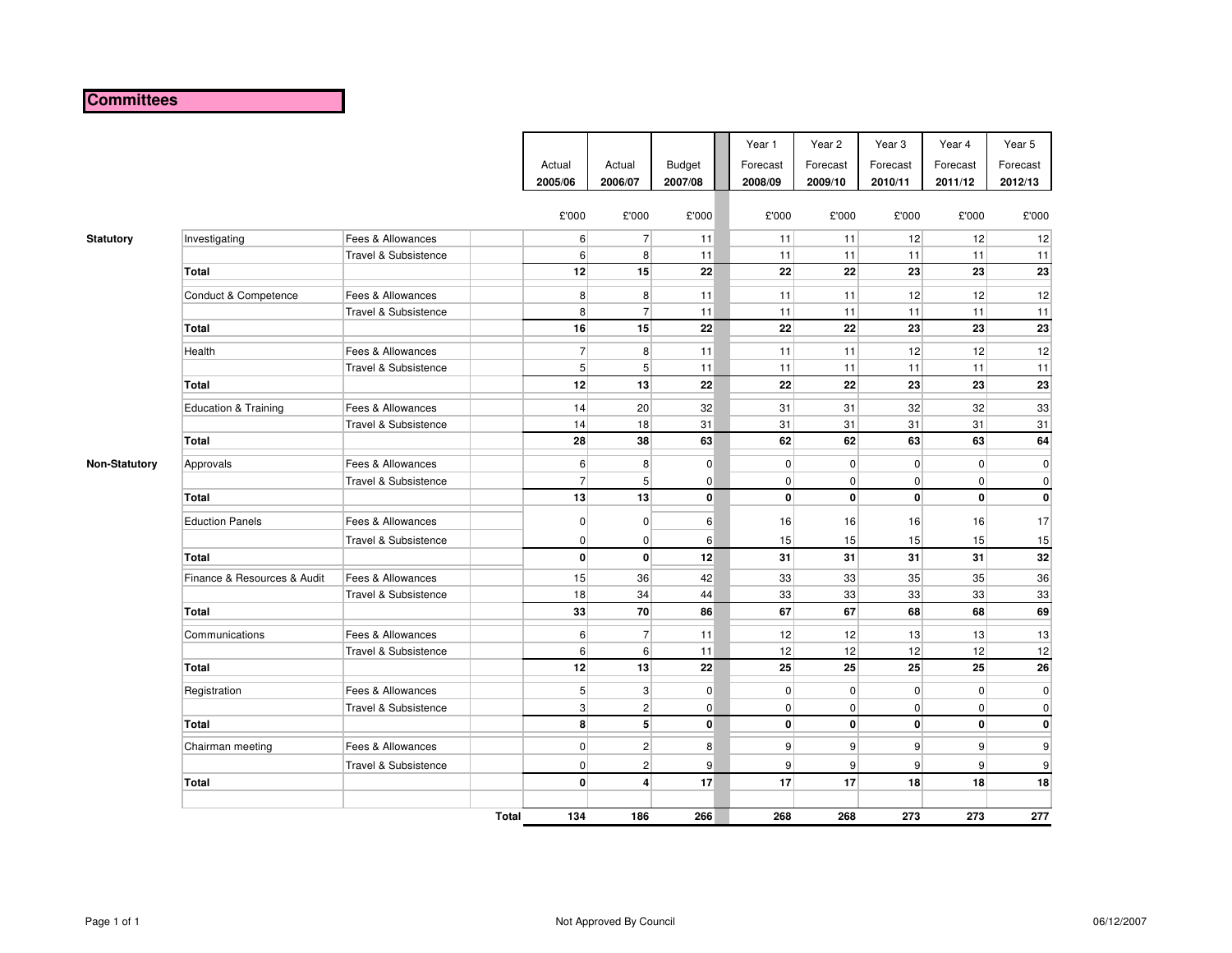### **Chief Executive**

|                                    |                                     | Actual<br>2005/06 | Actual<br>2006/07 | Budget<br>2007/08 | Year 1<br>Forecast<br>2008/09 | Year 2<br>Forecast<br>2009/10 | Year <sub>3</sub><br>Forecast<br>2010/11 | Year 4<br>Forecast<br>2011/12 | Year 5<br>Forecast<br>2012/13 |
|------------------------------------|-------------------------------------|-------------------|-------------------|-------------------|-------------------------------|-------------------------------|------------------------------------------|-------------------------------|-------------------------------|
|                                    |                                     | £'000             | £'000             | £'000             | £'000                         | £'000                         | £'000                                    | £'000                         | £'000                         |
| Payroll                            | <b>Basic Pay</b>                    | 191               | 155               | 165               | 171                           | 178                           | 185                                      | 192                           | 200                           |
|                                    | National Insurance                  | 23                | 19                | 20                | 20                            | 21                            | 22                                       | 23                            | 24                            |
|                                    | Pension cost                        | 36                | 30                | 27                | 28                            | 29                            | 30                                       | 32                            | 33                            |
|                                    | Medical Insurance                   | $\mathbf{0}$      |                   | 1                 |                               |                               |                                          |                               |                               |
|                                    | <b>Temporary Staff</b>              | 9 <sup>°</sup>    | 2                 | 0                 | 0                             | $\overline{0}$                | $\mathbf 0$                              | $\mathbf 0$                   | $\overline{0}$                |
| <b>Travel &amp; Subsistence</b>    | Fares                               | 9                 | 10                | 11                | 11                            | 12                            | 12                                       | 12                            | 13                            |
|                                    | Subsistence                         | 6                 | 9                 | 8                 | 8                             | 8                             | 9                                        | 9                             | 9                             |
|                                    | Conferences                         | $\overline{2}$    | 1                 | $\overline{c}$    | $\overline{2}$                | $\overline{2}$                | $\overline{2}$                           | $\overline{2}$                | $\mathbf{2}$                  |
| <b>Specific Departmental costs</b> | Mobile Telephone                    | $\overline{0}$    | $\overline{1}$    | $\overline{1}$    | 1                             | н                             | 1                                        | 1                             |                               |
|                                    | Other Professional fees             | 32                | 30                | 20                | 50                            | 50                            | 75                                       | 75                            | 75                            |
|                                    | Subsciptions to professional bodies |                   | 2                 | 1                 |                               |                               | 1                                        |                               |                               |
|                                    | Training                            | $\mathbf{0}$      | 0                 | $\overline{1}$    | н                             |                               | 1                                        | 1                             |                               |
|                                    |                                     | 308               | 260               | 255               | 293                           | 302                           | 337                                      | 348                           | 358                           |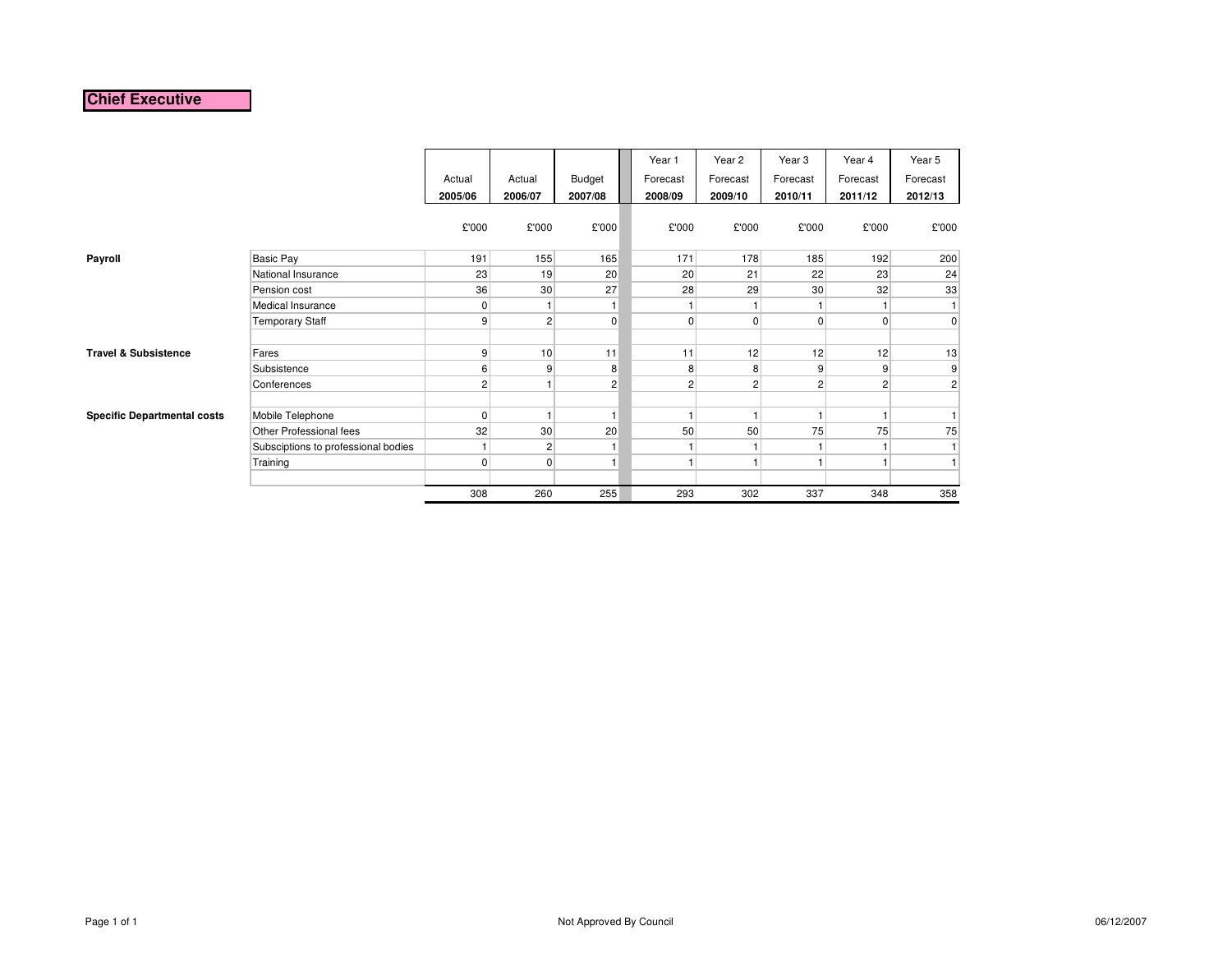### **Secretariat**

|                                    |                                     |                   |                   |                   | Year 1              | Year <sub>2</sub>   | Year <sub>3</sub>   | Year 4              | Year 5              |
|------------------------------------|-------------------------------------|-------------------|-------------------|-------------------|---------------------|---------------------|---------------------|---------------------|---------------------|
|                                    |                                     | Actual<br>2005/06 | Actual<br>2006/07 | Budget<br>2007/08 | Forecast<br>2008/09 | Forecast<br>2009/10 | Forecast<br>2010/11 | Forecast<br>2011/12 | Forecast<br>2012/13 |
|                                    |                                     | £'000             | £'000             | £'000             | £'000               | £'000               | £'000               | £'000               | £'000               |
| Payroll                            | Basic Pay                           | 121               | 118               | 126               | 161                 | 168                 | 174                 | 181                 | 188                 |
|                                    | National Insurance                  | 13                | 13                | 15                | 19                  | 20                  | 21                  | 21                  | 22                  |
|                                    | Pension cost                        | 12                | 14                | 8                 | 10                  | 10 <sup>1</sup>     | 10                  | 11                  | 11                  |
|                                    | <b>Staff Recruitment</b>            | $\mathbf 0$       | $\overline{2}$    | $\mathbf 0$       | $\overline{0}$      | 0                   | $\Omega$            | $\overline{0}$      | $\overline{0}$      |
|                                    | <b>Temporary Staff</b>              | $\mathbf 0$       | $\overline{0}$    | $\overline{2}$    | $\overline{2}$      | $\overline{c}$      | $\overline{2}$      | 2                   | $\overline{2}$      |
|                                    |                                     |                   |                   |                   |                     |                     |                     |                     |                     |
| <b>Travel &amp; Subsistence</b>    | Fares                               | $\overline{c}$    | $\overline{2}$    | $\mathbf{3}$      | 3 <sup>1</sup>      | 3                   | 3                   | 3 <sup>2</sup>      | $\mathbf{3}$        |
|                                    | Subsistence                         | $\mathbf{1}$      | 1 <sup>1</sup>    | $\overline{4}$    |                     | 4                   | 4                   | 5 <sub>l</sub>      | 5 <sub>l</sub>      |
|                                    | Conferences                         | $\overline{c}$    | 1                 |                   |                     |                     |                     |                     |                     |
| <b>Office Services</b>             | Printing & Stationery               | 58                | 55                | 82                | 77                  | 79                  | 82                  | 84                  | 87                  |
|                                    | Room Hire                           | $\mathbf 0$       | $\overline{0}$    | 10                | 5 <sup>5</sup>      | 5                   | 5                   | 5 <sup>5</sup>      | 5 <sub>l</sub>      |
| <b>Specific Departmental costs</b> | Mobile Telephone                    | $\mathbf 0$       | $\overline{0}$    | $\overline{0}$    |                     |                     |                     |                     |                     |
|                                    | Subsciptions to professional bodies | $\mathbf{1}$      | $\overline{1}$    |                   |                     |                     |                     | $\mathbf{1}$        |                     |
|                                    | Legal Advice                        | 19                | 35                | 14                | 25                  | 26                  | 27                  | 28                  | 29                  |
|                                    | Training                            |                   | 11                | 10                | 10                  | 11                  | 11                  | 11                  | 12                  |
|                                    |                                     |                   |                   |                   |                     |                     |                     |                     |                     |
|                                    |                                     | 229               | 253               | 276               | 319                 | 331                 | 343                 | 356                 | 368                 |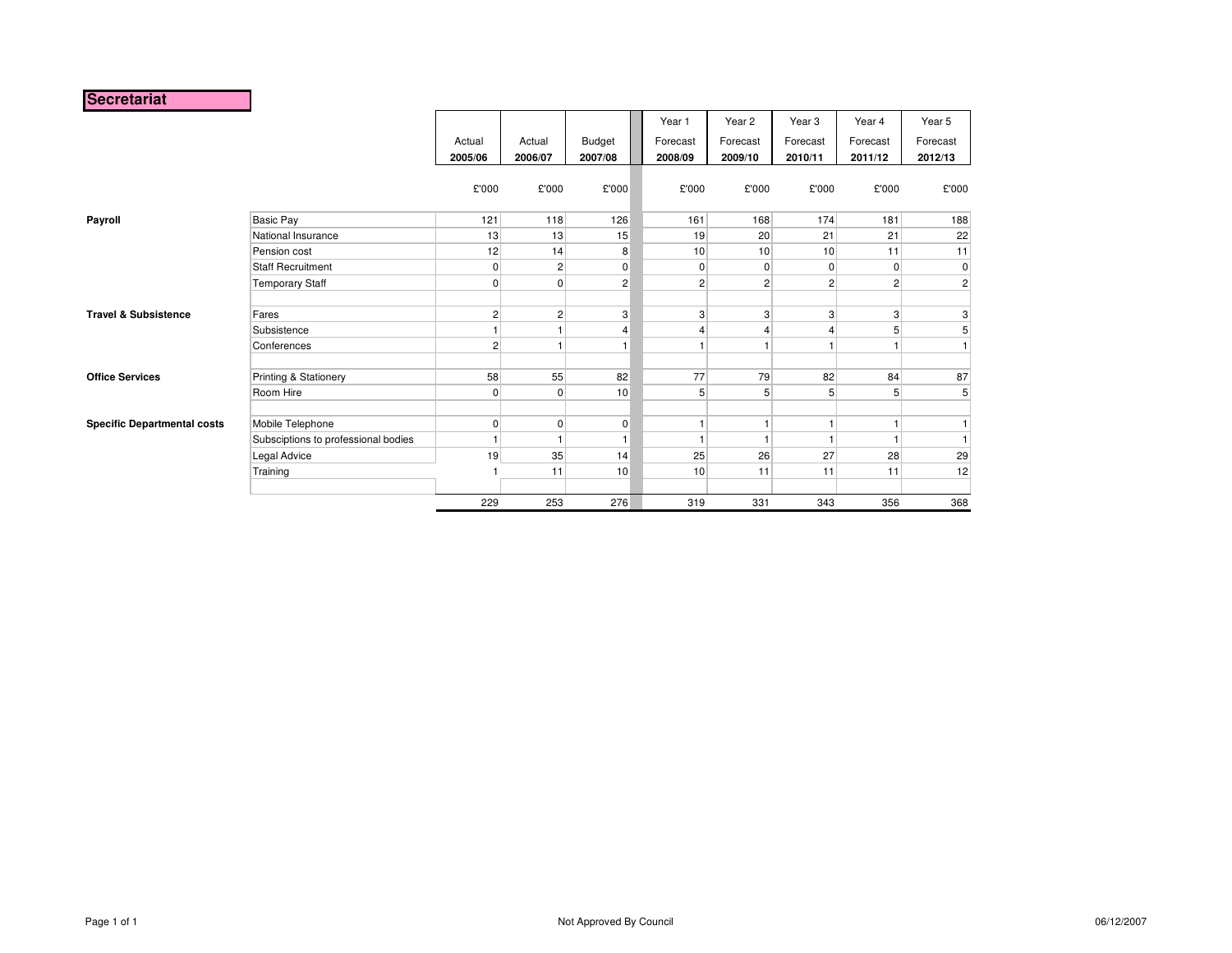| <b>Approvals &amp; Monitoring</b>  |                                     |                   |                   |                          |                     |                     |                     |                     |                     |
|------------------------------------|-------------------------------------|-------------------|-------------------|--------------------------|---------------------|---------------------|---------------------|---------------------|---------------------|
|                                    |                                     |                   |                   |                          | Year 1              | Year 2              | Year <sub>3</sub>   | Year 4              | Year 5              |
|                                    |                                     | Actual<br>2005/06 | Actual<br>2006/07 | <b>Budget</b><br>2007/08 | Forecast<br>2008/09 | Forecast<br>2009/10 | Forecast<br>2010/11 | Forecast<br>2011/12 | Forecast<br>2012/13 |
|                                    |                                     | £'000             | £'000             | £'000                    | £'000               | £'000               | £'000               | £'000               | £'000               |
| Payroll                            | <b>Basic Pay</b>                    | 241               | 201               | 278                      | 371                 | 386                 | 500                 | 520                 | 540                 |
|                                    | Overtime                            | $\overline{c}$    | -1                | $\mathbf{1}$             | 0                   | $\overline{0}$      | $\overline{0}$      | $\overline{0}$      | 0                   |
|                                    | National Insurance                  | 25                | 21                | 33                       | 44                  | 46                  | 59                  | 61                  | 64                  |
|                                    | Pension cost                        | 8                 | 13                | 18                       | 20                  | 21                  | 27                  | 28                  | 29                  |
|                                    | <b>Staff Recuritment</b>            | 29                | 24                | $\mathbf 0$              | 0                   | $\mathbf 0$         | $\overline{0}$      | $\overline{0}$      | $\mathbf 0$         |
|                                    | <b>Temporary Staff</b>              | 35                | $\mathbf{2}$      | $\overline{4}$           | $\overline{4}$      | $\overline{4}$      | 4                   | 5 <sup>5</sup>      | 5                   |
| <b>Travel &amp; Subsistence</b>    | Fares                               | 13                | 13                | 22                       | 15                  | 20                  | 21                  | 28                  | 28                  |
|                                    | Subsistence                         | 15                | 16                | 28                       | 26                  | 36                  | 36                  | 49                  | 49                  |
| <b>Office Services</b>             | Printing and Stationery             | 12                | 16                | 23                       | 23                  | 24                  | 25                  | 25                  | 26                  |
|                                    | Room Hire                           | 0                 | $\overline{0}$    | 10                       | $\overline{0}$      | $\overline{0}$      | $\overline{0}$      | $\overline{0}$      | $\pmb{0}$           |
| <b>Partners</b>                    | Partners Training                   | 36                | 8                 | $\mathbf 0$              | $\mathbf 0$         | $\overline{0}$      | $\overline{0}$      | $\overline{0}$      | $\mathbf 0$         |
|                                    | Approvals                           | 76                | 108               | 154                      | 99                  | 136                 | 150                 | 206                 | 206                 |
|                                    | <b>Annual Monitoring</b>            | $\overline{0}$    | 32                | 34                       | 50                  | 67                  | 68                  | 86                  | 86                  |
|                                    | Major/Minor Change                  | $\overline{0}$    | $\overline{4}$    | 10                       | 14                  | 18                  | 19                  | 22                  | 22                  |
| <b>Specific Departmental costs</b> | Mobile Telephone                    | $\overline{2}$    | $\mathbf{1}$      | $\overline{c}$           | 3                   | 3                   | 3                   | 3 <sup>1</sup>      | 3                   |
|                                    | Subsciptions to professional bodies | $\overline{1}$    | $\pmb{0}$         | $\mathbf 0$              | $\mathbf 0$         | $\overline{0}$      | $\overline{0}$      | $\overline{0}$      | $\mathbf 0$         |
|                                    | <b>Legal Advice</b>                 | 25                | 8                 | 15                       | 15                  | 16                  | 16                  | 17                  | 17                  |
|                                    | Training                            | $\overline{c}$    | $\overline{7}$    | 12                       | 15                  | 15                  | 17                  | 17                  | 18                  |
|                                    | Communications (HEI Roadshows)      | 0                 | 3                 | $\mathbf 0$              | 0                   | $\overline{0}$      | $\overline{0}$      | $\overline{0}$      | $\pmb{0}$           |
|                                    | Archive storage                     | $\overline{0}$    | $\overline{0}$    | 13                       | $\overline{0}$      | $\overline{0}$      | $\overline{0}$      | $\overline{0}$      | $\mathbf 0$         |
|                                    |                                     | 522               | 478               | 657                      | 699                 | 792                 | 945                 | 1,067               | 1,094               |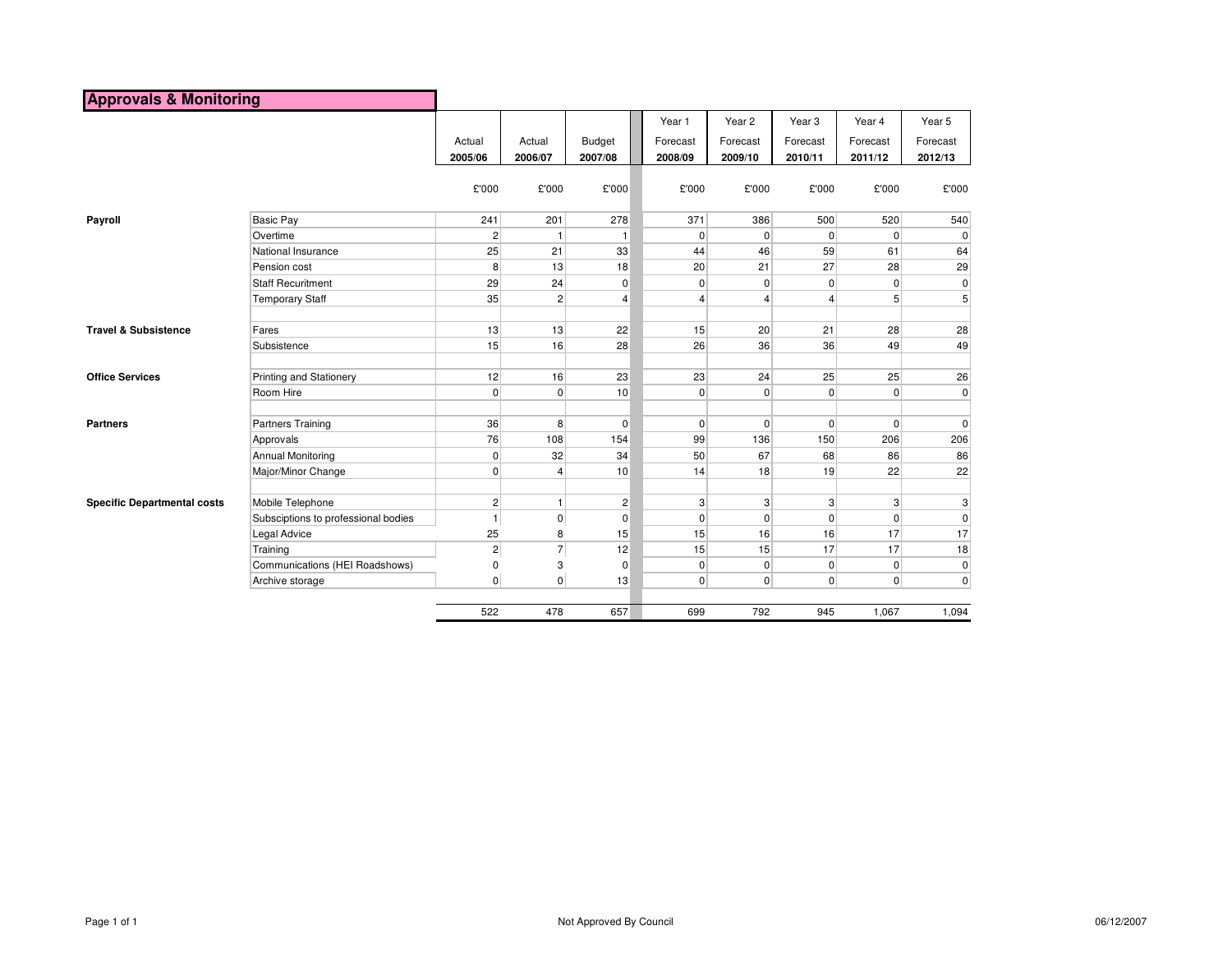## **Registration**

|                                    |                                      |                |                      |               | Year 1         | Year 2         | Year <sub>3</sub> | Year 4         | Year 5                    |
|------------------------------------|--------------------------------------|----------------|----------------------|---------------|----------------|----------------|-------------------|----------------|---------------------------|
|                                    |                                      | Actual         | Actual               | <b>Budget</b> | Forecast       | Forecast       | Forecast          | Forecast       | Forecast                  |
|                                    |                                      | 2005/06        | 2006/07              | 2007/08       | 2008/09        | 2009/10        | 2010/11           | 2011/12        | 2012/13                   |
|                                    |                                      |                |                      |               |                |                |                   |                |                           |
|                                    |                                      | £'000          | £'000                | £'000         | £'000          | £'000          | £'000             | £'000          | £'000                     |
|                                    |                                      |                |                      |               |                |                |                   |                |                           |
| Payroll                            | <b>Basic Pay</b>                     | 667            | 574                  | 714           | 806            | 974            | 877               | 1,054          | 927                       |
|                                    | Overtime                             | 12             | $\overline{4}$       | 15            | 16             | 16             | 17                | 18             | 18                        |
|                                    | National Insurance                   | 68             | 62                   | 86            | 95             | 115            | 103               | 124            | 109                       |
|                                    | Pension cost                         | 43             | 45                   | 47            | 34             | 41             | 37                | 44             | 39                        |
|                                    | <b>Staff Recruitment</b>             | 39             | 29                   | $\mathbf 0$   | 0              | $\overline{0}$ | $\overline{0}$    | $\overline{0}$ | $\mathbf{0}$              |
|                                    | <b>Temporary Staff</b>               | 208            | 145                  | 162           | 84             | 86             | 88                | 90             | 92                        |
| <b>Travel &amp; Subsistence</b>    | Fares                                | $\overline{2}$ | $\mathbf{2}$         | 10            | 10             | 11             | 11                | 11             | 12                        |
|                                    | Subsistence                          | 4              | $\overline{2}$       | 3             | $\overline{3}$ | 3 <sup>1</sup> | $\mathbf{3}$      | $\mathbf{3}$   | $\ensuremath{\mathsf{3}}$ |
|                                    | Conferences                          | $\mathbf{1}$   | $\overline{0}$       | 0             | $\overline{0}$ | $\overline{0}$ | $\mathbf 0$       | $\overline{0}$ | $\mathbf{0}$              |
|                                    |                                      |                |                      |               |                |                |                   |                |                           |
| <b>Office Services</b>             | Printing & Stationery                | 301            | 134                  | 430           | 130            | 447            | 135               | 464            | 140                       |
|                                    | Room Hire                            | $\mathbf 0$    | $\mathbf 0$          | $\mathbf 0$   | 12             | 42             | 9                 | 42             | $\overline{9}$            |
| <b>Partners</b>                    | International Assessors Fees         | 617            | 472                  | 352           | 326            | 323            | 322               | 341            | 330                       |
|                                    | <b>Grandparenting Assessors Fees</b> | $\mathbf 0$    | $\mathbf 0$          | $\mathbf 0$   | 79             | 83             | 83                | 84             | 149                       |
|                                    | <b>Test of Competence</b>            | 13             | 10                   | 16            | $\overline{7}$ | $\overline{7}$ | $\overline{7}$    | $\overline{7}$ | $\overline{7}$            |
|                                    | Training                             | 16             | $\overline{0}$       | $\pmb{0}$     | 0              | $\overline{0}$ | $\mathbf 0$       | $\overline{0}$ | $\mathbf{0}$              |
|                                    | <b>CPD Assessors</b>                 | $\overline{0}$ | $\overline{0}$       | 0             | 71             | 241            | 50                | 241            | 50                        |
|                                    | Project costs                        | $\overline{0}$ | $\overline{0}$       | 54            | $\overline{0}$ | $\overline{0}$ | $\Omega$          | $\overline{0}$ | $\overline{0}$            |
| <b>Specific Departmental costs</b> | Mobile Telephone                     | $\mathbf{1}$   | 1                    | $\mathbf{1}$  | $\mathbf{1}$   | $\mathbf{1}$   | 1                 | $\mathbf{1}$   | $\mathbf{1}$              |
|                                    | <b>Other Professional Fees</b>       | 27             | $\overline{0}$       |               | 3              | 3 <sup>1</sup> |                   | 3              | $\mathbf{3}$              |
|                                    |                                      |                |                      | 3             |                | 21             | 3<br>22           |                |                           |
|                                    | Legal Advice                         | 3              | $\overline{0}$<br>40 | 8<br>37       | 20             | 39             |                   | 22<br>42       | 23                        |
|                                    | Training<br>Counter Fraud Solutions  | $\overline{0}$ |                      |               | 38             |                | 40                |                | 43<br>97                  |
|                                    |                                      | $\mathbf 0$    | $\overline{0}$       | 84            | 87             | 89             | 92                | 95             |                           |
|                                    |                                      | 2,022          | 1,520                | 2,022         | 1,822          | 2,542          | 1,900             | 2,686          | 2,054                     |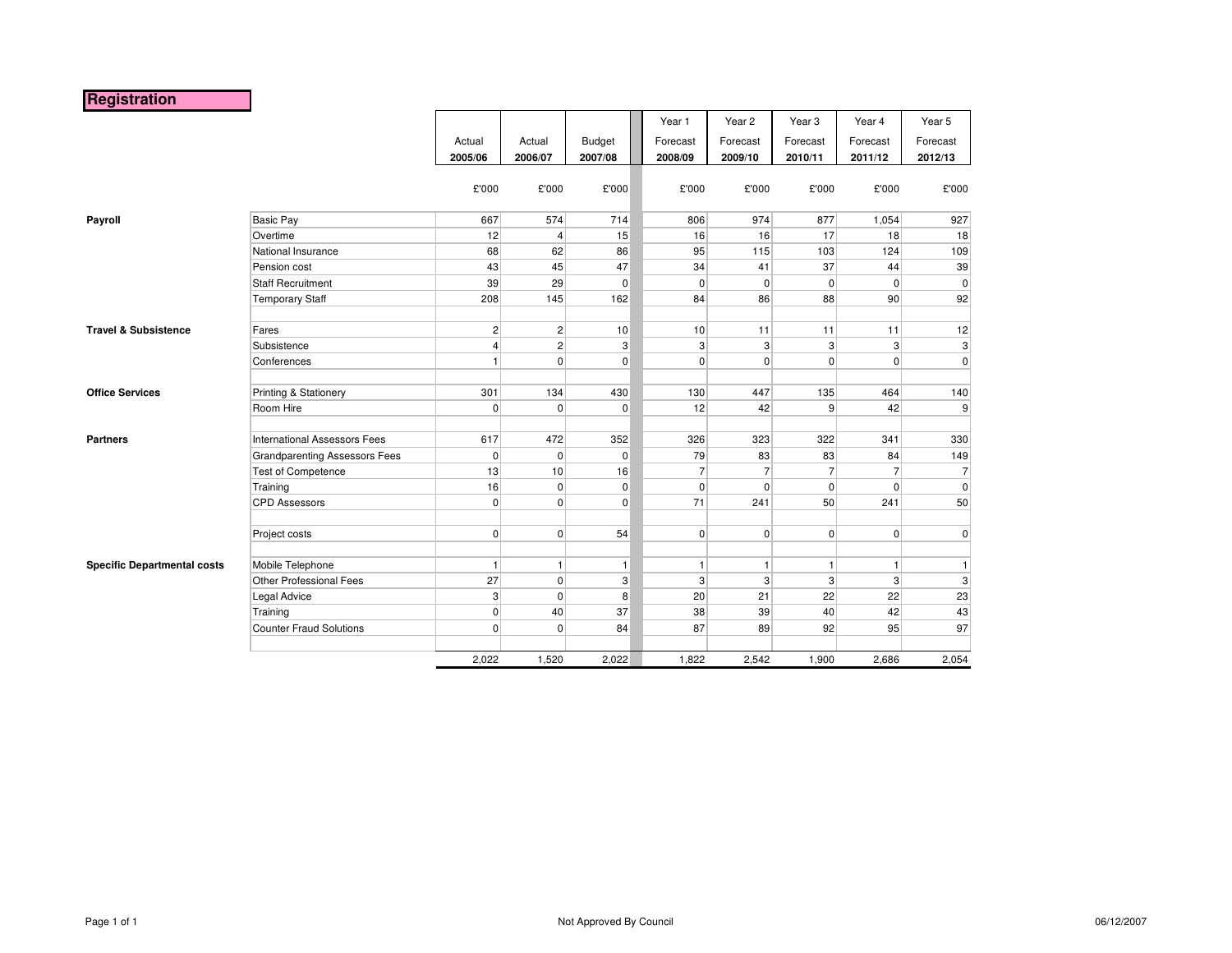### **Information Technology**

|                                    |                                   |                |                |                | Year 1                           | Year 2          | Year <sub>3</sub> | Year 4         | Year 5          |
|------------------------------------|-----------------------------------|----------------|----------------|----------------|----------------------------------|-----------------|-------------------|----------------|-----------------|
|                                    |                                   | Actual         | Actual         | Budget         | Forecast                         | Forecast        | Forecast          | Forecast       | Forecast        |
|                                    |                                   | 2005/06        | 2006/07        | 2007/08        | 2008/09                          | 2009/10         | 2010/11           | 2011/12        | 2012/13         |
|                                    |                                   |                |                |                |                                  |                 |                   |                |                 |
|                                    |                                   | £'000          | £'000          | £'000          | £'000                            | £'000           | £'000             | £'000          | £'000           |
| Payroll                            | <b>Basic Pay</b>                  | 125            | 149            | 156            | 174                              | 181             | 236               | 245            | 255             |
|                                    | Overtime                          | $\mathbf{2}$   | $\overline{0}$ | $\mathbf{3}$   | 3 <sup>1</sup>                   | 3 <sup>1</sup>  | 3 <sup>1</sup>    | $\mathbf{3}$   | 3               |
|                                    | National Insurance                | 14             | 16             | 18             | 21                               | 21              | 28                | 29             | 30              |
|                                    | Pension cost                      | 14             | 17             | 10             | 6                                | 6               | 8 <sup>1</sup>    | 8 <sup>1</sup> | 8 <sup>1</sup>  |
|                                    | <b>Staff Recuritment</b>          | 13             | $\overline{0}$ | $\pmb{0}$      | $\overline{0}$                   | $\overline{0}$  | $\overline{0}$    | $\overline{0}$ | $\mathbf 0$     |
|                                    | Temporary Staff                   | 33             | 38             | 44             | 86                               | 90              | 93                | 97             | 101             |
| <b>Travel &amp; Subsistence</b>    | Fares                             | $\mathbf{2}$   | $\mathbf{2}$   | $\mathbf{3}$   |                                  | 3               | 3 <sup>1</sup>    | 3              | 3               |
|                                    | Subsistence                       | 3              | 2              | $\overline{4}$ | 3 <sup>1</sup><br>$\overline{4}$ | $\overline{4}$  | $\vert$           | $\overline{4}$ | $\vert$         |
|                                    |                                   |                |                |                |                                  |                 |                   |                |                 |
| <b>Computer Services</b>           | Hardware $<$ £1,000               | 11             | 5 <sup>5</sup> | 10             | 15                               | 16              | 18                | 25             | 22              |
|                                    | Hardware Maintenance              | 6              | 49             | 15             | 25                               | 25              | 30 <sup>°</sup>   | 30             | 30 <sup>°</sup> |
|                                    | Software                          | 25             | 3 <sup>1</sup> | 18             | 22                               | 22              | 50                | 25             | 27              |
|                                    | Software Maintenance & licences   | 55             | 63             | 23             | 25                               | 28              | 30 <sup>°</sup>   | 35             | 38              |
|                                    | Systems Support                   | 74             | 66             | 132            | 145                              | 150             | 150               | 160            | 165             |
|                                    | New IT Software Systems           | 35             | $-3$           | 15             | 30                               | 30 <sup>°</sup> | 32                | 32             | 40              |
|                                    | Internet Maintenance              | 67             | 116            | 115            | 122                              | 125             | 128               | 135            | 140             |
|                                    | Computer media & Sundries         | 15             | 21             | 18             | 20                               | 21              | 22                | 23             | 24              |
|                                    | Disaster congingency plan         | 55             | 11             | 13             | $\overline{0}$                   | $\overline{0}$  | $\overline{0}$    | $\overline{0}$ | $\mathbf 0$     |
|                                    | Computer Training                 | 16             | 10             | 10             | 11                               | 12              | 20                | 18             | 19              |
|                                    | IT Security - Backup Offsite      | $\mathbf{2}$   | 5 <sup>5</sup> | $\mathbf{1}$   | 1                                | $\mathbf{1}$    | $\mathbf{2}$      | $\overline{2}$ | $\vert$ 2       |
|                                    | Other computer services costs     | $\overline{7}$ | $6 \mid$       | 26             | 30                               | 30 <sup>°</sup> | 32                | 32             | 35              |
|                                    | <b>IT Other Professional fees</b> | $\mathbf 0$    | 15             | 29             | 35                               | 35              | 40                | 40             | 40              |
|                                    | Hardware deprecation              | 571            | 299            | 151            | 116                              | 508             | 1,054             | 1,447          | 1,191           |
| <b>Specific Departmental costs</b> | Mobile Telephone                  | $\mathbf{2}$   | $\mathbf{2}$   | $\overline{c}$ | $\mathbf{2}$                     | $\overline{2}$  | $\mathbf{2}$      | $\mathbf{2}$   | 2               |
|                                    | Legal Advice                      | 3              | $\mathbf{1}$   | 8              | 8 <sup>1</sup>                   | 8               | 9                 | 9              | 10              |
|                                    | Training                          | $\mathbf 0$    | 10             | 6              | 6                                | $\overline{7}$  | $\overline{7}$    | $\overline{7}$ | 7               |
|                                    | Archive storage                   | $\mathbf 0$    | $\overline{0}$ | 15             | 15                               | 16              | 16                | 17             | 17              |
|                                    |                                   |                |                |                |                                  |                 |                   |                |                 |
|                                    |                                   | 1,152          | 903            | 843            | 924                              | 1,343           | 2,015             | 2,427          | 2,213           |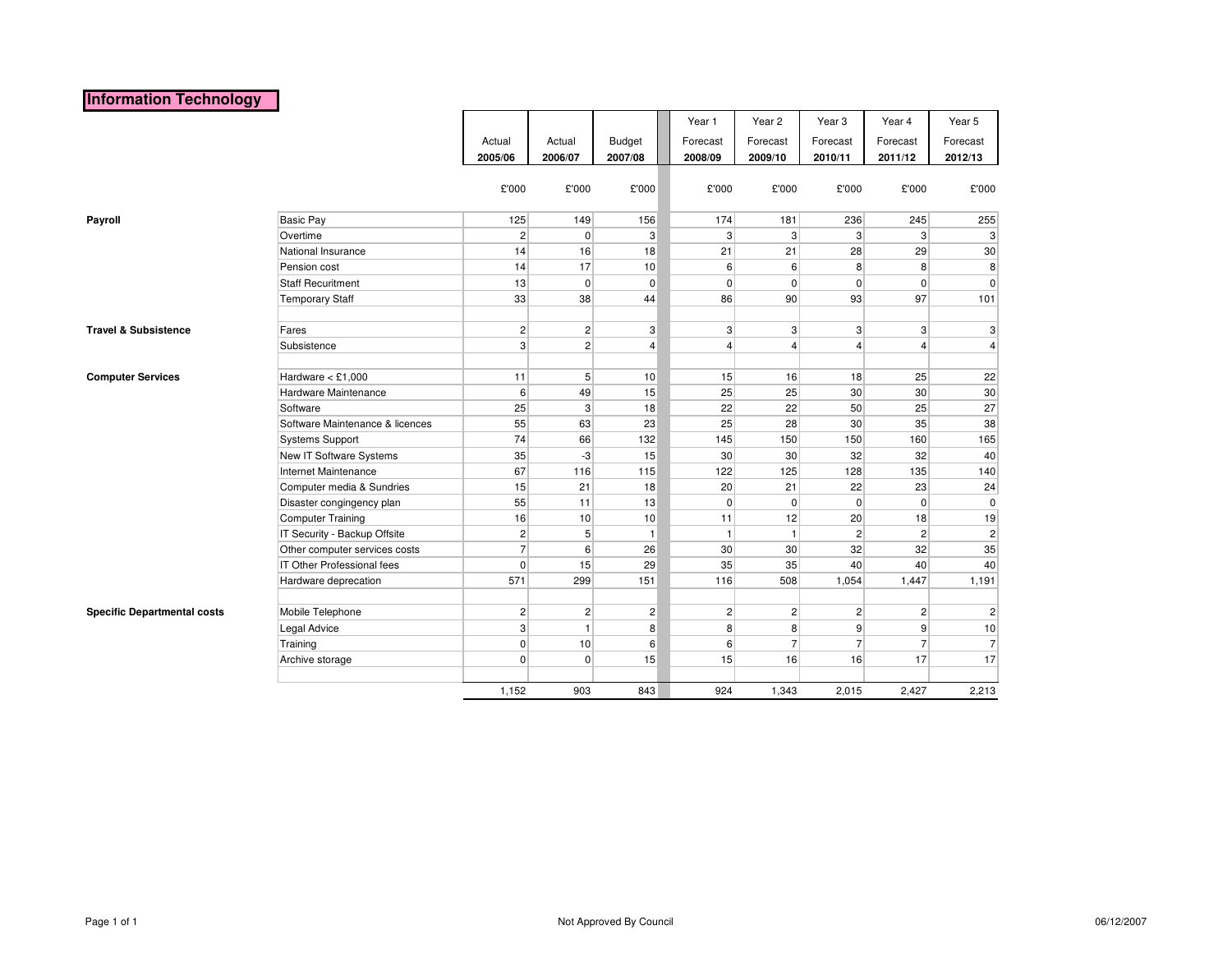## **Operations**

|                                    |                                       |                |                |                | Year 1   | Year 2              | Year <sub>3</sub> | Year 4         | Year 5         |
|------------------------------------|---------------------------------------|----------------|----------------|----------------|----------|---------------------|-------------------|----------------|----------------|
|                                    |                                       | Actual         | Actual         | Budget         | Forecast | Forecast            | Forecast          | Forecast       | Forecast       |
|                                    |                                       | 2005/06        | 2006/07        | 2007/08        | 2008/09  | 2009/10             | 2010/11           | 2011/12        | 2012/13        |
|                                    |                                       | £'000          | £'000          | £'000          | £'000    | £'000               | £'000             | £'000          | £'000          |
| Payroll                            | <b>Basic Pay</b>                      | $\overline{0}$ | 108            | 129            | 208      | 216                 | 225               | 234            | 243            |
|                                    | Overtime                              | 0              | $\overline{0}$ | $\mathbf 0$    |          | 0<br>0              | 0                 | 0              | $\overline{0}$ |
|                                    | National Insurance                    | $\mathbf 0$    | 12             | 15             |          | 26<br>25            | 27                | 28             | 29             |
|                                    | Pension cost                          | $\mathbf 0$    | 16             | 9              |          | 9<br>8              | 9                 | 9              | 10             |
|                                    | <b>Staff Recuritment</b>              | $\mathbf 0$    | $\overline{9}$ | $\mathbf 0$    |          | 0<br>$\overline{0}$ | $\mathbf 0$       | 0              | $\overline{0}$ |
|                                    | <b>Temporary Staff</b>                | 39             | 153            | 73             |          | 76<br>79            | 82                | 85             | 89             |
|                                    | Other payroll cost                    | $\mathbf 0$    | 3              | $\mathbf 0$    |          | $\overline{0}$<br>0 | $\mathbf 0$       | $\overline{0}$ | $\overline{0}$ |
| <b>Travel &amp; Subsistence</b>    | Fares                                 | 4              | 3              | 5              |          | 5<br>5              | 5                 | 6              | 6 <sup>1</sup> |
|                                    | Subsistence                           | $\overline{c}$ | $\overline{4}$ |                |          |                     |                   | $\mathbf{1}$   | $\overline{2}$ |
| <b>Specific Departmental costs</b> | Mobile Telephone                      | $\mathbf 0$    | $\overline{2}$ | $\overline{1}$ |          | 1.                  |                   | 1              |                |
|                                    | Subsciptions to professional services | $\mathbf 0$    | $\overline{0}$ | $\overline{c}$ |          | $\overline{c}$<br>2 | $\overline{c}$    | $\overline{c}$ | $\mathbf{2}$   |
|                                    | Legal Advice                          | $\mathbf 0$    | 8              | 5              |          | 5<br>6              | 6                 | 6              | 6              |
|                                    | ISO 9001 Certification                | 8              | 2 <sup>2</sup> | 6              |          | 7                   | $\overline{7}$    | $\overline{7}$ | $\overline{7}$ |
|                                    | <b>Disaster Recovery</b>              | 0              | 0              | $\mathbf 0$    |          | 18<br>16            | 20                | 25             | 25             |
|                                    | Archive Storage                       | 0              | 0              | 0              |          | 25<br>26            | 27                | 27             | 28             |
|                                    | Training                              | $\mathbf 0$    | 24             | 13             |          | 13<br>13            | 14                | 14             | 14             |
|                                    |                                       |                |                |                |          |                     |                   |                |                |
|                                    |                                       | 53             | 344            | 258            | 392      | 408                 | 425               | 446            | 462            |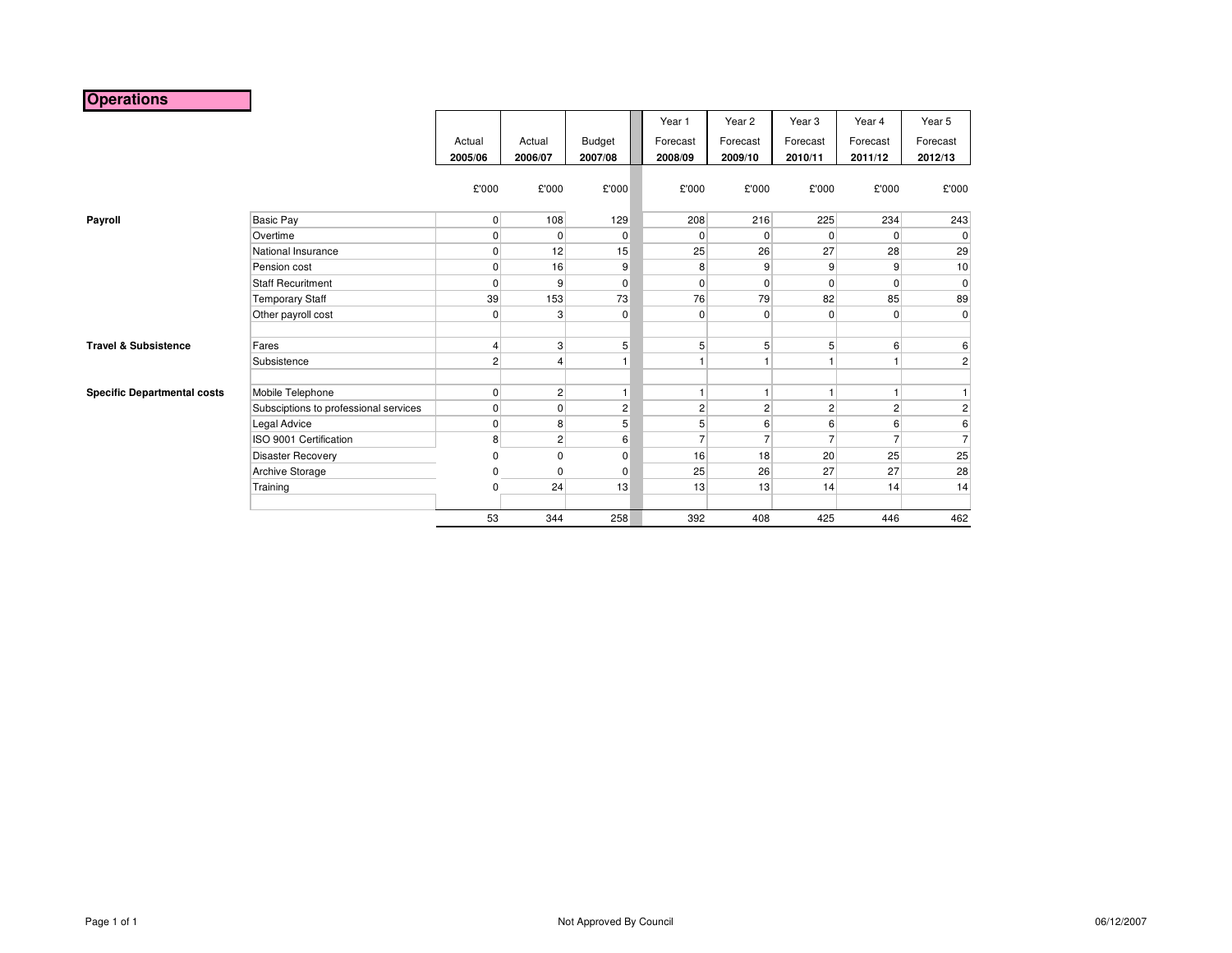# **Finance**

|                                    |                             |                |                |                | Year 1         | Year 2           | Year <sub>3</sub> | Year 4         | Year 5         |
|------------------------------------|-----------------------------|----------------|----------------|----------------|----------------|------------------|-------------------|----------------|----------------|
|                                    |                             | Actual         | Actual         | <b>Budget</b>  | Forecast       | Forecast         | Forecast          | Forecast       | Forecast       |
|                                    |                             | 2005/06        | 2006/07        | 2007/08        | 2008/09        | 2009/10          | 2010/11           | 2011/12        | 2012/13        |
|                                    |                             | £'000          | £'000          | £'000          | £'000          | £'000            | £'000             | £'000          | £'000          |
| Payroll                            | <b>Basic Pay</b>            | 139            | 183            | 217            | 267            | 278              | 289               | 300            | 312            |
|                                    | Overtime                    | 3              | 2 <sup>2</sup> | $\mathbf 2$    | 2              | 2 <sup>2</sup>   | 2 <sup>2</sup>    | $\overline{c}$ | $\vert$ 2      |
|                                    | National Insurance          | 15             | 20             | 26             | 31             | 33               | 34                | 35             | 37             |
|                                    | Pension cost                | 14             | 24             | 14             | 13             | 13               | 14                | 15             | 15             |
|                                    | <b>Staff Recuritment</b>    | 25             | 8              | $\pmb{0}$      | $\overline{0}$ | $\overline{0}$   | $\overline{0}$    | $\overline{0}$ | $\mathbf 0$    |
|                                    | <b>Temporary Staff</b>      | 28             | 44             | 7 <sup>1</sup> | $\overline{7}$ | $\overline{7}$   | 8                 | 8              | 8 <sup>1</sup> |
|                                    |                             |                |                |                |                |                  |                   |                |                |
| <b>Travel &amp; Subsistence</b>    | Fares                       | $\vert$        | $\mathbf{1}$   | $\mathbf{1}$   | $\mathbf{1}$   | $\mathbf{1}$     | $\mathbf{1}$      | $\mathbf{1}$   | $\mathbf{1}$   |
|                                    | Subsistence                 | 2              | 3              | $\mathbf{1}$   | $\mathbf{1}$   | $\mathbf{1}$     | $\mathbf{1}$      | $\mathbf{1}$   | $\mathbf{1}$   |
|                                    |                             |                |                |                |                |                  |                   |                |                |
| <b>Office Services</b>             | Printing & Stationery       | 0              | 0              | $\mathbf 2$    | $\overline{2}$ | $\overline{2}$   | 2                 | $\sqrt{2}$     | $\mathbf{2}$   |
|                                    | Room Hire                   | $\overline{0}$ | $\overline{0}$ | $\mathbf{1}$   | 1              | $\mathbf{1}$     | $\mathbf{1}$      | 1              | $\mathbf{1}$   |
|                                    |                             |                |                |                |                |                  |                   |                |                |
| <b>Computer Services</b>           | Systems support             | 2              | 2 <sup>2</sup> | $\mathbf{1}$   | 15             | 5 <sup>1</sup>   | 8 <sup>1</sup>    | 8              | 8 <sup>1</sup> |
| <b>Specific Departmental costs</b> | Mobile telephone            | 0              | $\overline{0}$ | $\mathbf{1}$   | $\mathbf{1}$   | $\mathbf{1}$     | $\mathbf{1}$      | $\mathbf{1}$   | $\mathbf{1}$   |
|                                    | <b>Internal Audit</b>       | $\overline{0}$ | 22             | 27             | 28             | 30               | 31                | 33             | 34             |
|                                    | <b>Auditors Fees</b>        | 75             | 62             | 38             | 40             | 42               | 44                | 46             | 48             |
|                                    | <b>Bank charges</b>         | 84             | 59             | 54             | 55             | 57               | 59                | 61             | 62             |
|                                    | Other Professional fees     | 247            | 29             | 27             | 16             | 17               | 17                | 18             | 19             |
|                                    | <b>Legal Advice</b>         | $\overline{0}$ | $\overline{0}$ | $\pmb{0}$      | 5 <sup>5</sup> | 5 <sup>2</sup>   | 5 <sup>5</sup>    | 5              | 5              |
|                                    | Pension Administration      | 28             | 24             | 20             | 21             | 22               | 23                | 24             | 26             |
|                                    | Subs to professional bodies | $\overline{0}$ | $\overline{0}$ | $\mathbf{1}$   | $\mathbf{1}$   | $\mathbf{1}$     | $\mathbf{1}$      | $\vert$        | $\mathbf{1}$   |
|                                    | <b>Taxation advice</b>      | 16             | 17             | $\overline{4}$ | $6 \mid$       | $6 \overline{6}$ | 7 <sup>1</sup>    | $\overline{7}$ | $\overline{7}$ |
|                                    | Training                    | 3              | $6 \mid$       | $\overline{7}$ | $\overline{7}$ | $\overline{7}$   | $\overline{7}$    | $\overline{7}$ | 8              |
|                                    | Interest payable            | 13             | $\overline{0}$ | $\mathbf 0$    | $\overline{0}$ | $\overline{0}$   | $\overline{0}$    | $\overline{0}$ | $\mathbf 0$    |
|                                    |                             |                |                |                |                |                  |                   |                |                |
|                                    |                             | 694            | 506            | 450            | 521            | 531              | 556               | 578            | 601            |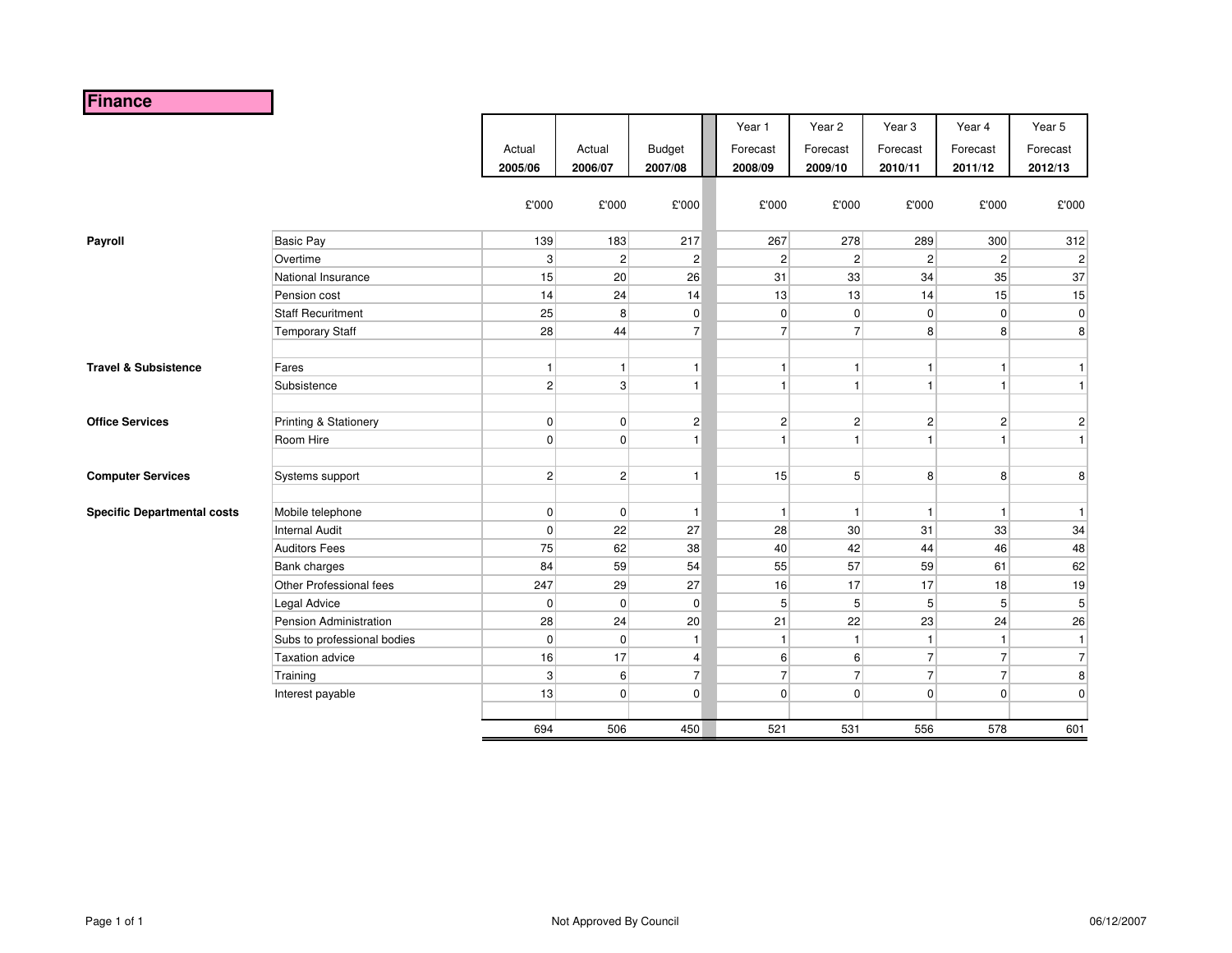### **Facilites**

|                                    |                                      |                |                  |                 | Year 1           | Year <sub>2</sub> | Year <sub>3</sub> | Year 4         | Year 5                  |
|------------------------------------|--------------------------------------|----------------|------------------|-----------------|------------------|-------------------|-------------------|----------------|-------------------------|
|                                    |                                      | Actual         | Actual           | Budget          | Forecast         | Forecast          | Forecast          | Forecast       | Forecast                |
|                                    |                                      | 2005/06        | 2006/07          | 2007/08         | 2008/09          | 2009/10           | 2010/11           | 2011/12        | 2012/13                 |
|                                    |                                      | £'000          | £'000            | £'000           | £'000            | £'000             | £'000             | £'000          | £'000                   |
| Payroll                            | <b>Basic Pay</b>                     | 117            | 118              | 143             | 148              | 154               | 160               | 167            | 173                     |
|                                    | Overtime                             | $\overline{4}$ | 1                | $\overline{2}$  | $\overline{c}$   | $\overline{c}$    | $\overline{2}$    | $\overline{2}$ | $\overline{\mathbf{c}}$ |
|                                    | National Insurance                   | 12             | 11               | 17              | 17               | 18                | 19                | 20             | 20                      |
|                                    | Pension cost                         | 15             | 10               | $\overline{9}$  | $\boldsymbol{9}$ | 9                 | $\mathsf{g}$      | 10             | 10                      |
|                                    | <b>Staff Recuritment</b>             | $\overline{0}$ | 10               | $\overline{0}$  | $\pmb{0}$        | 0                 | $\overline{0}$    | $\pmb{0}$      | $\pmb{0}$               |
|                                    | <b>Temporary Staff</b>               | 26             | 29               | $\overline{4}$  | $\overline{4}$   | 5                 | 5 <sup>1</sup>    | 5 <sup>1</sup> | 5                       |
|                                    |                                      |                |                  |                 |                  |                   |                   |                |                         |
| <b>Travel &amp; Subsistence</b>    | Fares                                | 1              | 2 <sup>2</sup>   | $\mathbf{1}$    | $\mathbf{1}$     | $\mathbf{1}$      | $\mathbf{1}$      | 1              | $\mathbf{1}$            |
|                                    | Car expenses & car parking           | 3 <sup>1</sup> | 1                | $\mathbf{1}$    | $\mathbf{1}$     | $\mathbf{1}$      | $\mathbf{1}$      | 1              | $\mathbf{1}$            |
|                                    | Subsistence                          | 1              | $\overline{0}$   | $\mathbf{1}$    | $\mathbf{1}$     | $\mathbf{1}$      | $\mathbf{1}$      | $\mathbf{1}$   | $\mathbf{1}$            |
| <b>Property Services</b>           | <b>Business rates</b>                | $-61$          | 75               | 94              | 97               | 100               | 103               | 106            | 109                     |
|                                    | Water                                | $\overline{2}$ | $\overline{2}$   | 3               | 3                | 3                 | 3                 | 3              | 3                       |
|                                    | Electricity                          | 22             | 19               | 36              | 37               | 38                | 39                | 41             | 42                      |
|                                    | Gas                                  | $\overline{7}$ | 5                | 8               | 8                | 8                 | 9                 | 9              | 9                       |
|                                    | Cleaning                             | 32             | 39               | 41              | 50               | 53                | 55                | 58             | 61                      |
|                                    | Waste disposal                       | 10             | 12               | 15              | 26               | 26                | 26                | 26             | 26                      |
|                                    | Repairs & Miantenance                | 35             | 21               | 16              | 94               | 96                | 100               | 102            | 106                     |
|                                    | Maintenance contracts                | $6 \mid$       | 13               | 23              | 24               | 0                 | 24                | $\pmb{0}$      | 25                      |
|                                    | Security                             | $\overline{0}$ | 18               | 24              | 14               | 15                | 15                | 16             | 17                      |
|                                    | Building refurbishment               | 63             | 27               | 114             | 175              | 150               | 100               | 100            | 100                     |
|                                    | Property deprecation                 | 37             | 41               | 35              | 75               | 85                | 85                | 85             | 123                     |
|                                    |                                      |                |                  |                 |                  |                   |                   |                |                         |
| <b>Office Services</b>             | Mobile Telephone                     | 1              | 1                | $\mathbf{1}$    | $\mathbf{1}$     | $\mathbf{1}$      | $\mathbf{1}$      | $\mathbf{1}$   | $\mathbf{1}$            |
|                                    | Printing & Stationery                | 43             | 49               | 39              | 10               | 10                | 11                | 11             | 11                      |
|                                    | Photocopying                         | 4 <sup>1</sup> | $\overline{7}$   | $\overline{7}$  | $\overline{7}$   | $\overline{7}$    | $\overline{7}$    | 8              | 8                       |
|                                    | Microfilming                         | $\overline{0}$ | $\mathbf 0$      | $\mathbf{1}$    | $\pmb{0}$        | $\pmb{0}$         | $\overline{0}$    | $\overline{0}$ | $\pmb{0}$               |
|                                    | Postage                              | 192            | 185              | 98              | 70               | 72                | 74                | 76             | 79                      |
|                                    | Telephone                            | 35             | 26               | 35              | 36               | 37                | 38                | 39             | 41                      |
|                                    | Couriers                             | 5 <sup>1</sup> | $6 \overline{6}$ | 5 <sup>1</sup>  | 5 <sup>1</sup>   | 6                 | $6 \overline{6}$  | 6              | 6                       |
|                                    | Office equipment <£1000              | 26             | 22               | 15              | 15               | 16                | 16                | 17             | 17                      |
|                                    | Office equipment rental              | 9 <sup>1</sup> | $\mathsf{g}$     | $5\overline{)}$ | $\sqrt{5}$       | 5                 | $5\overline{)}$   | 5 <sup>5</sup> | 5                       |
|                                    | Catering                             | 9 <sup>1</sup> | $\overline{9}$   | 8               | 8                | 8                 | $\overline{9}$    | 9              | 9                       |
|                                    | Other Office Services                | 24             | 73               | 20              | 31               | 32                | 33                | 34             | 35                      |
|                                    | Office equipment deprecation         | 84             | 67               | 56              | 27               | 50                | 68                | 97             | 101                     |
|                                    | Room Hire                            | $\overline{0}$ | $\mathbf{0}$     | 42              | 6                | 6                 | 6                 | 6              | 6                       |
|                                    |                                      |                |                  |                 |                  |                   |                   |                |                         |
| <b>Specific Departmental Costs</b> | Archive storage                      | 19             | 13               | $\overline{0}$  | $\overline{0}$   | 0                 | $\overline{0}$    | $\overline{0}$ | $\pmb{0}$               |
|                                    | Books & publications                 | $\overline{0}$ | $\pmb{0}$        | $\mathbf{1}$    | $\mathbf{1}$     | $\mathbf{1}$      | $\mathbf{1}$      | $\mathbf{1}$   | $\mathbf{1}$            |
|                                    | Bank iNterest payable                | $\overline{0}$ | $\overline{0}$   | $\mathbf 0$     | $\overline{0}$   | 0                 | $\overline{0}$    | $\mathbf 0$    | 0                       |
|                                    | General Insurance                    | 37             | 35               | 43              | 44               | 46                | 47                | 48             | 50                      |
|                                    | Health & Safety                      | 5 <sup>1</sup> | 15               | 22              | 22               | 23                | 24                | 25             | 25                      |
|                                    | Subscriptions to professional bodies | $\overline{0}$ | $\mathbf{0}$     | $\mathbf 0$     | $\pmb{0}$        | $\mathbf 0$       | $\overline{0}$    | $\pmb{0}$      | $\pmb{0}$               |
|                                    |                                      | 824            | 971              | 981             | 1.076            | 1.084             | 1.105             | 1,135          | 1.231                   |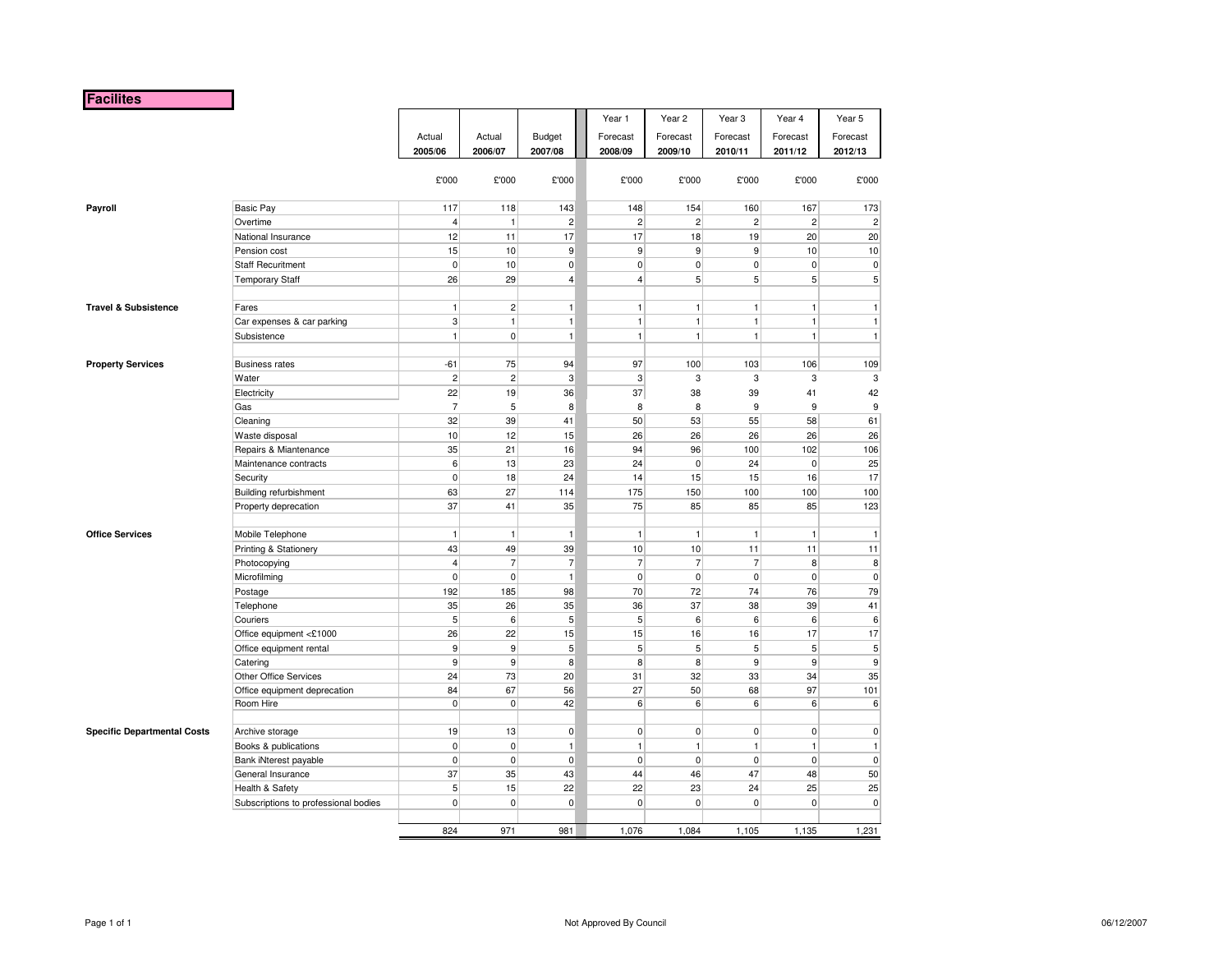## **Fitness to Practice**

|                                 |                             |                |                         |                         | Year 1         | Year 2          | Year <sub>3</sub> | Year 4         | Year 5         |
|---------------------------------|-----------------------------|----------------|-------------------------|-------------------------|----------------|-----------------|-------------------|----------------|----------------|
|                                 |                             | Actual         | Actual                  | <b>Budget</b>           | Forecast       | Forecast        | Forecast          | Forecast       | Forecast       |
|                                 |                             | 2005/06        | 2006/07                 | 2007/08                 | 2008/09        | 2009/10         | 2010/11           | 2011/12        | 2012/13        |
|                                 |                             | £'000          | £'000                   | £'000                   | £'000          | £'000           | £'000             | £'000          | £'000          |
|                                 |                             |                |                         |                         |                |                 |                   |                |                |
| Payroll                         | Basic Pay                   | 212            | 312                     | 521                     | 754            | 832             | 915               | 1,016          | 1,057          |
|                                 | Overtime                    | $\mathbf 0$    | $\overline{\mathbf{4}}$ | $\overline{\mathbf{4}}$ | 15             | 17              | 18                | 20             | 21             |
|                                 | National Insurance          | 22             | 33                      | 62                      | 89             | 98              | 108               | 120            | 125            |
|                                 | Pension cost                | 21             | 23                      | 34                      | 36             | 40              | 44                | 49             | 51             |
|                                 | <b>Staff Recuritment</b>    | 29             | 19                      | $\overline{0}$          | $\pmb{0}$      | $\overline{0}$  | $\overline{0}$    | $\overline{0}$ | $\overline{0}$ |
|                                 | <b>Temporary Staff</b>      | $\overline{4}$ | 52                      | 11                      | 60             | 62              | 65                | 67             | 70             |
| <b>Travel &amp; Subsistence</b> | Fares                       | 10             | 17                      | 28                      | 29             | 30 <sup>°</sup> | 31                | 32             | 32             |
|                                 | Subsistence                 | $\overline{4}$ | 9                       | 13                      | 13             | 14              | 14                | 15             | 15             |
|                                 | Conferences                 | $\mathbf 0$    | $\mathbf 0$             | $\mathbf{2}$            | $\overline{c}$ | $\mathbf{2}$    | $\overline{2}$    | $\mathbf{2}$   | $\overline{c}$ |
| <b>Property Services</b>        | Security                    | $\pmb{0}$      | $\pmb{0}$               | 3                       | $\overline{7}$ | 7               | $\boldsymbol{8}$  | 8              | $9\,$          |
|                                 | Video Conferencing          | $\mathbf 0$    | $\mathbf 0$             | $\overline{0}$          | 10             | 11              | 11                | 12             | 12             |
|                                 |                             |                |                         |                         |                |                 |                   |                |                |
| <b>Office Services</b>          | Printing & Stationery       | 37             | 18                      | 25                      | 26             | 27              | 27                | 28             | 29             |
|                                 | Room Hire                   | 25             | 66                      | 152                     | 223            | 133             | 174               | 172            | 186            |
|                                 |                             |                |                         |                         |                |                 |                   |                |                |
| <b>Partners</b>                 | Panels                      | 332            | 530                     | 710                     | 1,033          | 898             | 964               | 992            | 1,014          |
|                                 | <b>Partners Training</b>    | 25             | $\mathbf{1}$            | $\overline{0}$          | 0              | $\overline{0}$  | $\overline{0}$    | $\overline{0}$ | $\overline{0}$ |
|                                 | Legal & Medical assessments | 101            | $\mathbf 0$             | $\overline{0}$          | 0              | $\overline{0}$  | $\mathbf 0$       | $\overline{0}$ | $\mathbf{0}$   |
|                                 | <b>Registration Appeals</b> | 51             | 16                      | 39                      | 23             | 23              | 25                | 16             | 17             |
| <b>Communications</b>           | Annual reports              | $\overline{0}$ | $\pmb{0}$               | $5\overline{)}$         | 8              | 8 <sup>1</sup>  | 8                 | $\overline{9}$ | $9\,$          |
|                                 | <b>Brouchures</b>           | $\mathbf 0$    | $\mathbf 0$             | $\overline{7}$          | 9              | 9               | 10                | 10             | 10             |
|                                 |                             |                |                         |                         |                |                 |                   |                |                |
| <b>Project Costs</b>            | Project costs               | $\mathbf 0$    | $\overline{0}$          | 10                      | $\overline{0}$ | $\overline{0}$  | $\overline{0}$    | $\overline{0}$ | $\overline{0}$ |
|                                 |                             |                |                         |                         |                |                 |                   |                |                |
| Spefic departmental costs       | Mobile telephone            | $\overline{1}$ | $\mathbf{1}$            | $\mathbf{1}$            | $\mathbf{1}$   | 1               | $\mathbf{1}$      | $\mathbf{1}$   | 1              |
|                                 | Conselling                  | $\pmb{0}$      | $\mathbf 0$             | $6 \overline{6}$        | 6              | 6               | $\overline{7}$    | $\overline{7}$ | $\overline{7}$ |
|                                 | Other Professional fees     | $\mathbf{1}$   | $\overline{7}$          | $\overline{0}$          |                |                 |                   |                |                |
|                                 | Legal insurance             | 42             | 38                      | 51                      | 53             | 56              | 59                | 62             | 65             |
|                                 | Legal expenses              | 1,283          | 1,473                   | 1,490                   | 1,613          | 1,724           | 1,836             | 1,948          | 2,059          |
|                                 | Legal advice                | 157            | 173                     | 171                     | 375            | 263             | 276               | 290            | 304            |
|                                 | Staff training              | $\sqrt{2}$     | 25                      | 30 <sup>°</sup>         | 40             | 41              | 42                | 44             | 45             |
|                                 | Disc Trans Writer           | 71             | 123                     | 217                     | 322            | 277             | 297               | 296            | 303            |
|                                 |                             | 2,431          | 2,940                   | 3,589                   | 4,747          | 4,579           | 4,940             | 5,213          | 5,443          |
|                                 |                             |                |                         |                         |                |                 |                   |                |                |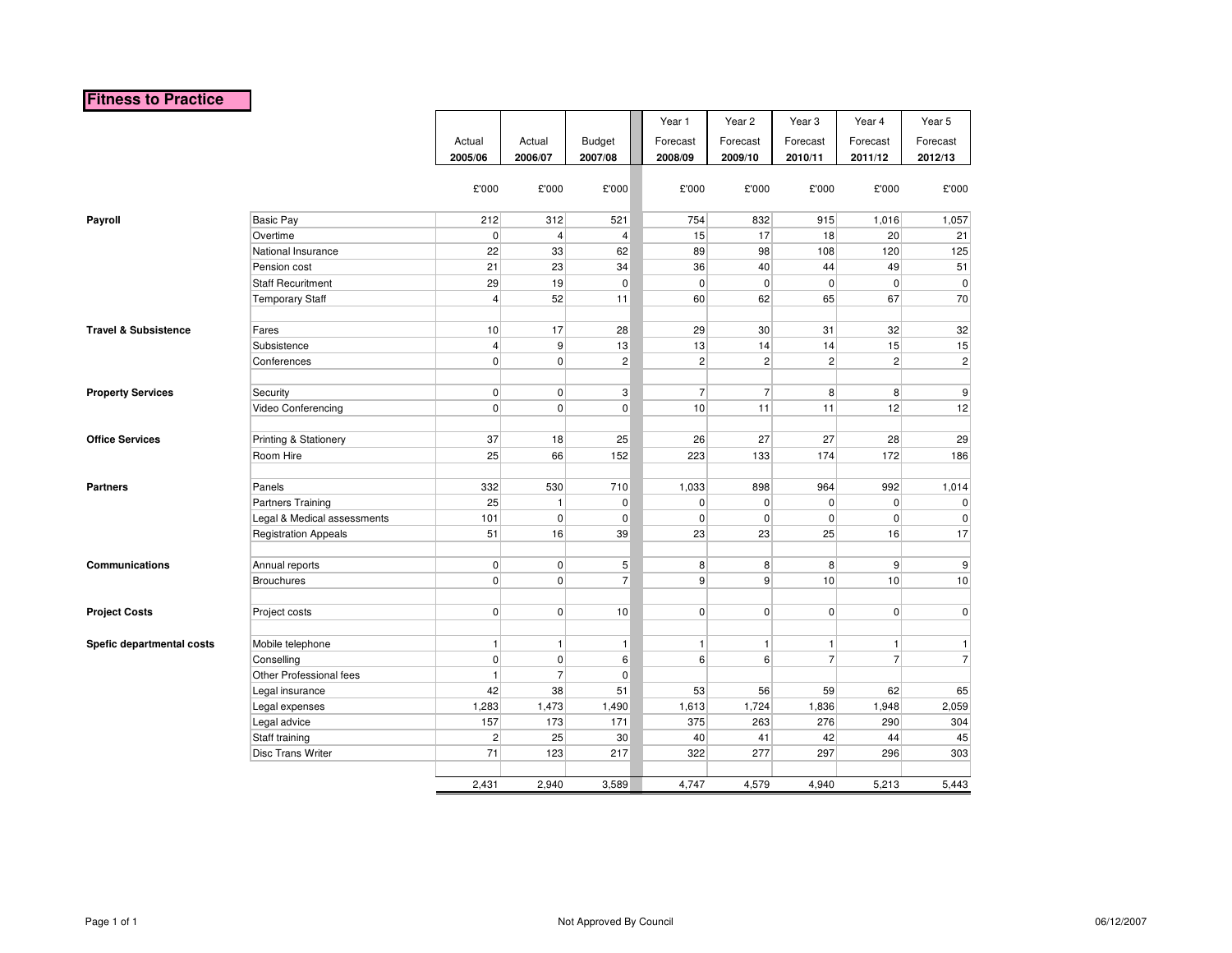### **Human Resources**

|                                 |                                     |                |                |                | Year 1         | Year 2         | Year <sub>3</sub> | Year 4         | Year 5         |
|---------------------------------|-------------------------------------|----------------|----------------|----------------|----------------|----------------|-------------------|----------------|----------------|
|                                 |                                     | Actual         | Actual         | Budget         | Forecast       | Forecast       | Forecast          | Forecast       | Forecast       |
|                                 |                                     | 2005/06        | 2006/07        | 2007/08        | 2008/09        | 2009/10        | 2010/11           | 2011/12        | 2012/13        |
|                                 |                                     |                |                |                |                |                |                   |                |                |
|                                 |                                     | £'000          | £'000          | £'000          | £'000          | £'000          | £'000             | £'000          | £'000          |
|                                 |                                     |                |                |                |                |                |                   |                |                |
| Payroll                         | <b>Basic Pay</b>                    | 84             | 100            | 101            | 106            | 110            | 114               | 119            | 123            |
|                                 | Overtime                            | $\overline{0}$ | $\overline{0}$ | $\mathbf{1}$   | $\mathbf 0$    | $\overline{0}$ | $\overline{0}$    | $\overline{0}$ | $\mathbf 0$    |
|                                 | National Insurance                  | $\overline{9}$ | 10             | 12             | 12             | 13             | 13                | 14             | 15             |
|                                 | Pension cost                        | $\overline{0}$ | 1              | $\overline{7}$ | 6              | 6              | $6 \overline{6}$  | 6              | $\overline{7}$ |
|                                 | <b>Staff Recuritment</b>            | 32             | 6              | 93             | 166            | 150            | 150               | 150            | 150            |
|                                 | <b>Temporary Staff</b>              | 8              | 12             | $\mathbf 0$    | 0              | $\overline{0}$ | $\overline{0}$    | $\overline{0}$ | $\pmb{0}$      |
|                                 | Other Payroll costs                 | $\overline{2}$ | 30             | 40             | 42             | 43             | 45                | 47             | 49             |
|                                 |                                     |                |                |                |                |                |                   |                |                |
| <b>Travel &amp; Subsistence</b> | Fares                               | $\overline{1}$ | $\overline{2}$ | $\mathbf{1}$   | 1              | $\mathbf{1}$   | $\mathbf{1}$      | 1              | 1              |
|                                 | Subsistence                         | $\mathbf{1}$   | 1              | $\mathbf{1}$   | $\mathbf{1}$   | $\mathbf{1}$   | 1                 | 1              | 1              |
|                                 | Conferences                         | $\mathbf 0$    | 1              | $\mathbf{1}$   | $\mathbf{1}$   | $\mathbf{1}$   | $\mathbf{1}$      | $\mathbf{1}$   | $\mathbf{1}$   |
|                                 |                                     |                |                |                |                |                |                   |                |                |
| <b>Office Services</b>          | Printing & Stationery               | 3              | 1              | $\mathbf{1}$   | 1              | $\overline{1}$ | $\mathbf{1}$      | 1              | 1              |
|                                 | Room Hire                           | $\overline{0}$ | $\overline{0}$ | $\mathbf{1}$   | $\mathbf{1}$   | $\overline{1}$ | 1                 | 1              | 1              |
|                                 |                                     |                |                |                |                |                |                   |                |                |
| <b>Computer Services</b>        | <b>Systems Support</b>              | $\overline{0}$ | $\overline{0}$ | 10             | 10             | 11             | 11                | 11             | 12             |
| Spefic departmental costs       | Mobile telephone                    | $\mathbf{1}$   | 1              | $\mathbf{1}$   | $\mathbf{1}$   | $\mathbf{1}$   | $\mathbf{1}$      | $\mathbf{1}$   | $\mathbf{1}$   |
|                                 | Other professional fees             | $\mathbf 0$    | $\vert$        | $\overline{c}$ | $\overline{c}$ | $\overline{2}$ | 2 <sup>2</sup>    | $\overline{2}$ | $\overline{2}$ |
|                                 | Legal expenses                      | 41             | 142            | $\mathbf{1}$   | 1              | $\mathbf{1}$   | $\mathbf{1}$      | 1              | $\mathbf{1}$   |
|                                 | Legal advice                        | 5 <sup>5</sup> | $\overline{7}$ | 25             | 50             | 50             | 53                | 55             | 58             |
|                                 | Subsciptions to professional bodies | $\overline{1}$ | 1              | $\mathbf 0$    | 0              | $\overline{0}$ | $\overline{0}$    | $\overline{0}$ | $\pmb{0}$      |
|                                 | Training                            | 22             | 31             | 37             | 38             | 39             | 40                | 42             | 43             |
|                                 | Personal Performance Consultants    | 6              | 7              | 8              | 8              | $\overline{9}$ | $\overline{9}$    | 10             | 10             |
|                                 | Reward data                         | 5              | 9 <sup>1</sup> | 9              | $\overline{9}$ | $\overline{9}$ | 10                | 10             | 11             |
|                                 |                                     |                |                |                |                |                |                   |                |                |
|                                 |                                     |                |                |                |                |                |                   |                |                |
|                                 |                                     | 221            | 371            | 350            | 456            | 449            | 461               | 474            | 487            |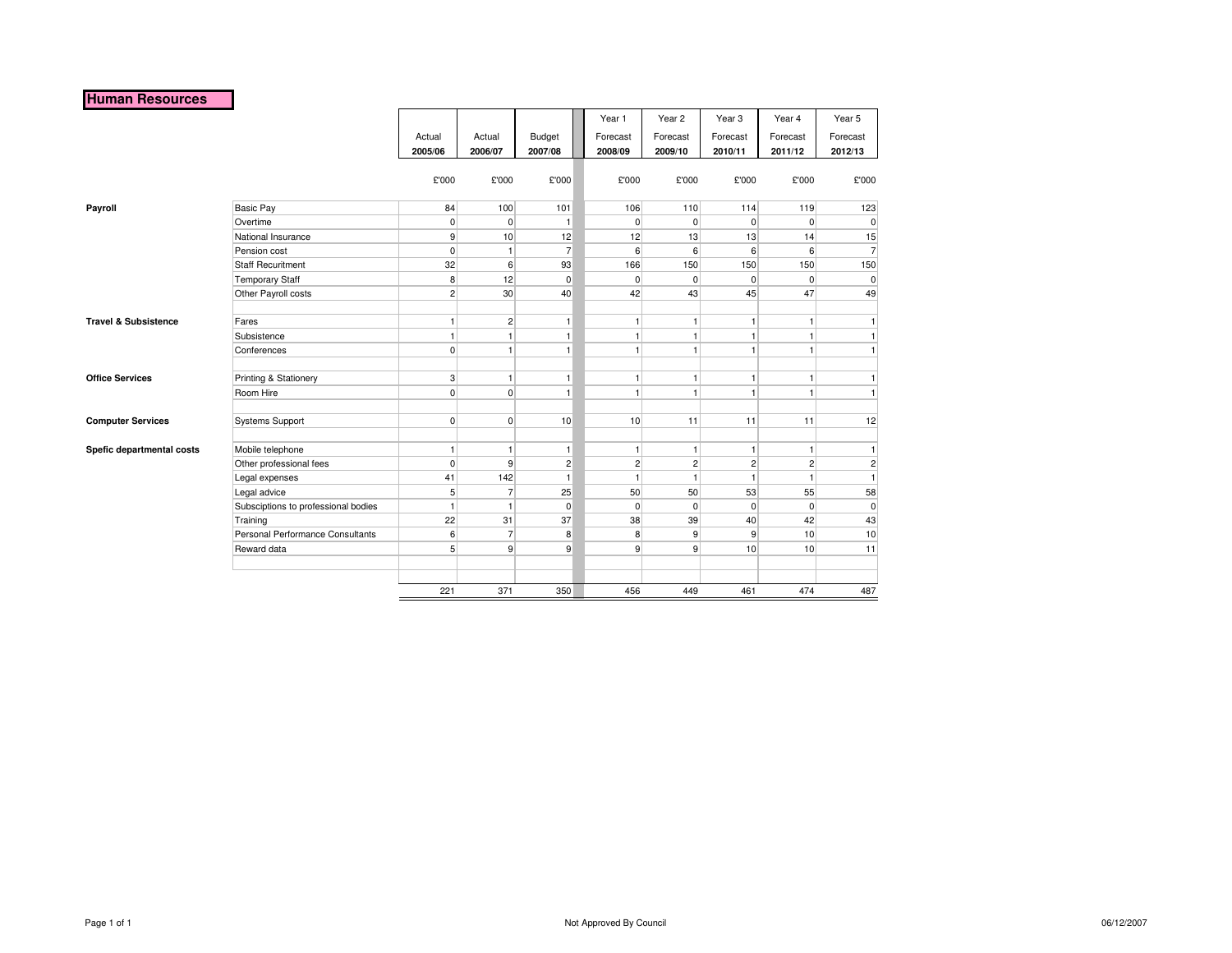| Human Resources - Partners         |                                   |              |                |              |                    |                    |                    |                    |                         |
|------------------------------------|-----------------------------------|--------------|----------------|--------------|--------------------|--------------------|--------------------|--------------------|-------------------------|
|                                    |                                   | Actual       | Actual         | Budget       | Year 1<br>Forecast | Year 2<br>Forecast | Year 3<br>Forecast | Year 4<br>Forecast | Year 5<br>Forecast      |
|                                    |                                   | 2005/06      | 2006/07        | 2007/08      | 2008/09            | 2009/10            | 2010/11            | 2011/12            | 2012/13                 |
|                                    |                                   | £'000        | £'000          | £'000        | £'000              | £'000              | £'000              | £'000              | £'000                   |
|                                    |                                   |              |                |              |                    |                    |                    |                    |                         |
| Payroll                            | Basic Pay                         | 0            | 25             | 49           | 51                 | 53                 | 55                 | 58                 | 60                      |
|                                    | National Insurance                | 0            | 3              | 6            | 6                  | 6                  | 7                  | $\overline{7}$     | $\overline{7}$          |
|                                    | Pension cost                      | 0            | 0              | 3            | 3                  | 3                  | 3                  | 3                  | 3                       |
|                                    | <b>Staff Recuritment</b>          | 0            | 5              | 0            | $\overline{0}$     | $\Omega$           | 0                  | 0                  | 0                       |
|                                    | <b>Temporary Staff</b>            | 0            | 16             | $\pmb{0}$    | $\overline{0}$     | $\Omega$           | 0                  | $\pmb{0}$          | $\overline{0}$          |
| <b>Travel &amp; Subsistence</b>    | Fares                             | 0            | 1              | 2            | $\overline{c}$     | $\overline{2}$     | $\overline{2}$     | $\overline{c}$     | $\overline{c}$          |
|                                    | Subsistence                       | 0            | 1              | 1            |                    |                    |                    |                    | $\mathbf{1}$            |
| <b>Office Services</b>             | Printing & Stationery             | $\mathbf 0$  | $\overline{0}$ | 3            | 3                  | 3                  | 3                  | 3                  | $\overline{3}$          |
| <b>Partners</b>                    | Partners Recruitment & Interviews | 16           | $\overline{c}$ | 19.6         | 32                 | 35                 | 50                 | 23                 | 63                      |
|                                    | Partners Training                 | $\mathbf{1}$ | 54             | 51           | 135                | 125                | 147                | 125                | 140                     |
| <b>Specific Departmental Costs</b> | Mobile Telephone                  | 0            | 1              | $\mathbf{1}$ |                    |                    | 1                  | 1                  | $\mathbf{1}$            |
|                                    | Legal expenses                    | 0            | $\mathbf{1}$   | 5            | 5 <sup>5</sup>     | 6                  | 6                  | 6                  | 6                       |
|                                    | Legal advice                      | 0            | 3              | $\mathbf 0$  | $\overline{0}$     | $\mathbf 0$        | 0                  | $\mathbf 0$        | 0                       |
|                                    | Training                          | 0            | $\overline{c}$ | 2            | $\overline{c}$     | $\overline{2}$     | $\overline{c}$     | $\overline{c}$     | $\overline{\mathbf{c}}$ |
|                                    |                                   | 17           | 114            | 142          | 241                | 236                | 276                | 231                | 290                     |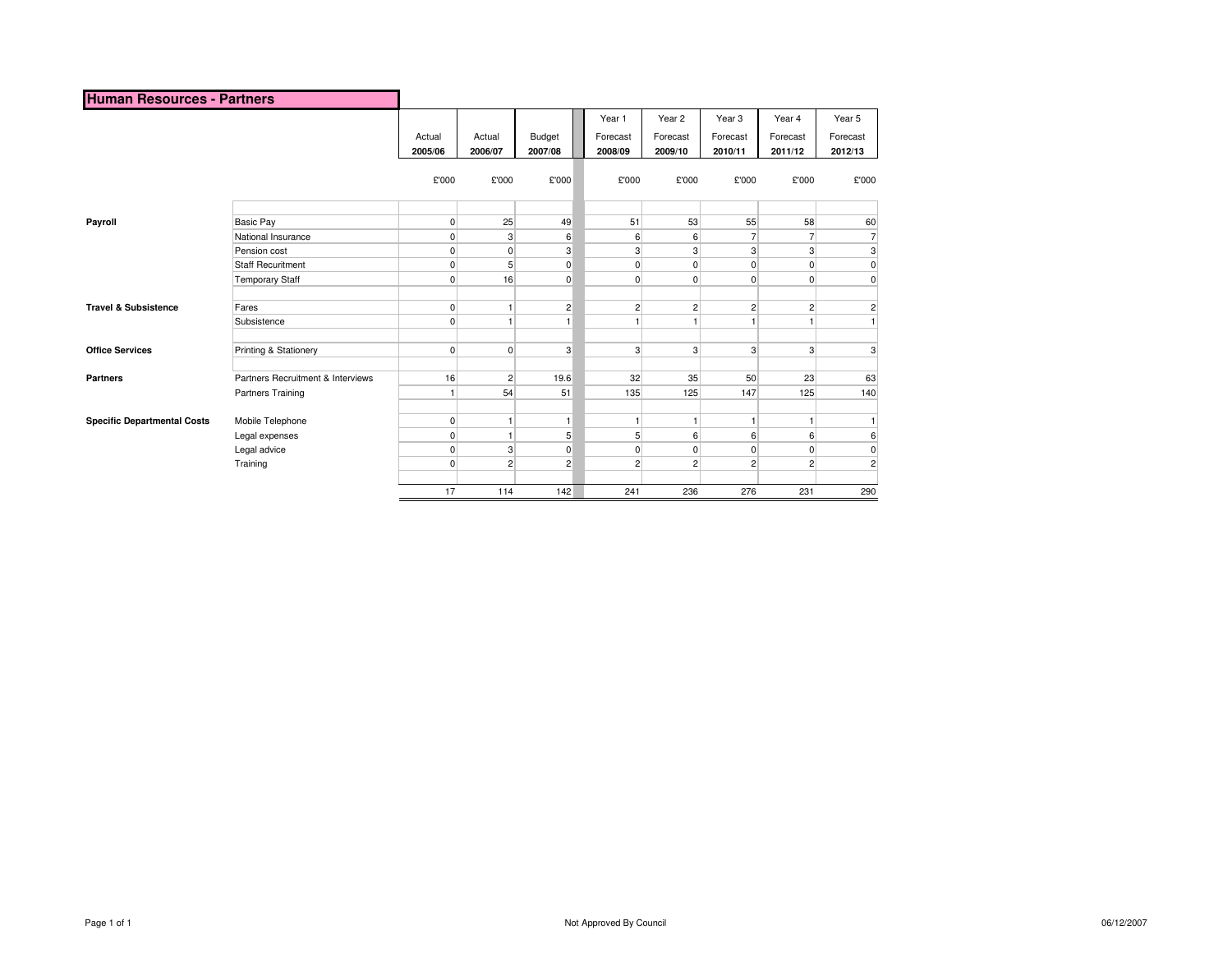## **Communications**

|                                  |                                              |                    |                |                 | Year 1         | Year 2               | Year <sub>3</sub> | Year 4         | Year 5         |
|----------------------------------|----------------------------------------------|--------------------|----------------|-----------------|----------------|----------------------|-------------------|----------------|----------------|
|                                  |                                              | Actual             | Actual         | <b>Budget</b>   | Forecast       | Forecast             | Forecast          | Forecast       | Forecast       |
|                                  |                                              | 2005/06            | 2006/07        | 2007/08         | 2008/09        | 2009/10              | 2010/11           | 2011/12        | 2012/13        |
|                                  |                                              |                    |                |                 |                |                      |                   |                |                |
|                                  |                                              | £'000              | £'000          | £'000           | £'000          | £'000                | £'000             | £'000          | £'000          |
| Payroll                          | <b>Basic Pay</b>                             | 190                | 169            | 240             | 273            | 309                  | 321               | 334            | 347            |
|                                  | National Insurance                           | 21                 | 18             | 28              | 32             | 36                   | 38                | 39             | 41             |
|                                  | Pension cost                                 | 21                 | 6              | 16              | 6 <sup>1</sup> | $\overline{7}$       | $\overline{7}$    | $\overline{7}$ | 8              |
|                                  | <b>Staff Recuritment</b>                     | 20                 | 34             | $\overline{0}$  | $\overline{0}$ | $\overline{0}$       | $\overline{0}$    | $\overline{0}$ | $\overline{0}$ |
|                                  | <b>Temporary Staff</b>                       | $\overline{7}$     | 10             | $\overline{0}$  | $\overline{0}$ | $\overline{0}$       | $\overline{0}$    | $\overline{0}$ | $\overline{0}$ |
|                                  |                                              |                    |                |                 |                |                      |                   |                |                |
| <b>Travel &amp; Subsistence</b>  | Fares                                        | 14                 | $\overline{7}$ | 12              | 12             | 12                   | 13                | 13             | 13             |
|                                  | Subsistence                                  | 12                 | 5              | 11              | 12             | 12                   | 12                | 13             | 13             |
|                                  | Conferences                                  | $\mathbf 0$        | $\overline{2}$ | $\mathbf{1}$    | 1              | $\mathbf{1}$         | $\vert$           | $\mathbf{1}$   | $\vert$        |
|                                  |                                              |                    |                |                 |                |                      |                   |                |                |
| <b>Office Services</b>           | Printing & Stationery                        | $\pmb{0}$          | 0              | $5\overline{)}$ | 5 <sup>1</sup> | 5 <sup>5</sup>       | 5 <sup>5</sup>    | 6              | 6              |
|                                  |                                              |                    |                |                 |                |                      |                   |                |                |
| Communications                   | Campaigns                                    | 219                | 161            | 180             | 250            | 280                  | 300               | 320            | 340            |
|                                  | Annual reports                               | 16                 | 14             | 8               | 10             | 12                   | 14                | 16             | 18             |
|                                  | <b>Brouchures</b>                            | 13                 | 36             | 47              | 80             | 90                   | 100               | 110            | 120            |
|                                  | <b>Listening Events</b>                      | 34                 | 23             | 36              | 50             | 60                   | 70                | 80             | 90             |
|                                  | Lobbying                                     | 34                 | 0              | $\overline{0}$  | $\overline{0}$ | $\mathbf 0$          | $\overline{0}$    | $\pmb{0}$      | $\mathbf{0}$   |
|                                  | <b>PR Advisors</b>                           | 59                 | 0              | $\overline{0}$  | $\overline{0}$ | 0                    | $\overline{0}$    | $\overline{0}$ | $\overline{0}$ |
|                                  | Market Research                              | 69                 | 13             | 40              | 45             | 55                   | 65                | 75             | 85             |
|                                  | <b>Translations</b>                          | $\mathbf 0$        | 0              | $\mathbf{3}$    | 10             | 10                   | 10                | 10             | 10             |
|                                  | Public Affairs & Stakeholder                 | 9                  | 10             | 45              | 60             | 70                   | 80                | 90             | 100            |
|                                  | Web                                          | 37<br>$\mathbf{1}$ | 33<br>147      | 42              | 45             | 50<br>$\overline{0}$ | 55                | 60             | 65             |
|                                  | <b>Annual Conference</b>                     | $\overline{c}$     | $\overline{c}$ | $\mathbf{0}$    | 150            | 20                   | 175               | $\mathbf{0}$   | 150            |
|                                  | Marketing & Promotions                       | 16                 | 5              | 14<br>20        | 15<br>50       | 60                   | 25<br>70          | 30<br>80       | 35<br>90       |
|                                  | Conferences & Exhibitions                    | 21                 | 60             | 23              | 25             | 30                   | 35                | 40             | 45             |
|                                  | General events (external)<br>Media relations | $\mathbf{1}$       | 30             | 60              | 65             | 100                  | 120               | 120            | 120            |
|                                  | General Public Events                        | $\pmb{0}$          | $\mathbf 0$    | 45              | 50             | 70                   | 90                | 100            | 110            |
|                                  | <b>Internal Communications</b>               | $\pmb{0}$          | 0              | 35              | 40             | 45                   | 50                | 55             | 60             |
|                                  | Bi-Annual opinion polling                    | $\pmb{0}$          | $\mathsf 0$    | 60              | $\overline{0}$ | 75                   | $\mathbf{0}$      | 75             | $\overline{0}$ |
|                                  | <b>Home Country</b>                          | $\mathbf 0$        | $\mathbf 0$    | $\overline{0}$  | 25             | 75                   | 250               | 250            | 250            |
|                                  |                                              |                    |                |                 |                |                      |                   |                |                |
| <b>Spefic Departmental Costs</b> | Mobile telephone                             | $\mathbf{1}$       | $\mathbf{1}$   | $\vert$         | $\mathbf{1}$   | $\mathbf{1}$         | $\mathbf{1}$      | $\mathbf{1}$   | $\mathbf{1}$   |
|                                  | <b>Professional Fees</b>                     | $\pmb{0}$          | $\mathbf{1}$   | $5\overline{)}$ | 5 <sup>1</sup> | 6                    | 6                 | 6              | $6\,$          |
|                                  | Legal advice                                 | $\mathbf 0$        | 10             | $\overline{0}$  | $\overline{0}$ | $\mathbf 0$          | $\overline{0}$    | $\mathbf 0$    | $\mathbf{0}$   |
|                                  | Subsciptions                                 | $\overline{7}$     | 19             | 26              | 27             | 28                   | 28                | 29             | 30             |
|                                  | Training                                     | 18                 | 16             | 15              | 15             | 16                   | 16                | 17             | 17             |
|                                  |                                              |                    |                |                 |                |                      |                   |                |                |
|                                  |                                              | 843                | 832            | 1,016           | 1,360          | 1,535                | 1,958             | 1,978          | 2,172          |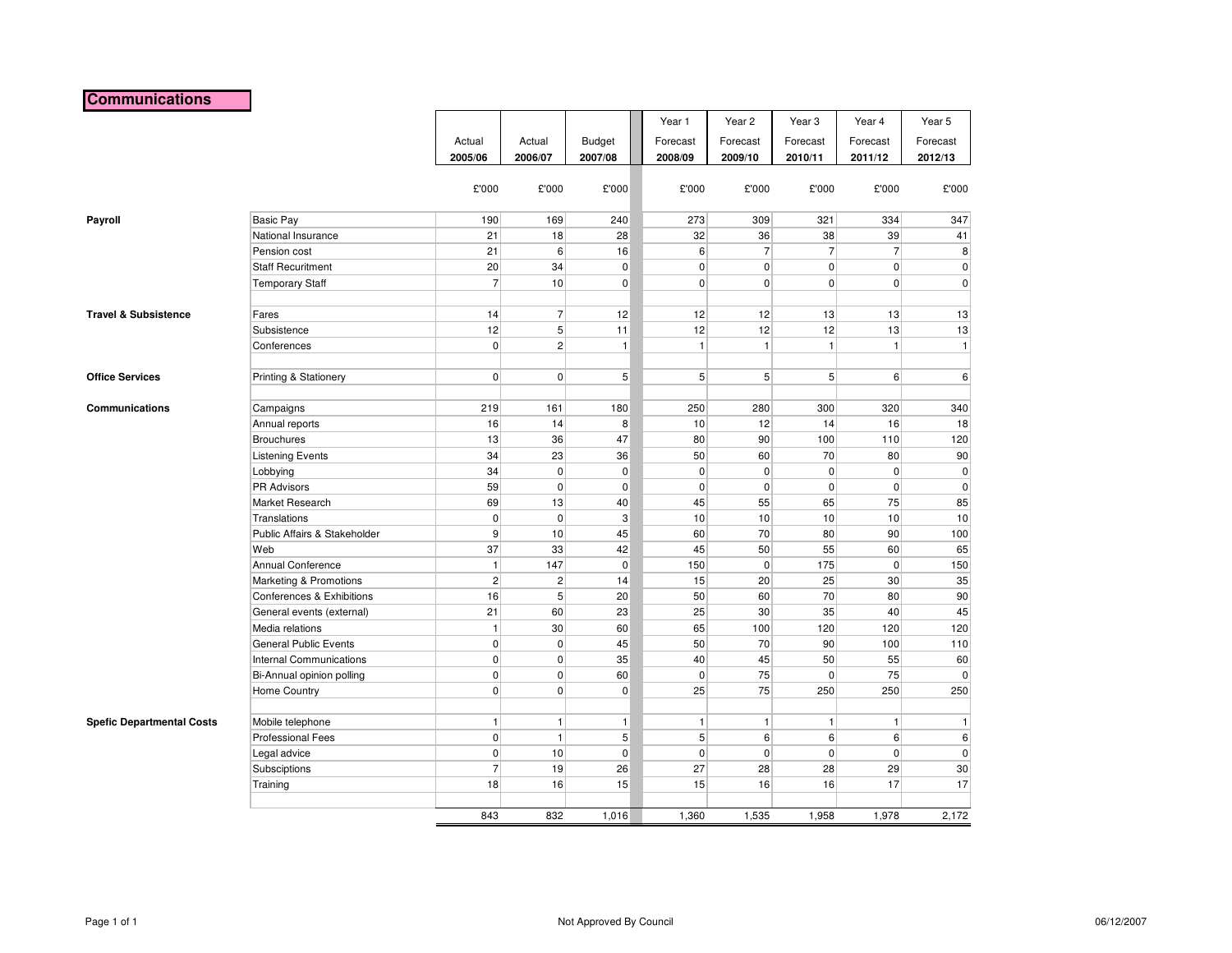# **Policy and Standards**

|                                 |                                 |                |                |                | Year 1   | Year 2                               | Year <sub>3</sub> | Year 4          | Year 5         |
|---------------------------------|---------------------------------|----------------|----------------|----------------|----------|--------------------------------------|-------------------|-----------------|----------------|
|                                 |                                 | Actual         | Actual         | Budget         | Forecast | Forecast                             | Forecast          | Forecast        | Forecast       |
|                                 |                                 | 2005/06        | 2006/07        | 2007/08        | 2008/09  | 2009/10                              | 2010/11           | 2011/12         | 2012/13        |
|                                 |                                 |                |                |                |          |                                      |                   |                 |                |
|                                 |                                 | £'000          | £'000          | £'000          | £'000    | £'000                                | £'000             | £'000           | £'000          |
| Payroll                         | <b>Basic Pay</b>                | 42             | 92             | 166            | 178      | 185                                  | 193               | 200             | 208            |
|                                 | Ovetime                         | $\overline{0}$ | $\overline{0}$ | $\overline{c}$ |          | $\overline{c}$<br>$\overline{2}$     | $\overline{2}$    | $\overline{2}$  | $\mathbf{2}$   |
|                                 | National Insurance              | 5 <sup>5</sup> | 10             | 20             | 21       | 22                                   | 23                | 24              | 25             |
|                                 | Pension cost                    | 8              | 13             | 11             | 11       | 11                                   | 12                | 12              | 13             |
|                                 | <b>Staff Recuritment</b>        | $\overline{2}$ | 17             | $\mathbf 0$    |          | 0<br>$\mathbf 0$                     | 0                 | $\overline{0}$  | $\overline{0}$ |
|                                 | <b>Temporary Staff</b>          | $\overline{2}$ | 12             | 3              |          | $\overline{3}$<br>3                  | 3                 | $\mathbf{3}$    | $\mathbf{3}$   |
|                                 |                                 |                |                |                |          |                                      |                   |                 |                |
| <b>Travel &amp; Subsistence</b> | Fares                           | $\overline{2}$ | 6 <sup>1</sup> | 9              |          | 9<br>10                              | 10                | 10              | 10             |
|                                 | Subsistence                     |                | 3 <sup>1</sup> | $\overline{4}$ |          | 4<br>$\overline{\mathbf{4}}$         | 4                 | $\overline{4}$  | 4              |
|                                 | Conferences                     | $\overline{0}$ | 1              | 6              |          | $6 \overline{6}$<br>$6 \overline{6}$ | 7                 | $\overline{7}$  | $\overline{7}$ |
| <b>Office Services</b>          | Printing & Stationery           | 4              | 18             | 44             | 45       | 47                                   | 48                | 50              | 51             |
|                                 | Postage                         |                |                | 44             |          | 58<br>$\overline{3}$                 | 3                 | 61              | $\mathbf{3}$   |
| <b>Communications</b>           | <b>Standards of Proficiency</b> | $\overline{0}$ | 1 <sup>1</sup> | 18             | 10       | 10                                   | 10                | 27              | 11             |
|                                 | <b>General Events</b>           | $\overline{0}$ | 3 <sup>2</sup> | 27             | 28       | 29                                   | 30                | 30 <sup>2</sup> | 31             |
|                                 | Research                        | $\mathsf 0$    | 0              | 60             | 62       | 100                                  | 150               | 155             | 159            |
|                                 |                                 |                |                |                |          |                                      |                   |                 |                |
| Specific departmental costs     | Legal Advice                    | 0              | 14             | 9              |          | $9\,$<br>10                          | 10                | 11              | 11             |
|                                 | Training                        | 8              | 3 <sup>1</sup> | $\overline{7}$ |          | $\overline{7}$<br>$\overline{7}$     | $\overline{7}$    | $\overline{7}$  | 8              |
|                                 | Subscriptions                   | $\overline{0}$ | $\overline{0}$ | $\mathbf{1}$   |          | $\mathbf{1}$                         | 1                 | $\mathbf{1}$    | $\mathbf{1}$   |
|                                 |                                 |                |                |                |          |                                      |                   |                 |                |
|                                 |                                 | 73             | 193            | 429            | 398      | 504                                  | 512               | 604             | 548            |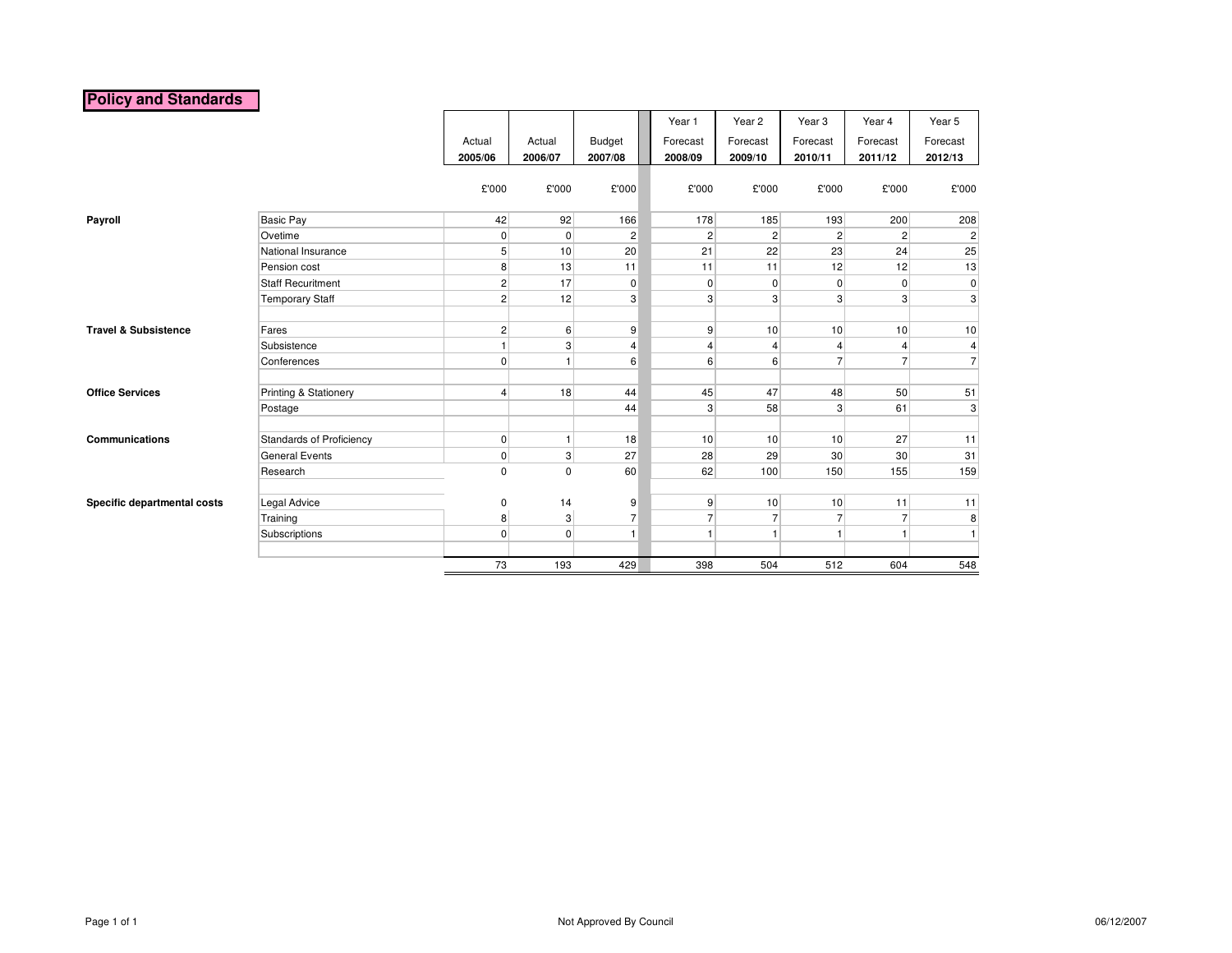# **Major Projects**

|                                 |                                     |             |                |                | Year 1         | Year <sub>2</sub> | Year <sub>3</sub> | Year 4         | Year 5         |
|---------------------------------|-------------------------------------|-------------|----------------|----------------|----------------|-------------------|-------------------|----------------|----------------|
|                                 |                                     | Actual      | Actual         | Budget         | Forecast       | Forecast          | Forecast          | Forecast       | Forecast       |
|                                 |                                     | 2005/06     | 2006/07        | 2007/08        | 2008/09        | 2009/10           | 2010/11           | 2011/12        | 2012/13        |
|                                 |                                     |             |                |                |                |                   |                   |                |                |
|                                 |                                     | £'000       | £'000          | £'000          | £'000          | £'000             | £'000             | £'000          | £'000          |
|                                 |                                     |             |                |                |                |                   |                   |                |                |
| <b>CPD</b>                      | Consultation & Listening            | 0           | 0              | 50             | 0              | 0                 | $\mathbf 0$       | 0              | 0              |
|                                 | Printing & Stationery               | $\mathbf 0$ | 68             | 8              | $\mathbf 0$    | 0                 | 0                 | $\mathbf 0$    | $\mathbf 0$    |
|                                 | Partners                            | $\mathbf 0$ | $\overline{0}$ | $\overline{7}$ | $\mathbf 0$    | 0                 | $\mathbf 0$       | $\mathbf 0$    | 0              |
|                                 | Other Professional Fees             | $\mathbf 0$ | $\mathbf{1}$   | $\mathbf 0$    | $\mathbf 0$    | 0                 | $\mathbf 0$       | $\mathbf 0$    | $\mathbf 0$    |
|                                 | Legal Advice                        | 0           | $\overline{2}$ | 5              | $\mathbf 0$    | 0                 | $\mathbf 0$       | 0              | 0              |
|                                 | Other project costs                 | $\mathbf 0$ | $\overline{0}$ | 8              | $\mathbf 0$    | 0                 | $\mathbf 0$       | $\mathbf 0$    | $\mathbf 0$    |
|                                 |                                     |             |                |                |                |                   |                   |                |                |
| <b>Fee Rise</b>                 | Printing & Stationery               | 0           | 52             | $\overline{0}$ | 10             | 0                 | 11                | $\overline{0}$ | 12             |
|                                 | Other Professional Fees             | 0           | 28             | $\mathbf 0$    | $\overline{0}$ | $\overline{0}$    | 33                | $\overline{0}$ | $\overline{0}$ |
|                                 | Legal Advice                        | $\mathbf 0$ | 4              | $\pmb{0}$      | $6 \mid$       | 0                 | $\overline{7}$    | $\overline{0}$ | 8 <sup>1</sup> |
|                                 |                                     |             |                |                |                |                   |                   |                |                |
| <b>Equality &amp; Diversity</b> | <b>Temporary Staff</b>              | 0           | $\overline{0}$ | 10             | $\overline{0}$ | $\overline{0}$    | $\mathbf 0$       | $\overline{0}$ | $\overline{0}$ |
|                                 | Legal Advice                        | $\mathbf 0$ | 3              | $\overline{7}$ | 10             | 11                | 11                | 12             | 12             |
|                                 | Training                            | 0           | 5 <sup>1</sup> | 16             | $\Omega$       | $\overline{0}$    | $\mathbf 0$       | $\overline{0}$ | $\overline{0}$ |
|                                 | Other Professional Fees             | 0           | $\overline{0}$ | $\overline{7}$ | $\overline{0}$ | 0                 | $\mathbf 0$       | $\overline{0}$ | $\overline{0}$ |
|                                 | Other Project Costs                 | $\mathbf 0$ | $\overline{0}$ | $\overline{4}$ | $\overline{0}$ | 0                 | $\mathbf 0$       | $\overline{0}$ | $\overline{0}$ |
|                                 |                                     |             |                |                |                |                   |                   |                |                |
| <b>New Profession</b>           | Travel & Subsistence                | 0           | $\overline{0}$ | $\mathbf{1}$   | $\overline{0}$ | 1                 | $\overline{1}$    | $\overline{4}$ | $\overline{0}$ |
|                                 | <b>IT Hancements</b>                | $\mathbf 0$ | $\overline{0}$ | $\overline{2}$ | $\overline{0}$ | $\overline{2}$    | $\overline{c}$    | 2              | 0              |
|                                 | Printing & Stationery               | 0           | $\overline{0}$ | 102            | $\Omega$       | 65                | 77                | 100            | 0              |
|                                 | <b>Consultation &amp; Listening</b> | $\mathbf 0$ | $\overline{0}$ | 28             | $\overline{0}$ | 20                | 23                | 28             | $\overline{0}$ |
|                                 | <b>Partners Recruitment</b>         | $\mathbf 0$ | $\overline{0}$ | 51             | $\overline{0}$ | 23                | 33                | 51             | $\overline{0}$ |
|                                 | Legal Advice                        | $\mathbf 0$ | $\overline{0}$ | 50             | $\overline{0}$ | 50                | 50                | 50             | $\overline{0}$ |
|                                 |                                     |             |                |                |                |                   |                   |                |                |
|                                 |                                     | 0           | 163            | 353            | 26             | 172               | 248               | 246            | 31             |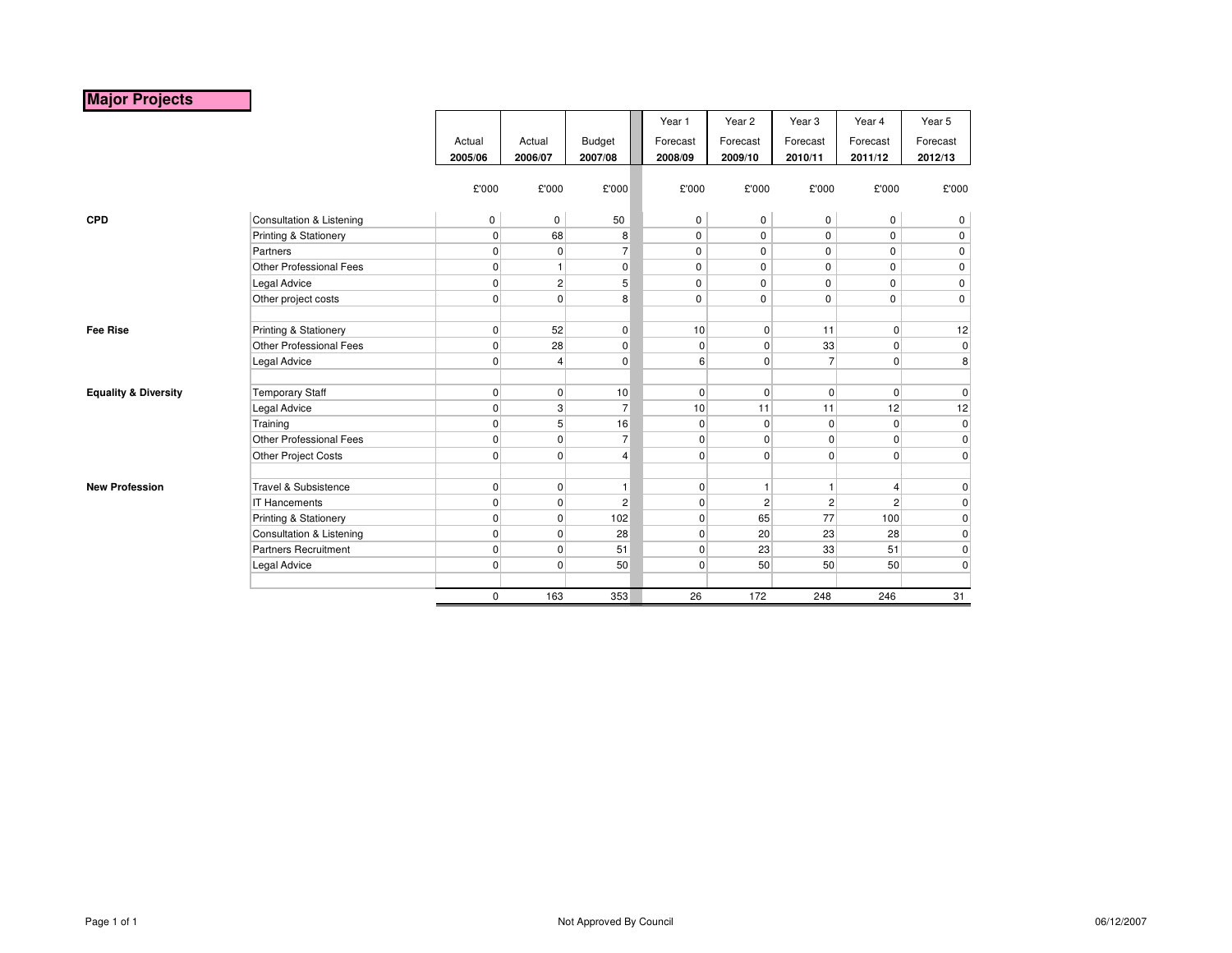4.0 Operational Information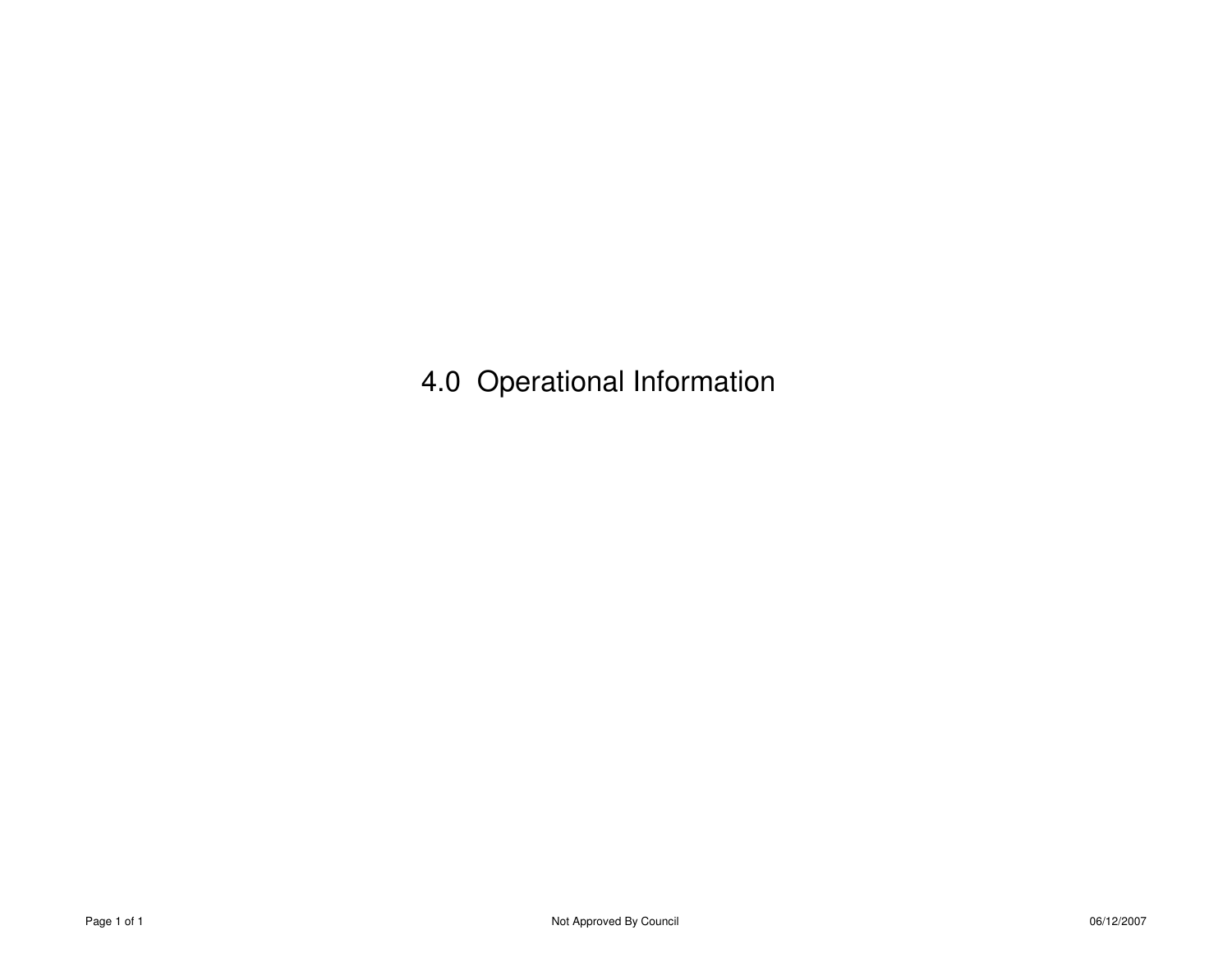# **Council & Committee Meetings**

|                  |                             |                 |                          |                | Year 1         | Year 2         | Year <sub>3</sub> | Year 4                  | Year 5          |  |
|------------------|-----------------------------|-----------------|--------------------------|----------------|----------------|----------------|-------------------|-------------------------|-----------------|--|
|                  |                             | Actual          | Actual                   | <b>Budget</b>  | Forecast       | Forecast       | Forecast          | Forecast                | Forecast        |  |
|                  |                             | 2005/06         | 2006/07                  | 2007/08        | 2008/09        | 2009/10        | 2010/11           | 2011/12                 | 2012/13         |  |
|                  |                             |                 |                          |                |                |                |                   |                         |                 |  |
|                  |                             | No.             | No.                      | No.            | No.            | No.            | No.               | No.                     | No.             |  |
| No. of Meetings  |                             |                 |                          |                |                |                |                   |                         |                 |  |
|                  | Council                     | 8 <sup>1</sup>  | 8 <sup>1</sup>           | 8              | 8 <sup>1</sup> | 8              | 8                 | 8 <sup>°</sup>          | 8               |  |
|                  | Council - Training          | $\overline{2}$  | $\overline{c}$           | $\blacksquare$ | $\overline{2}$ | $\overline{c}$ | 2                 | $\overline{2}$          | 2               |  |
|                  | <b>Total</b>                | 10              | 10                       | $\overline{9}$ | 10             | 10             | 10                | 10                      | 10              |  |
|                  |                             |                 |                          |                |                |                |                   |                         |                 |  |
| <b>Statutory</b> | Conduct & Competence        | $\vert 4 \vert$ | $\overline{\mathcal{L}}$ | 4              | 4              | 4              | 4                 | $\overline{4}$          | $\overline{4}$  |  |
|                  | Education & Training        | 4               | 5                        | 5              | 5 <sup>1</sup> | 5              | 5                 | 5                       | 5               |  |
|                  | Health                      | $\overline{4}$  | $\overline{\mathcal{L}}$ | 4              | 4              | 4              | 4                 | $\overline{4}$          | 4               |  |
|                  | Investigating               | 5 <sup>1</sup>  | $\overline{4}$           | 4              | 4              | 4              | 4                 | $\overline{4}$          | 4               |  |
|                  |                             |                 |                          |                |                |                |                   |                         |                 |  |
| Non - Statutory  | Audit                       | $\mathbf{2}$    | $\overline{\mathcal{L}}$ | 5 <sub>l</sub> | 4              | 4              | 4                 | $\overline{\mathbf{r}}$ | 4               |  |
|                  | Approvals                   | 4               | 4                        | 5 <sup>1</sup> | $\overline{0}$ | $\mathbf 0$    | $\mathbf 0$       | $\overline{0}$          | 0               |  |
|                  | Approvals Panels            | $\overline{0}$  | $\overline{0}$           | $\mathbf 0$    | 10             | 10             | 10                | 10                      | 10 <sup>1</sup> |  |
|                  | Communications              | 3               | 3                        | 4              | 4              | 4              | 4                 | 4                       | 4               |  |
|                  | Finance & Resources         | $\overline{7}$  | $\overline{7}$           | $\overline{7}$ | $\overline{ }$ | $\overline{7}$ | 7                 | $\overline{7}$          | $\overline{7}$  |  |
|                  | Registration                | 4               | $\pmb{0}$                | $\overline{1}$ | $\overline{0}$ | 0              | $\mathbf 0$       | $\overline{0}$          | 0               |  |
|                  | <b>Chairman Commiittees</b> | $\overline{0}$  | $\overline{0}$           | 4              | 4              | $\overline{4}$ | 4                 | 4                       | 4               |  |
|                  |                             |                 |                          |                |                |                |                   |                         |                 |  |
|                  | <b>Total</b>                | 37              | 35                       | 39             | 46             | 46             | 46                | 46                      | 46              |  |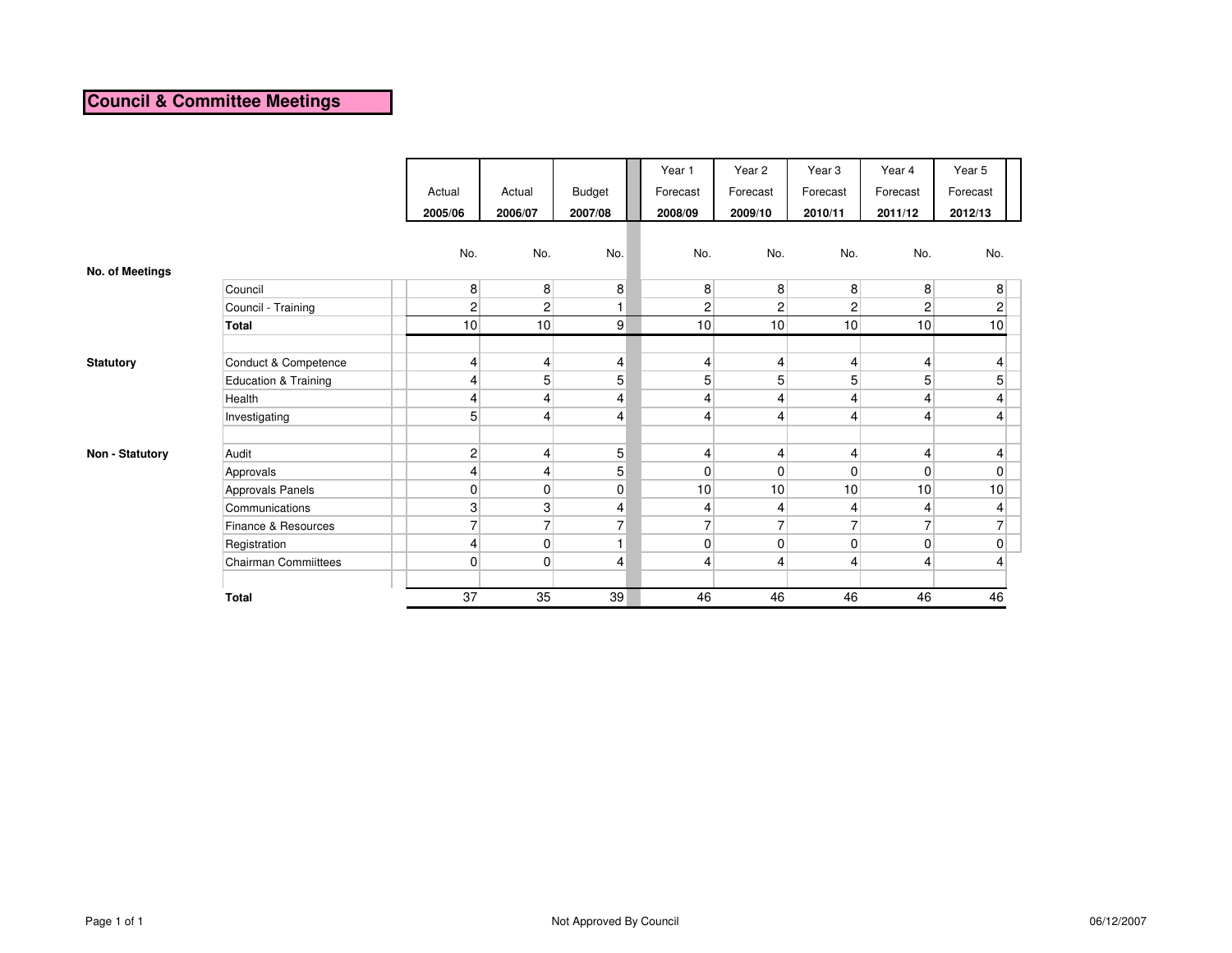# **Partners - Number of Assessments/Panels/Approvals**

|                           |                                  | Actual<br>2005/06 | Actual<br>2006/07 | <b>Budget</b><br>2007/08 | Year 1<br>Forecast<br>2008/09 | Year 2<br>Forecast<br>2009/10 | Year <sub>3</sub><br>Forecast<br>2010/11 | Year 4<br>Forecast<br>2011/12 | Year 5<br>Forecast<br>2012/13 |
|---------------------------|----------------------------------|-------------------|-------------------|--------------------------|-------------------------------|-------------------------------|------------------------------------------|-------------------------------|-------------------------------|
|                           |                                  | No.               | No.               | No.                      | No.                           | No.                           | No.                                      | No.                           | No.                           |
| <b>Assessments</b>        | Registrant - International       | 4,626             | 3,504             | 2,589                    | 2,332                         | 2,241                         | 2,236                                    | 2,306                         | 2,230                         |
|                           | Registrant - Grandparenting      | 2,479             | 20                | $\overline{0}$           | 563                           | 579                           | 575                                      | 567                           | 1,010                         |
|                           | CPD                              | $\overline{0}$    | $\mathbf 0$       | $\overline{0}$           | 1,080                         | 3,709                         | 759                                      | 3,709                         | 759                           |
|                           |                                  | 7,105             | 3,524             | 2,589                    | 3,975                         | 6,529                         | 3,570                                    | 6,582                         | 3,999                         |
| <b>Test of Competence</b> | Various Professions              | 105               | 124               | 60                       | 48                            | 48                            | 48                                       | 48                            | 48                            |
| <b>Panels</b>             | Investigating                    | 48                | 48                | 48                       | 48                            | 48                            | 48                                       | 48                            | 48                            |
|                           | <b>Interim Orders</b>            | 15                | 15                | 14                       | 15                            | 15                            | 15                                       | 15                            | 15                            |
|                           | <b>Review Hearings</b>           | 44                | 69                | 90                       | 24                            | 25                            | 27                                       | 28                            | 28                            |
|                           | <b>Full Hearing</b>              | 239               | 266               | 216                      | 484                           | 401                           | 434                                      | 437                           | 448                           |
|                           | <b>Registration Appeals</b>      | 35                | 16                | 12                       | 15                            | 15                            | 16                                       | 10                            | 11                            |
|                           |                                  | 381               | 414               | 380                      | 586                           | 504                           | 540                                      | 538                           | 550                           |
| <b>Approvals</b>          | Initial visit                    | 67                | 75                | 110                      | 100                           | 136                           | 138                                      | 187                           | 187                           |
|                           | <b>Annual Monitoring Reports</b> | 51                | 179               | 199                      | 150                           | 200                           | 205                                      | 255                           | 255                           |
|                           | Major / Minor Change             | $\overline{0}$    | 0                 | 75                       | 100                           | 124                           | 130                                      | 146                           | 146                           |
|                           |                                  | 118               | 254               | 384                      | 350                           | 460                           | 473                                      | 588                           | 588                           |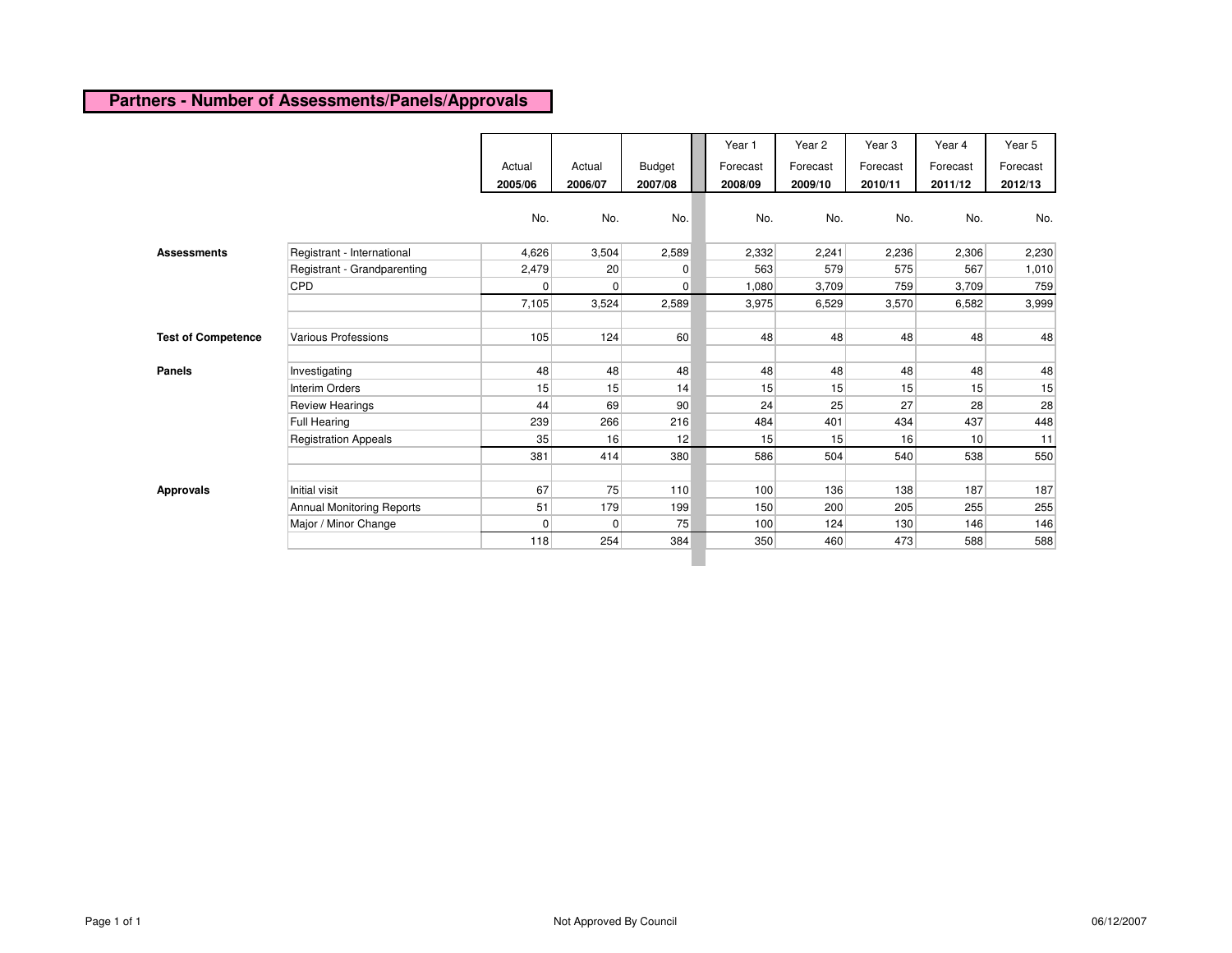### **Employee - Numbers (Overview)**

|                                 | Actual          | Actual          | <b>Budget</b>   | Year 1<br>Forecast | Year 2<br>Forecast | Year 3<br>Forecast | Year 4<br>Forecast | Year 5<br>Forecast |
|---------------------------------|-----------------|-----------------|-----------------|--------------------|--------------------|--------------------|--------------------|--------------------|
|                                 | 2005/06         | 2006/07         | 2007/08         | 2008/09            | 2009/10            | 2010/11            | 2011/12            | 2012/13            |
|                                 | No.             | No.             | No.             | No.                | No.                | No.                | No.                | No.                |
| <b>Approvals and Monitoring</b> | 11              | 10 <sup>1</sup> | 10 <sup>1</sup> | 13                 | 13                 | 17                 | 17                 | 17                 |
| <b>Chief Executive</b>          | 2 <sub>1</sub>  | $\overline{2}$  | $\overline{2}$  | $\overline{2}$     | $\overline{2}$     | 2                  | $\overline{2}$     | $\overline{c}$     |
| <b>Communications</b>           | 5 <sup>1</sup>  |                 | $\overline{7}$  | 8                  | 9                  | 9                  | 10 <sup>1</sup>    | 10                 |
| Finance                         | 5 <sup>1</sup>  | $6 \mid$        | 6               | 8                  | 8 <sup>1</sup>     | 8                  | 8                  | 8                  |
| <b>Human Resources</b>          | 4               | 5               | 5 <sup>1</sup>  | 5                  | 5 <sup>1</sup>     | 5                  | 5                  | 5                  |
| Registration                    | 15              | 30.5            | 31              | 37                 | 44                 | 37                 | 44                 | 36                 |
| <b>Information Technology</b>   | 4               | 4               | 5 <sup>1</sup>  | 6                  | $6 \mid$           | 7                  | $\overline{7}$     | $\overline{7}$     |
| <b>Fitness to Practise</b>      | 10 <sup>1</sup> | 13              | 23              | 26                 | 28                 | 30 <sup>°</sup>    | 32                 | 32                 |
| <b>Facilities Management</b>    | 5.3             | 5.1             | $\overline{7}$  | 6                  | 6 <sup>1</sup>     | 6 <sup>1</sup>     | 6                  | 6                  |
| <b>Operations</b>               | 2               | 4               | 5 <sup>1</sup>  | 6                  | 6 <sup>1</sup>     | 6                  | 6                  | 6                  |
| <b>Secretariat</b>              | 4               | 4               | $\overline{4}$  | 5                  | 5                  | 5                  | 5                  | 5                  |
| <b>Policy &amp; Standards</b>   | $\overline{2}$  | 4               | $\vert$         | 5 <sup>1</sup>     | 5                  | 5 <sup>1</sup>     | 5 <sup>1</sup>     | 5 <sup>1</sup>     |
|                                 |                 |                 |                 |                    |                    |                    |                    |                    |
|                                 | 69.3            | 94.6            | 109             | 127                | 137                | 137                | 147                | 139                |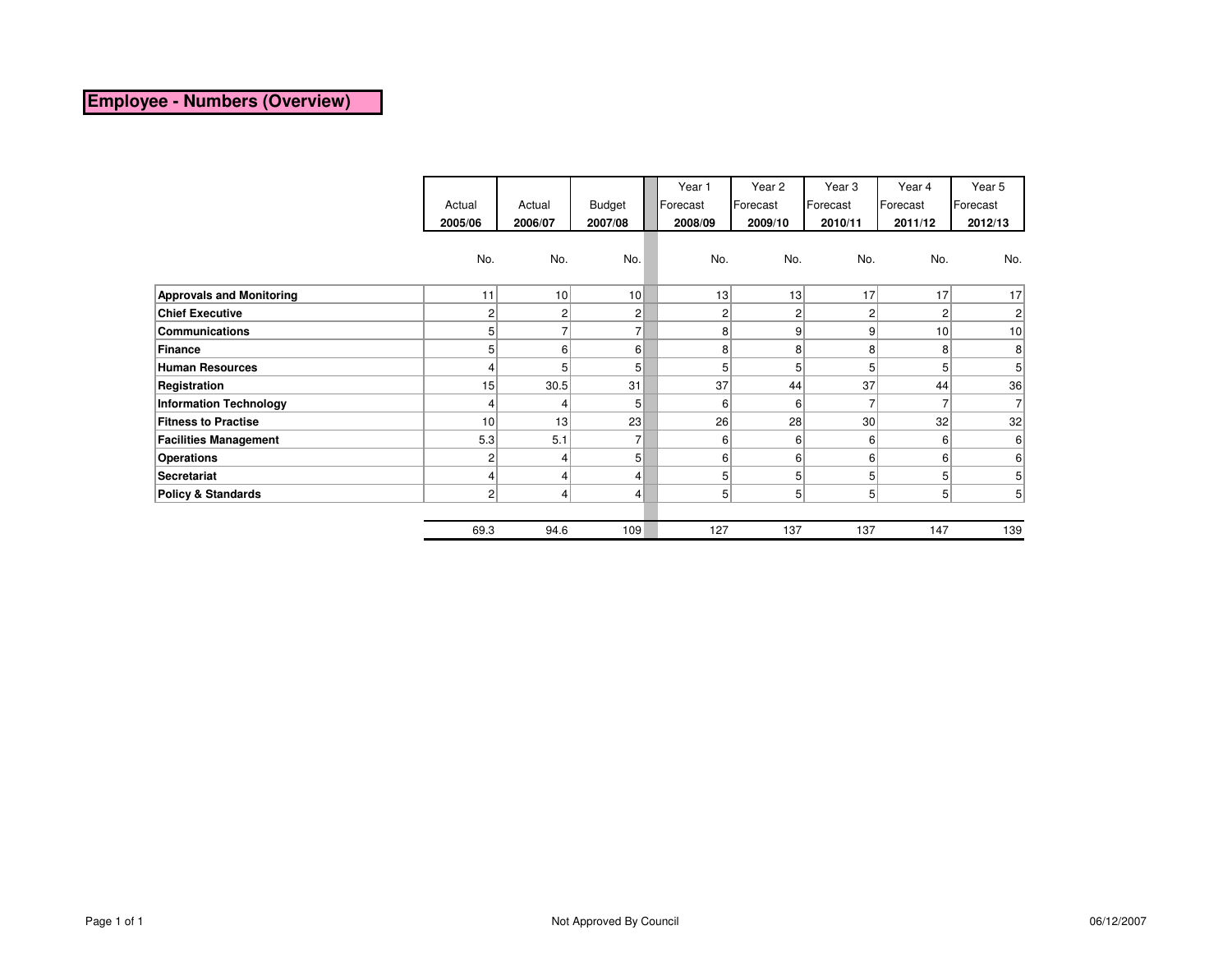| <b>Employee - Numbers (Departmental)</b> |                                  |              |                |                         |                 | Year 1         | Year 2         | Year <sub>3</sub> | Year 4         | Year 5         |
|------------------------------------------|----------------------------------|--------------|----------------|-------------------------|-----------------|----------------|----------------|-------------------|----------------|----------------|
|                                          |                                  |              | Actual         | Actual                  | <b>Budget</b>   | Forecast       | Forecast       | Forecast          | Forecast       | Forecast       |
|                                          |                                  |              | 2005/06        | 2006/07                 | 2007/08         | 2008/09        | 2009/10        | 2010/11           | 2011/12        | 2012/13        |
|                                          |                                  |              |                |                         |                 |                |                |                   |                |                |
|                                          |                                  |              | No.            | No.                     |                 | No.            | No.            | No.               | No.            | No.            |
| Approvals and                            | Manager                          |              | 2 <sup>2</sup> | $\mathbf{1}$            | $\mathbf{1}$    | $\mathbf{1}$   | $\mathbf{1}$   | 1 <sup>1</sup>    | 1              | 1              |
| <b>Monitoring</b>                        | <b>Snr Education Officer</b>     |              | 1              | $\mathbf{1}$            | 2               | $\overline{3}$ | 3 <sup>2</sup> | $\frac{3}{2}$     | 3              | 3              |
|                                          | <b>Education Officer</b>         |              | 5 <sup>2</sup> | 5 <sup>5</sup>          | $\vert$         | 5 <sup>2</sup> | 5 <sup>2</sup> | 6 <sup>1</sup>    | 6              | 6              |
|                                          | <b>Education Administrator</b>   |              | $\overline{2}$ | $\overline{2}$          | 2               | $\overline{3}$ | 3 <sup>2</sup> | 6                 | $6\vert$       | 6              |
|                                          | <b>Team Administrator</b>        |              | $\mathbf{1}$   | $\mathbf{1}$            | $\mathbf{1}$    | $\mathbf{1}$   | $\mathbf{1}$   | 1                 | 1              | $\vert$ 1      |
|                                          |                                  | Total        | 11             | 10                      | 10              | 13             | 13             | 17                | 17             | 17             |
|                                          |                                  |              |                |                         |                 |                |                |                   |                |                |
| <b>Chief Executive</b>                   | Registrar                        |              | 1              | 1                       | 1               | $\mathbf{1}$   | 1 <sup>1</sup> | 1                 | 1              | 1              |
|                                          | PA                               |              | 1              | 1                       | $\mathbf{1}$    | 1              | 1              | 1                 | 1              | 1              |
|                                          |                                  | Total        | $\mathbf{2}$   | $\overline{\mathbf{2}}$ | $\overline{2}$  | $\mathbf{2}$   | $\bf 2$        | $\mathbf{2}$      | $\bf 2$        | $\mathbf{2}$   |
|                                          |                                  |              |                |                         |                 |                |                |                   |                |                |
| Communications                           | Director                         |              | 1              | $\mathbf{1}$            | $\mathbf{1}$    | 1              | $\mathbf{1}$   | 1 <sup>1</sup>    | 1              | 1              |
|                                          | Web Manager                      |              | 1              | $\mathbf{1}$            | $\mathbf{1}$    | $\mathbf{1}$   | $\mathbf{1}$   | 1                 | 1              | $\overline{1}$ |
|                                          | Public Affairs Manager           |              | 0              | $\mathbf{1}$            | $\mathbf{1}$    | $\mathbf{1}$   | $\mathbf{1}$   | $\mathbf{1}$      | 1              | 1              |
|                                          | <b>Communications Manager</b>    |              | 1              | $\mathbf{1}$            | 1               | $\mathbf{1}$   | $\mathbf{1}$   | 1 <sup>1</sup>    | 1 <sup>1</sup> | 1              |
|                                          | Events Manager                   |              | 1              | $\mathbf{1}$            | 1               | $\mathbf{1}$   | $\mathbf{1}$   | 1                 | 1              | $\overline{1}$ |
|                                          | Publications Manager             |              | $\mathbf{1}$   | $\mathbf{1}$            | $\vert$ 1       | $\mathbf{1}$   | $\mathbf{1}$   | $\mathbf{1}$      | 1              | $\vert$ 1      |
|                                          | <b>Communications Officer</b>    |              | 0              | 0                       | $\overline{0}$  | $\mathbf{1}$   | $\overline{2}$ | 2 <sup>1</sup>    | $\overline{2}$ | 2              |
|                                          | Home Counties Officer            |              | $\overline{0}$ | 0                       | $\overline{0}$  | 0              | 0              | 0                 | 1              | 1              |
|                                          | Team administrator               |              | $\overline{0}$ | $\mathbf{1}$            | $\mathbf{1}$    | $\mathbf{1}$   | $\overline{1}$ | $\mathbf{1}$      | $\mathbf{1}$   | 1              |
|                                          |                                  | <b>Total</b> | 5              | $\overline{7}$          | $\overline{7}$  | 8              | 9              | 9                 | 10             | 10             |
| Finance                                  | Director                         |              | 1              | $\mathbf{1}$            | $\mathbf{1}$    | $\mathbf{1}$   | $\mathbf{1}$   | 1 <sup>1</sup>    | 1              | 1              |
|                                          | <b>Financial Controller</b>      |              | 1              | $\mathbf{1}$            | $\mathbf{1}$    | $\mathbf{1}$   | 1              | 1 <sup>1</sup>    | 1              | 1              |
|                                          | <b>Financial Accountant</b>      |              | 1              | 1                       | $\mathbf{1}$    | $\mathbf{1}$   | 1              | 1 <sup>1</sup>    | 1              | 1              |
|                                          | Procurement Officer (contractor) |              | 0              | 0                       | $\mathbf{1}$    | $\mathbf{1}$   | $\overline{1}$ | 1                 | 1              | 1              |
|                                          | <b>Financial Officer</b>         |              | $\mathbf{1}$   | $\mathbf{1}$            | $\mathbf{1}$    | $\mathbf{1}$   | $\mathbf{1}$   | 1 <sup>1</sup>    | 1              | $\overline{1}$ |
|                                          | Transaction Manager              |              | $\overline{0}$ | $\mathbf{1}$            | $\mathbf{1}$    | $\mathbf{1}$   | $\mathbf{1}$   | 1                 | 1              | 1              |
|                                          | <b>Transaction Officer</b>       |              | 0              | 0                       | 0               | $\mathbf{1}$   | $\mathbf{1}$   | 1                 | 1              | 1              |
|                                          | Purchase Ledger                  |              | 1              | $\vert$                 | 1               | $\mathbf{1}$   | 1              | 1 <sup>1</sup>    | 1              | $\overline{1}$ |
|                                          |                                  | Total        | 5              | 6                       | $\mathbf{7}$    | 8              | 8              | 8                 | 8              | 8              |
| <b>Human Resources</b>                   | Director                         |              | 1 <sup>1</sup> | 1                       | 1               | $\mathbf{1}$   | 1              | 1 <sup>1</sup>    | 1              | 1              |
|                                          | HR Manager                       |              | 1              | $\mathbf{1}$            | $\mathbf{1}$    | $\mathbf{1}$   | 1              | 1 <sup>1</sup>    | 1              | 1              |
|                                          | Partner Manager                  |              | 1              | 1                       | $\mathbf{1}$    | $\mathbf{1}$   | $\vert$ 1      | 1 <sup>1</sup>    | 1              | 1              |
|                                          | Partner Administrator            |              | $\overline{0}$ | $\mathbf{1}$            | $\mathbf{1}$    | $\mathbf{1}$   | $\mathbf{1}$   | 1 <sup>1</sup>    | 1              | 1              |
|                                          | Team administrator               |              | 1              | 1                       | 1               | 1              | 1 <sup>1</sup> | 1 <sup>1</sup>    | 1              | 1              |
|                                          |                                  | <b>Total</b> | 4              | 5                       | $5\overline{5}$ | 5              | 5              | 5                 | 5              | 5              |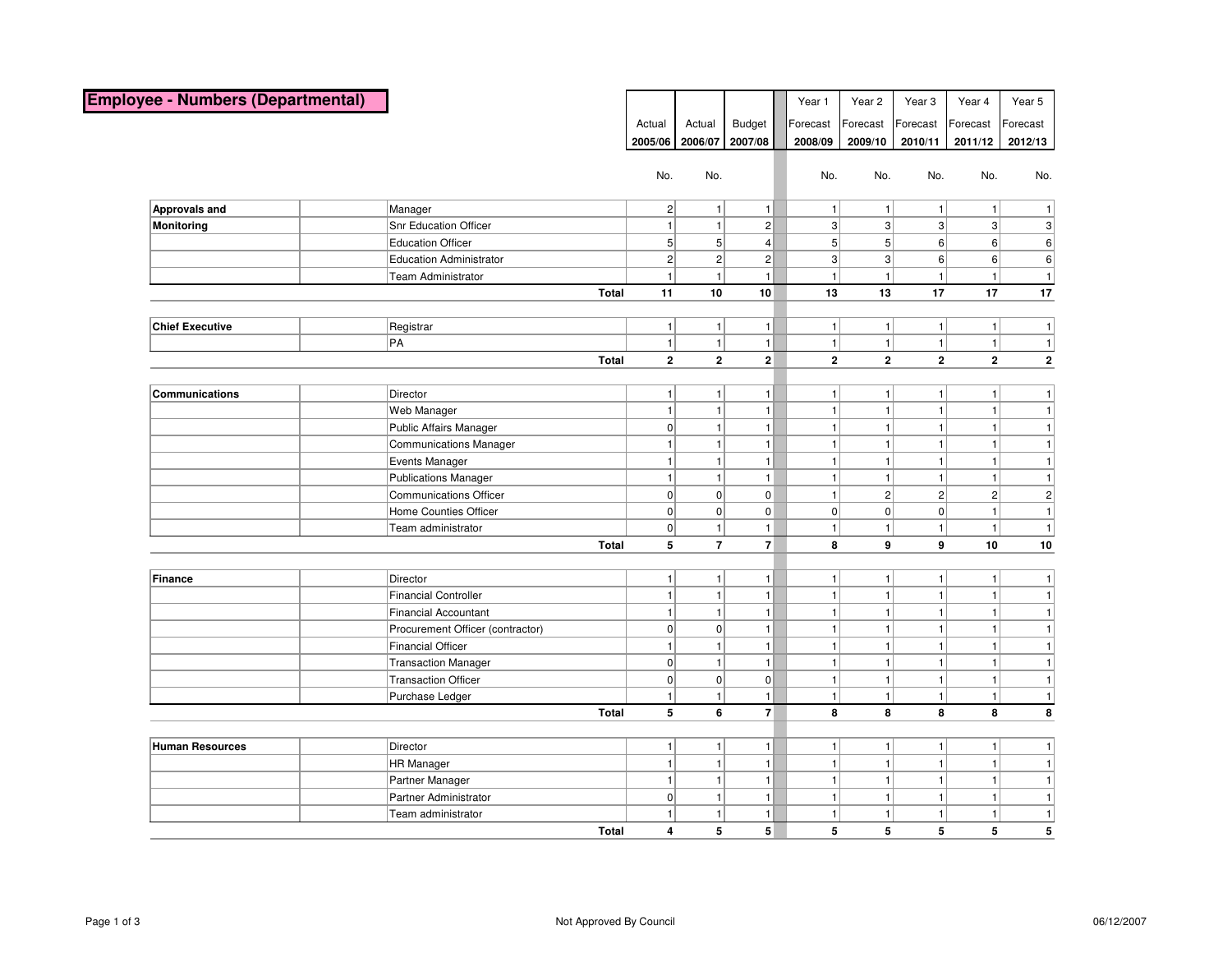| <b>Employee - Numbers (Departmental)</b> |                                         |              |                |                |                | Year 1         | Year 2         | Year <sub>3</sub>       | Year 4                  | Year 5           |
|------------------------------------------|-----------------------------------------|--------------|----------------|----------------|----------------|----------------|----------------|-------------------------|-------------------------|------------------|
|                                          |                                         |              | Actual         | Actual         | <b>Budget</b>  | Forecast       | Forecast       | Forecast                | Forecast                | Forecast         |
|                                          |                                         |              | 2005/06        | 2006/07        | 2007/08        | 2008/09        | 2009/10        | 2010/11                 | 2011/12                 | 2012/13          |
|                                          |                                         |              |                |                |                |                |                |                         |                         |                  |
|                                          |                                         |              | No.            | No.            |                | No.            | No.            | No.                     | No.                     | No.              |
|                                          |                                         |              |                |                |                |                |                |                         |                         |                  |
| Registration                             | <b>Registration Manager</b>             |              | 11             | 1 <sup>1</sup> | 1              |                | $\mathbf{1}$   | 1 <sup>1</sup>          | 1                       | 1                |
|                                          | <b>Customer Service Managers</b>        |              | $\overline{2}$ | $\overline{2}$ | $\overline{3}$ | 3 <sup>1</sup> | 3 <sup>1</sup> | $\overline{3}$          | 3                       | 3                |
|                                          | <b>Team Leader</b>                      |              | $\overline{2}$ | $\overline{2}$ | $\overline{3}$ | 3 <sup>1</sup> | 3 <sup>2</sup> | $\overline{3}$          | $\overline{3}$          | $\overline{3}$   |
|                                          | <b>Registration Advisors</b>            |              | 23             | 24.5           | 23             | 23             | 27             | 27                      | 27                      | 27               |
|                                          | <b>Registration Advisors (Contract)</b> |              | $\vert$ 1      | 1              | $\mathbf{1}$   | 7 <sup>1</sup> | 10             | 3 <sup>1</sup>          | 10                      | $\overline{2}$   |
|                                          |                                         | <b>Total</b> | 29             | 30.5           | 31             | 37             | 44             | 37                      | 44                      | 36               |
|                                          |                                         |              |                |                |                |                |                |                         |                         |                  |
| <b>Information Technology</b>            | Director                                |              | 11             | 1 <sup>1</sup> | 11             | -1             | 1              | 1 <sup>1</sup>          | $\mathbf{1}$            | 1                |
|                                          | <b>Back Office Administrator</b>        |              | 1              | 1 <sup>1</sup> | 1              |                | $\mathbf{1}$   | $\mathbf{2}$            | $\mathbf{2}$            | 2                |
|                                          | IT Support Analyst                      |              | $\overline{0}$ | $\overline{0}$ | 1              | -1             | $\mathbf{1}$   | 1                       | $\mathbf{1}$            | $\vert$ 1        |
|                                          | IT support co-ordinator                 |              | $\overline{0}$ | $\overline{0}$ | 0              | -1             | 1              | 1                       | $\mathbf{1}$            | $\vert 1 \vert$  |
|                                          | Desktop & Network Support - Contractor  |              | 1              | 1              | $\blacksquare$ | $\mathbf{2}$   | 2              | $\mathbf{2}$            | $\mathbf{2}$            | $\left  \right $ |
|                                          |                                         | <b>Total</b> | 3              | 3              | $\overline{4}$ | 6              | 6              | $\overline{7}$          | $\overline{7}$          | $\overline{7}$   |
|                                          |                                         |              |                |                |                |                |                |                         |                         |                  |
| <b>Fitness to Practise</b>               | Director                                |              | 1 <sup>1</sup> | 1 <sup>1</sup> | 1 <sup>1</sup> | 1              | $\mathbf{1}$   | 1 <sup>1</sup>          | 1                       | 1                |
|                                          | PA                                      |              | $\overline{0}$ | 1 <sup>1</sup> | 1              |                | $\mathbf{1}$   | 1                       | $\mathbf{1}$            | $\vert$ 1        |
|                                          | FTP Manager                             |              | $\overline{0}$ | 1              | 1              |                | $\mathbf{1}$   | 1                       | $\mathbf{1}$            | $\vert$ 1        |
|                                          | Lead Case Manager                       |              | 0              | $\overline{0}$ | 3 <sup>2</sup> | 3 <sup>1</sup> | 3 <sup>2</sup> | 3 <sup>1</sup>          | 3                       | 3                |
|                                          | Case Manager                            |              | 4              | 5 <sup>1</sup> | 8 <sup>1</sup> | $\mathbf{8}$   | 8 <sup>2</sup> | 8 <sup>1</sup>          | 10                      | 10               |
|                                          | Hearings Manager                        |              | $\overline{0}$ | $\overline{0}$ | 1              |                | $\mathbf{1}$   | $\vert$ 1               | $\mathbf{1}$            | $\vert$ 1        |
|                                          | <b>Hearings Officer</b>                 |              | $\overline{2}$ | $\overline{2}$ | $\vert$        | $6 \mid$       | 7 <sup>1</sup> | 8 <sup>1</sup>          | 8 <sup>1</sup>          | 8 <sup>2</sup>   |
|                                          | Case Officer                            |              | $\overline{2}$ | $\overline{2}$ | $\overline{2}$ | $\overline{3}$ | 3 <sup>1</sup> | 3 <sup>1</sup>          | $\overline{3}$          | 3 <sup>2</sup>   |
|                                          | Team admin                              |              | $\mathbf{1}$   | $\mathbf{1}$   | $\overline{2}$ | $\overline{2}$ | 3 <sup>2</sup> | $\overline{\mathbf{4}}$ | $\overline{\mathbf{4}}$ | $\vert$          |
|                                          |                                         | <b>Total</b> | 10             | 13             | 23             | 26             | 28             | 30                      | 32                      | 32               |
|                                          |                                         |              |                |                |                |                |                |                         |                         |                  |
| <b>Facilities Management</b>             | <b>Facilities Manager</b>               |              | 1 <sup>1</sup> | 1 <sup>1</sup> | 1 <sup>1</sup> | 1              | $\mathbf{1}$   | 1 <sup>1</sup>          | 1                       | $\vert$ 1        |
|                                          | Catering Officer                        |              | 1              | 1              | 1 <sup>1</sup> | 1              | $\mathbf{1}$   | 1                       | 1                       | 1                |
|                                          | Receptionist                            |              | $\overline{2}$ | $\overline{2}$ | 2              | $\overline{2}$ | 2              | $\overline{2}$          | $\overline{2}$          | $\overline{2}$   |
|                                          | Caretaker                               |              | 0.7            | 0.5            | 1 <sup>1</sup> | 1              | $\mathbf{1}$   | 1                       | $\mathbf{1}$            | 1                |
|                                          | <b>Facilities Officer</b>               |              | 0.6            | 0.6            | 1              | $\mathbf{1}$   | $\mathbf{1}$   | $\vert$ 1               | 1                       | 1                |
|                                          |                                         | <b>Total</b> | 5.3            | 5.1            | 6              | 6              | 6              | 6                       | 6                       | 6                |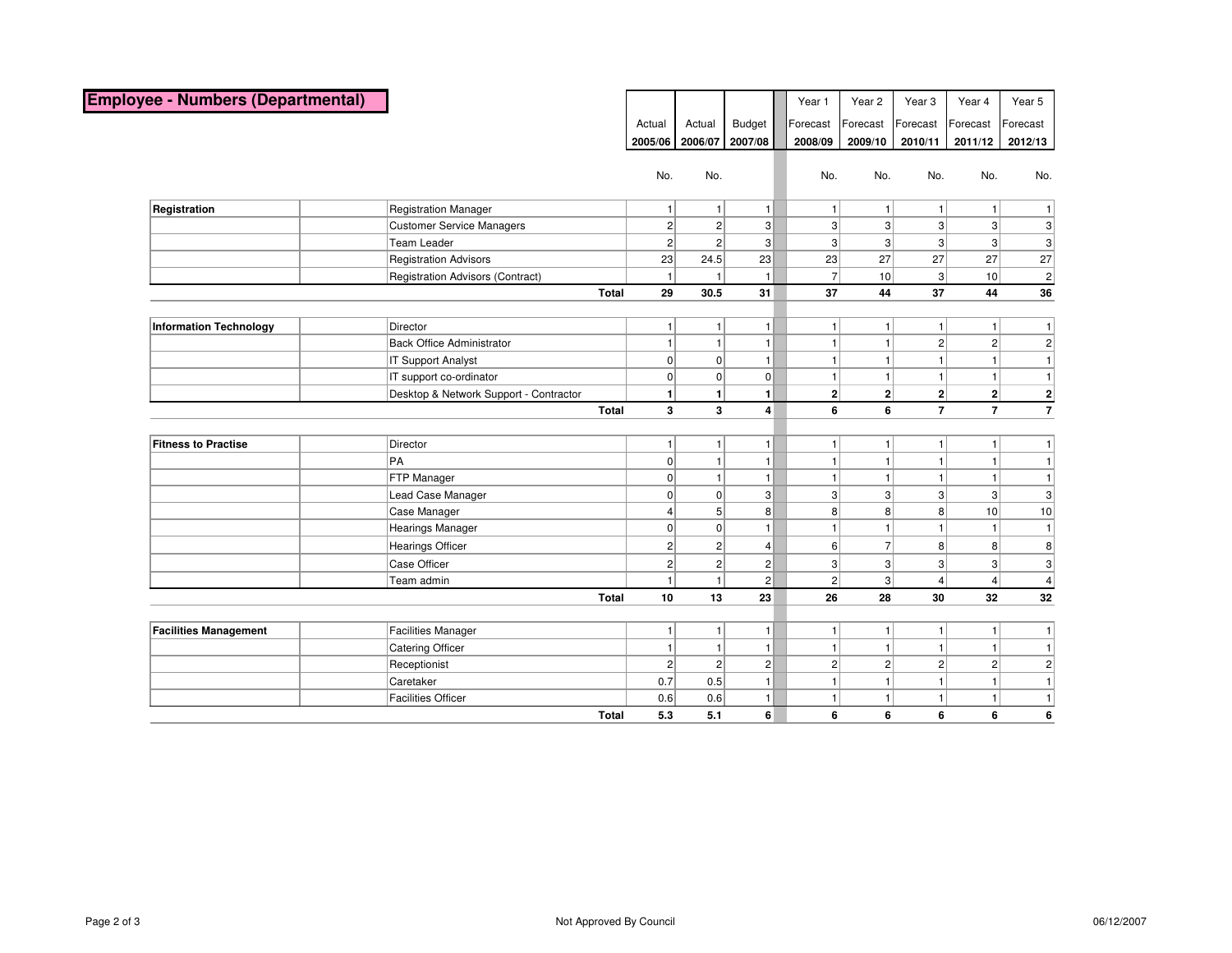| <b>Employee - Numbers (Departmental)</b> |                              |                |                         |                | Year 1         | Year <sub>2</sub> | Year <sub>3</sub> | Year 4         | Year 5                           |
|------------------------------------------|------------------------------|----------------|-------------------------|----------------|----------------|-------------------|-------------------|----------------|----------------------------------|
|                                          |                              | Actual         | Actual                  | Budget         | Forecast       | Forecast          | Forecast          | Forecast       | Forecast                         |
|                                          |                              | 2005/06        | 2006/07                 | 2007/08        | 2008/09        | 2009/10           | 2010/11           | 2011/12        | 2012/13                          |
|                                          |                              | No.            | No.                     |                | No.            | No.               | No.               | No.            | No.                              |
| <b>Operations</b>                        | Director - Contractor        |                | $\mathbf{1}$            | 1              | 1              |                   |                   | 1              | $\vert$                          |
|                                          | ∣PA                          | $\overline{0}$ |                         |                |                |                   |                   | 1              | 1 <sup>1</sup>                   |
|                                          | Project Manager              | 0              | $\overline{1}$          | $\mathbf{1}$   |                |                   |                   | 1              | 1 <sup>1</sup>                   |
|                                          | Project Co-ordinator         | O              | 0                       |                |                |                   |                   | 1              | 1                                |
|                                          | Information Services Manager |                | $\overline{1}$          |                |                |                   |                   | 1              | 1 <sup>1</sup>                   |
|                                          | Quality Manager              |                | $\mathbf{1}$            | $\overline{1}$ | 1              |                   |                   | 1 <sup>1</sup> | 1 <sup>1</sup>                   |
|                                          | <b>Total</b>                 | 3              | 5                       | 6              | 6              | 6                 | 6                 | 6              | 6                                |
|                                          |                              |                |                         |                |                |                   |                   |                |                                  |
| Secretariat                              | Secretary to Council         |                | $\mathbf{1}$            | $\mathbf{1}$   | 1              |                   |                   | 1              | 1                                |
|                                          | Secretary to Committees      | $\overline{c}$ | $\overline{2}$          | $\mathbf{2}$   | $\overline{c}$ | $\overline{c}$    | $\overline{c}$    | $\overline{2}$ | $\overline{2}$                   |
|                                          | Data Protection              | 0              | 0                       | $\overline{0}$ |                |                   |                   | 1              | 1                                |
|                                          | Team admin                   |                |                         | $\overline{1}$ |                |                   |                   | 1 <sup>1</sup> | 1 <sup>1</sup>                   |
|                                          | <b>Total</b>                 | $\overline{4}$ | $\overline{4}$          | 4              | 5              | 5                 | 5                 | 5              | 5                                |
| <b>Policy &amp; Standards</b>            | Director                     | $\overline{0}$ | $\mathbf{1}$            | $\mathbf{1}$   | 1              |                   |                   | 1 <sup>1</sup> | 1                                |
|                                          | Policy Manager               |                | $\mathbf{1}$            | $\mathbf{1}$   | $\overline{c}$ | $\overline{c}$    | $\mathbf{2}$      | $\mathbf{2}$   |                                  |
|                                          | Policy Officer               |                | 2                       | 2              | $\overline{c}$ | 2                 | $\mathbf{2}$      | 2              | $\mathbf{2}$<br>$\left  \right $ |
|                                          | <b>Total</b>                 | $\mathbf{2}$   | $\overline{\mathbf{4}}$ | 4              | 5              | 5                 | 5                 | 5              | 5                                |
|                                          |                              |                |                         |                |                |                   |                   |                |                                  |
|                                          | Total                        | 83.3           | 94.6                    | 109            | 127            | 137               | 137               | 147            | 139                              |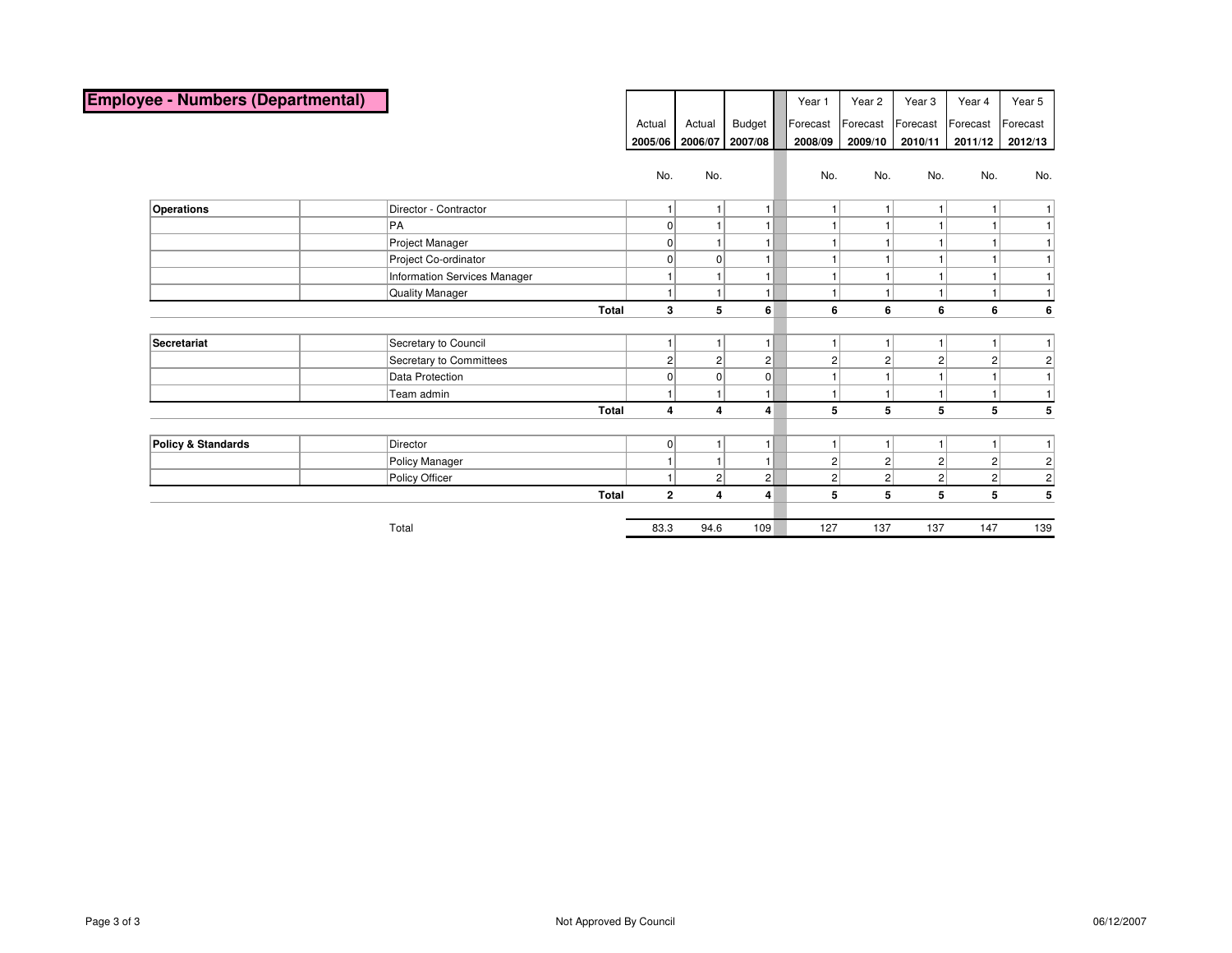# **Registrants\***

|                                           |          |             |               | Year 1      | Year <sub>2</sub> | Year <sub>3</sub> | Year 4   | Year 5   |
|-------------------------------------------|----------|-------------|---------------|-------------|-------------------|-------------------|----------|----------|
|                                           | Actual   | Actual      | <b>Budget</b> | Forecast    | Forecast          | Forecast          | Forecast | Forecast |
|                                           | 2005-06  | 2006-07     | 2007-08       | 2008-09     | 2009-10           | 2010-11           | 2011-12  | 2012-13  |
| <b>Current Professions:</b>               |          |             |               |             |                   |                   |          |          |
| Art Therapists                            | 2,309    | 2,332       | 2,327         | 2,378       | 2,470             | 2,508             | 2,590    | 2,616    |
| Chiropodists                              | 12,799   | 12,657      | 12,635        | 12,510      | 12,629            | 12,484            | 12,584   | 12,423   |
| <b>Clinical Scientists</b>                | 3,999    | 4,241       | 3,900         | 3,975       | 3,965             | 4,030             | 4,008    | 4,063    |
| <b>Dietitians</b>                         | 6,260    | 6,267       | 6,175         | 6,312       | 6,558             | 6,658             | 6,875    | 6,941    |
| <b>Biomedical Scientists</b>              | 21,322   | 22,510      | 23,088        | 23,529      | 23,464            | 23,842            | 23,709   | 24,029   |
| Orthoptists                               | 1,234    | 1,291       | 1,269         | 1,287       | 1,279             | 1,295             | 1,281    | 1,295    |
| Occupational Therapists                   | 26,855   | 28,756      | 29,774        | 30,700      | 30,953            | 32,378            | 32,485   | 33,195   |
| Paramedics                                | 12,343   | 13,183      | 13,505        | 13,859      | 13,915            | 14,230            | 14,240   | 14,519   |
| Physiotherapists                          | 40,005   | 40,587      | 40,565        | 41,511      | 43,169            | 43,857            | 45,321   | 45,781   |
| Prosthetists and Orthotists               | 816      | 855         | 884           | 903         | 902               | 917               | 915      | 929      |
| Radiographers                             | 22,164   | 24,278      | 25,681        | 26,748      | 27,208            | 28,146            | 28,456   | 29,278   |
| Speech and Language Therapists            | 10,725   | 11,472      | 11,857        | 12,206      | 12,289            | 12,597            | 12,633   | 12,904   |
| <b>Operating Department Practitioners</b> | 8,538    | 8,801       | 8,494         | 8,694       | 9,038             | 9,181             | 9,492    | 9,593    |
| Total                                     | 169,369  | 177,230     | 180,154       | 184,612     | 187,839           | 192,123           | 194,589  | 197,566  |
| <b>New Professions:</b>                   |          |             |               |             |                   |                   |          |          |
| <b>Applied Psychologists</b>              | 0        | $\mathbf 0$ | 0             | 11,842      | 13,245            | 14,362            | 15,728   | 16,195   |
| <b>Hearing Aid</b>                        | 0        | $\mathbf 0$ | 0             | 0           | 1,530             | 1,657             | 1,749    | 1,872    |
| <b>Healthcare Scientists A</b>            | 0        | $\pmb{0}$   | 0             | $\mathbf 0$ | $\Omega$          | 6,739             | 7,190    | 7,477    |
| Consellors and Psychotherapists           | 0        | $\pmb{0}$   | 0             | 0           | $\Omega$          | 0                 | 11,636   | 13,457   |
| Total                                     | $\Omega$ | $\mathbf 0$ | 0             | 11,842      | 14,775            | 22,758            | 36,303   | 39,001   |
| <b>Total Registrants</b>                  | 169,369  | 177,230     | 180,154       | 196,454     | 202,614           | 214,881           | 230,892  | 236,567  |

\* includes renewals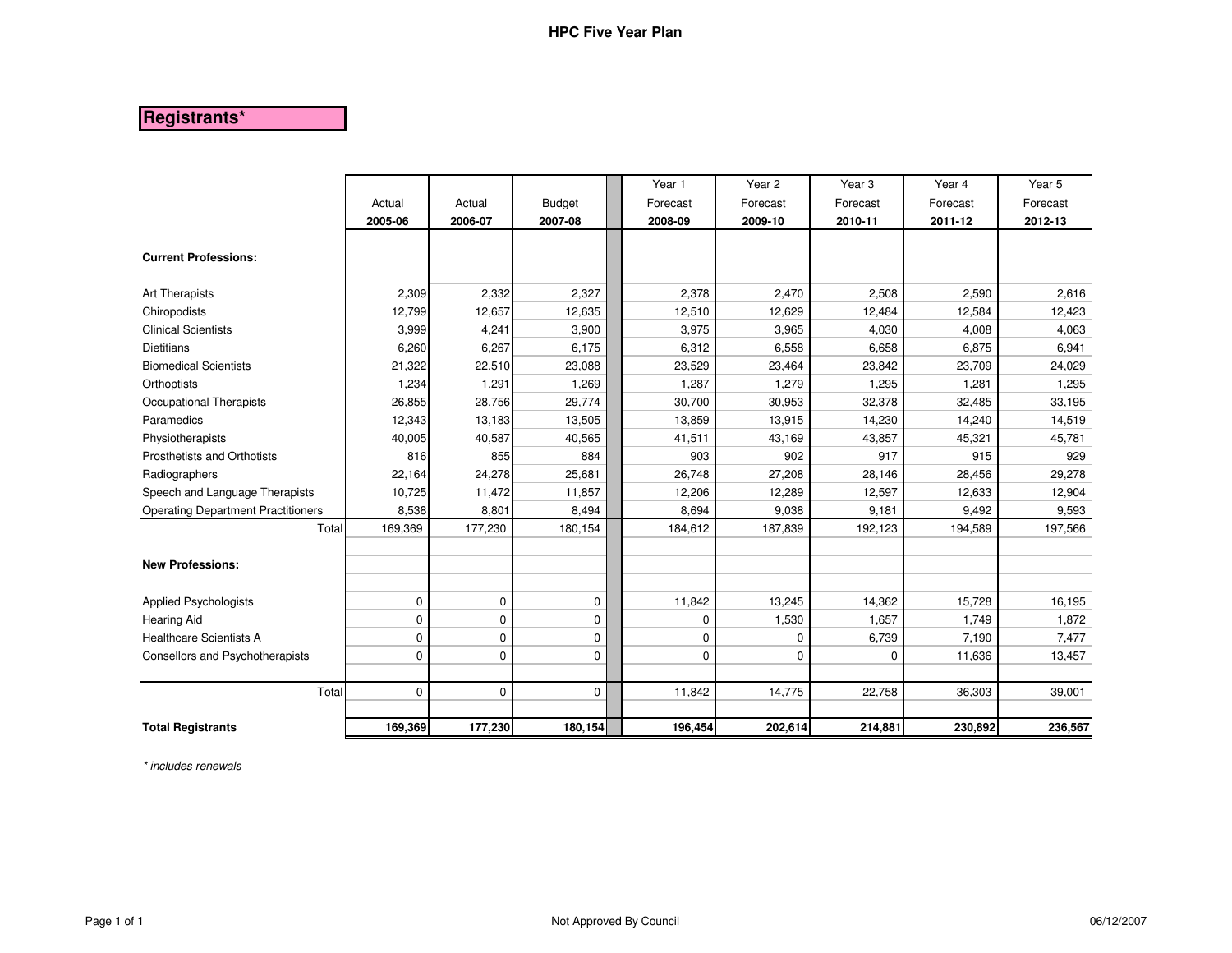5.0 Additional Information